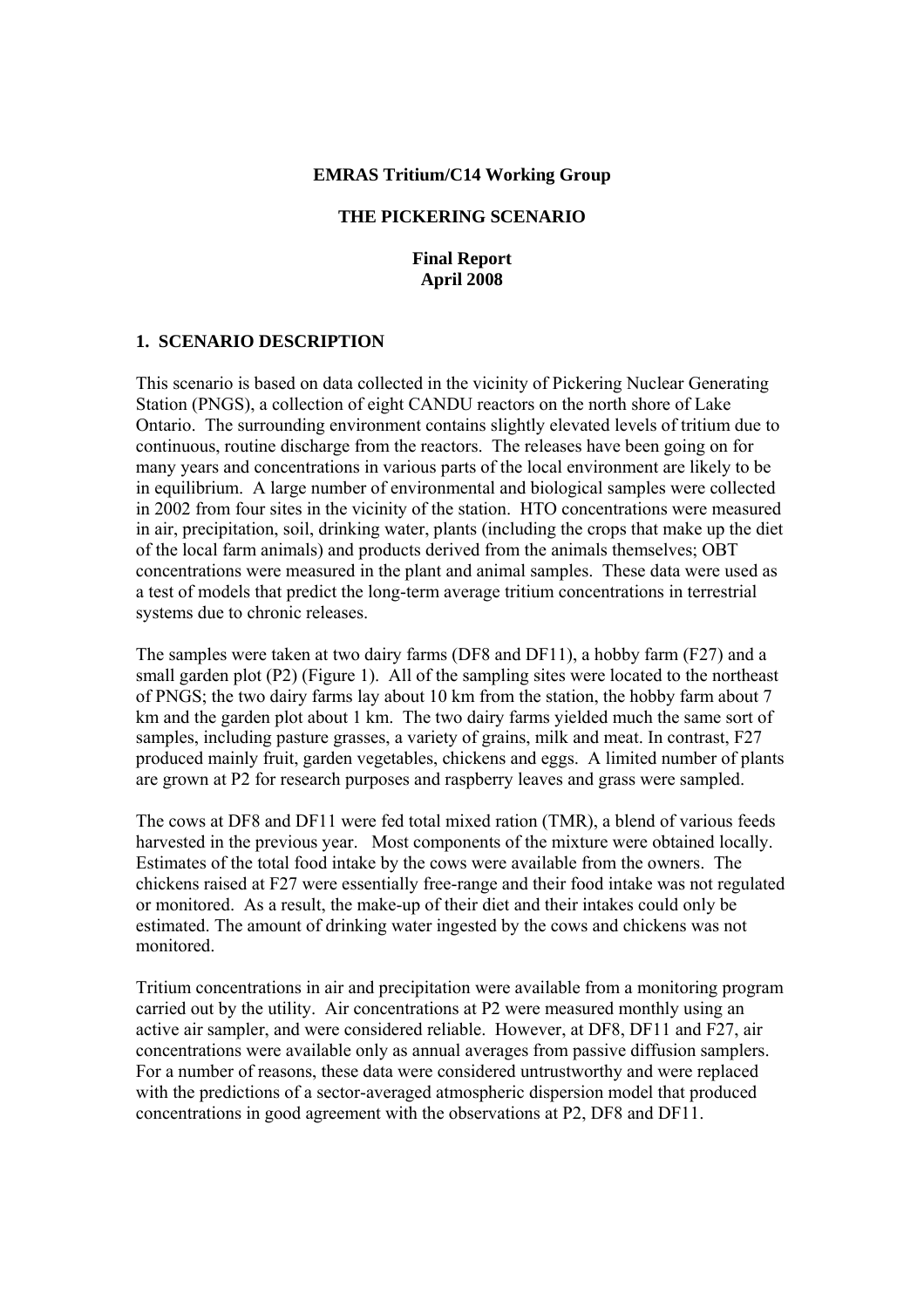All of the other samples were collected in two field campaigns conducted in 2002, the first from July 8 - 10 and the second from September 16 - 18. All of the samples collected in July were dried before the HTO could be extracted and so were suitable for OBT analysis only. The September samples were frozen in their fresh state and were analysed for both HTO and OBT. At the dairy farms, samples were collected of each of the plants that made up the animal diets, as well as separate samples of TMR. At F27, additional measurements were made of garden vegetables, root crops and fruit. The meat samples from DF8 and DF11 came from calves that were either stillborn or died from complications at birth. The mothers were three years old or younger and were raised exclusively on these farms. Additionally, composite milk samples consisting of a mixture of milk from all cows in the herd were collected in July at both farms. The only animal products sampled at F27 in the July campaign were eggs. In September, in addition to eggs, blood and flesh were also analysed from a single chicken. Samples of water were taken from the deep wells that supply drinking water for the cows at farms DF8 and DF11 in the September sampling period. The concentration in drinking water at F27, which comes from a shallow well, was available as a six-month average from the routine monitoring program carried out by the utility. Soil cores were collected at a single location at each site from undisturbed grassed areas or where the soil had lain fallow for some time.



Fig 1. Map of the study area showing PNGS and the sampling sites.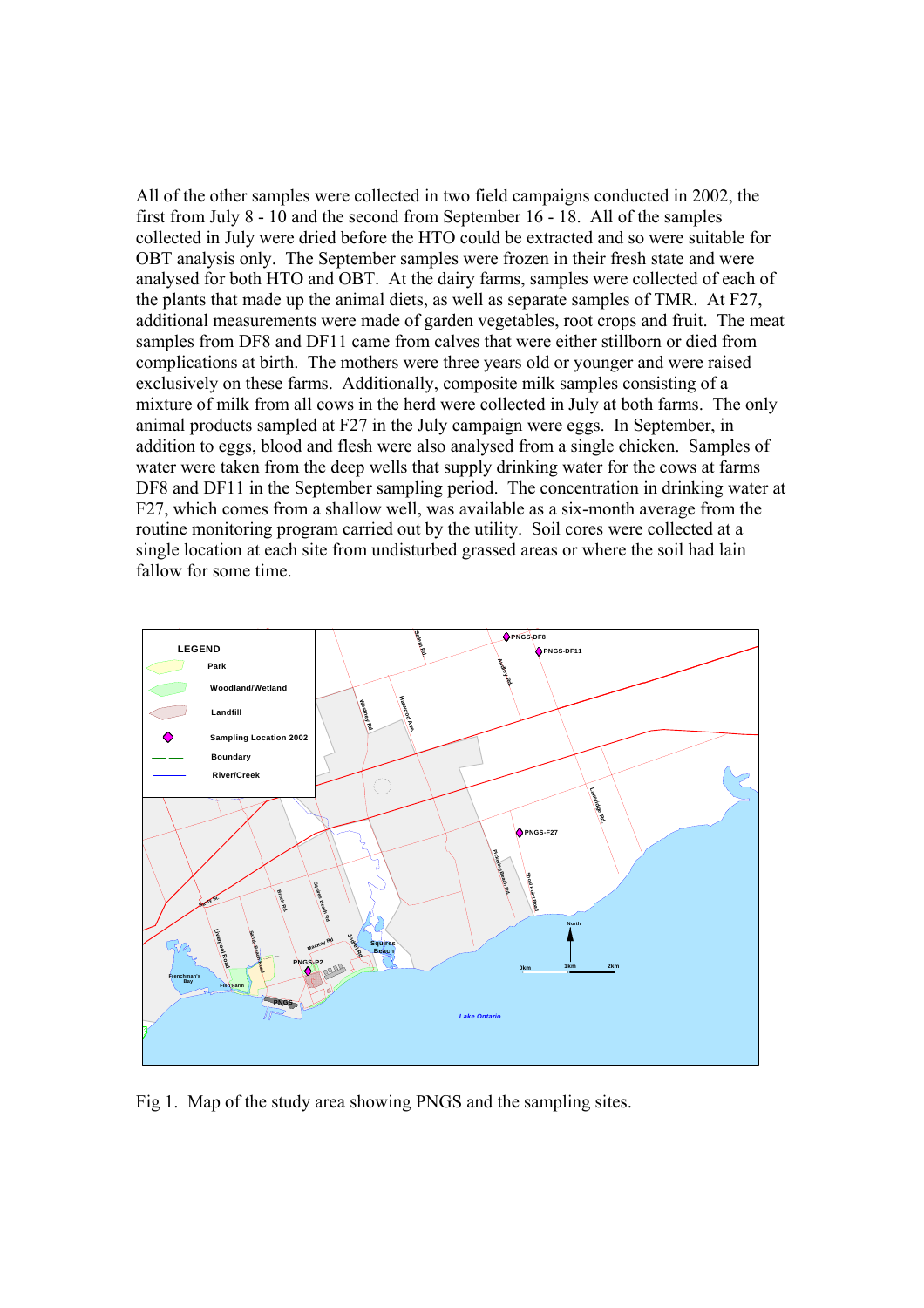Given the measured HTO concentrations in air, precipitation and drinking water, participants in the scenario were asked to calculate

(i) HTO and non-exchangeable OBT concentrations in the sampled plants and animal products for each site and each sampling period.

(ii) HTO concentrations in the top 5-cm soil layer for each site and each sampling period.

(iii) 95% confidence intervals on all predictions.

The full scenario description is given in Appendix B.

## **2. OBSERVATIONS**

**2.1 Measured Concentrations:** Estimates of HTO concentrations in air and drinking water are shown in Table 1; HTO concentrations in monthly precipitation are given in Table 2. These are the concentrations that were supplied to the participants to drive their models. Observed concentrations in soil, plants and animal products, which were the endpoints of the scenario, are given in Tables 3, 4 and 5, respectively. The OBT concentrations are given in units of Bq  $L^{-1}$  of combustion water.

The observed concentrations in all environmental compartments were relatively low, although they were at least a factor 4-5 above background. Counting errors for both HTO and OBT samples were less than 10% in most cases. An additional uncertainty of about 30% must be added to the plant and animal concentrations to account for natural variability. A further error of perhaps 50% must also be added to the air concentrations at DF8, DF11 and F27, which were estimated using an atmospheric dispersion model.

| Compartment                             | DF <sub>8</sub> | DF11 | F27  | P <sub>2</sub> |
|-----------------------------------------|-----------------|------|------|----------------|
| Air concentration (Bq m <sup>-3</sup> ) |                 |      |      |                |
| 2002 May                                | 1.01            | 1.01 | 1.56 | 24             |
| June                                    | 1.39            | 1.39 | 2.14 | 33             |
| July                                    | 0.93            | 0.93 | 1.43 | 22             |
| August                                  | 0.88            | 0.88 | 1.36 | 21             |
| September                               | 0.67            | 0.67 | 1.04 | 16             |
| Air concentration (Bq m <sup>-3</sup> ) |                 |      |      |                |
| 2001 May                                | 0.49            | 0.49 | 0.77 | 12             |
| June                                    | 2.83            | 2.83 | 4.40 | 69             |

| Table 1. Measured HTO concentrations in air and drinking water. The air concentrations |  |  |
|----------------------------------------------------------------------------------------|--|--|
| include a background contribution of 0.19 Bq $m^{-3}$                                  |  |  |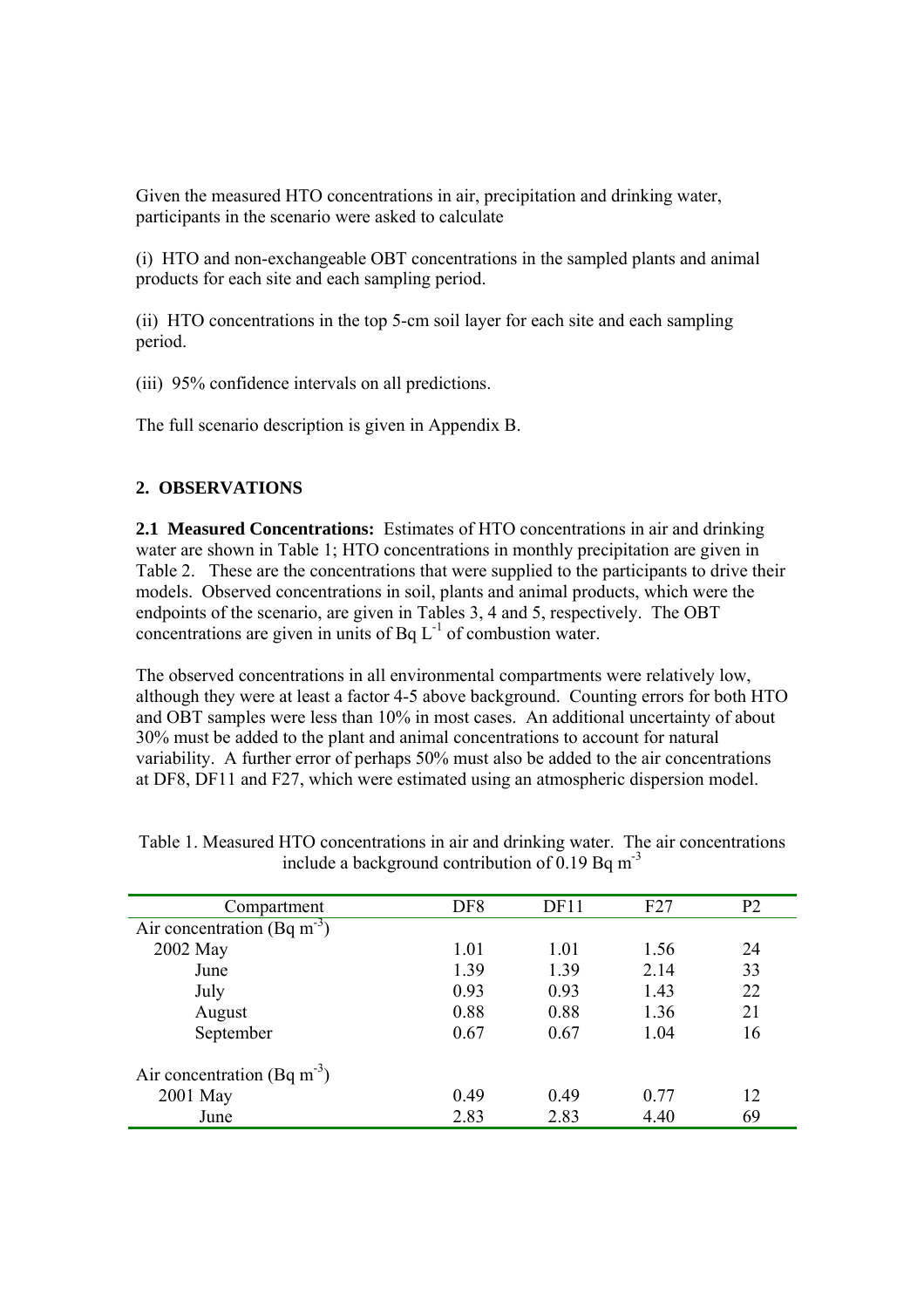| July                                                                                        | 0.86 | 0.86 | 1.34     | 21       |
|---------------------------------------------------------------------------------------------|------|------|----------|----------|
| August                                                                                      | 1.23 | 1.23 | 1.92     | 30       |
| September                                                                                   | 0.66 | 0.66 | 1.02     | 16       |
|                                                                                             |      |      |          |          |
| Drinking water concentration (Bq $L^{-1}$ )                                                 | 18.6 | 21.1 | $24.3^*$ | Not      |
| 2002 September                                                                              |      |      |          | relevant |
| $\overline{\phantom{a}}$<br>$\mathbf{1}$ $\mathbf{0}$<br>$\sim$ $\sim$ $\sim$<br>$\sqrt{ }$ |      |      |          |          |

average value for June-December 2002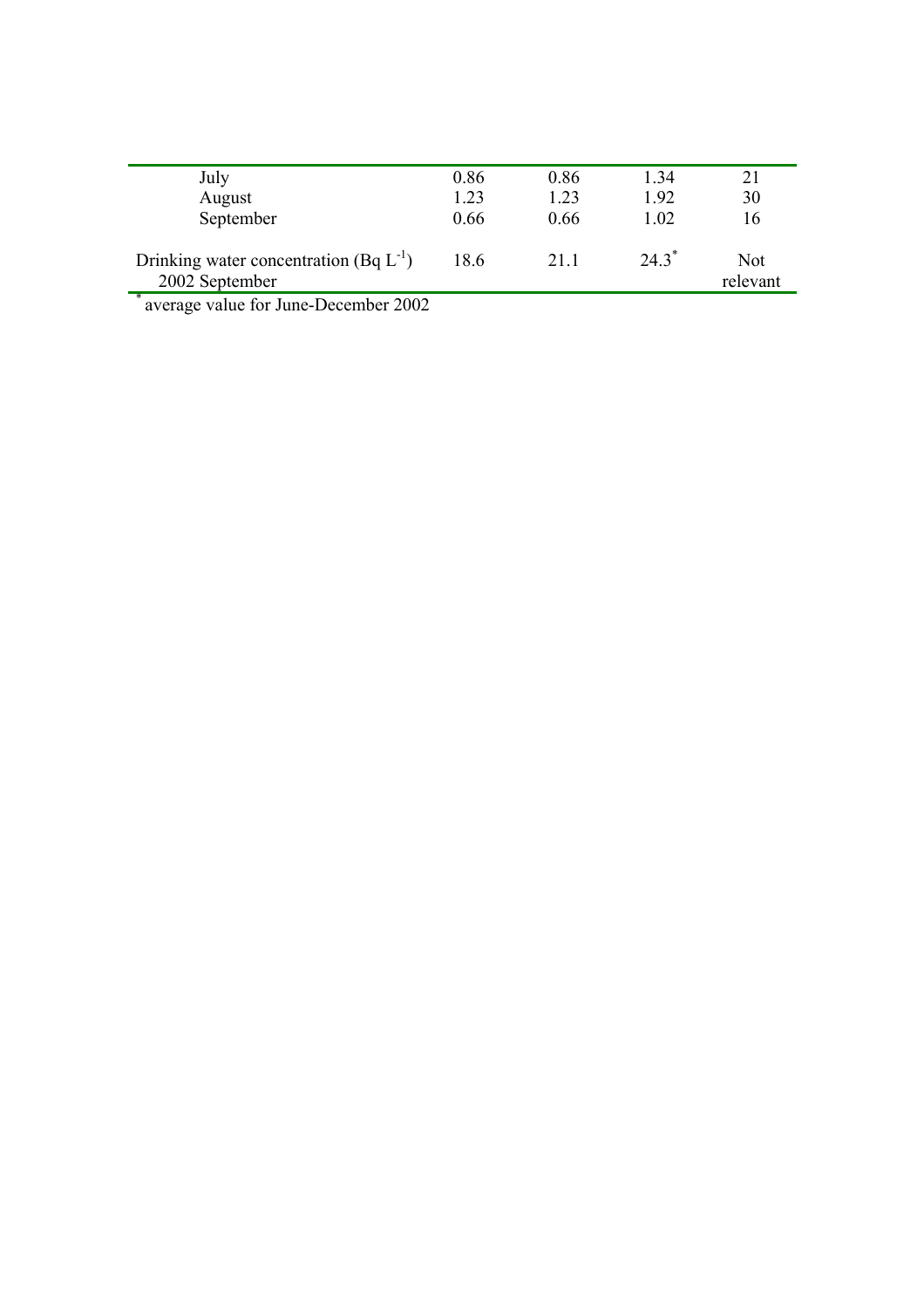| Month     |                 | HTO Concentration in Precipitation (Bq $L^{-1}$ ) |      |
|-----------|-----------------|---------------------------------------------------|------|
|           | DF <sub>8</sub> | F27                                               | P2   |
| January   | not available   | not available                                     | 3670 |
| February  | not available   | 18                                                | 1350 |
| March     | not available   | 24                                                | 347  |
| April     | 24              | 29                                                | 474  |
| May       | 69              | 14                                                | 525  |
| June      | 85              | 61                                                | 579  |
| July      | 9               | 14                                                | 205  |
| August    | 49              | 19                                                | 442  |
| September | 13              | 22                                                | 452  |

Table 2. Measured monthly HTO concentration in precipitation in 2002

Table 3. Measured HTO concentration in soil water for the September sampling period

| Site            | Soil water concentration<br>$(BqL^{-1})$ |
|-----------------|------------------------------------------|
| DF <sub>8</sub> | 22.5                                     |
| DF11            | 18.7                                     |
| F27             | 32.9                                     |
| P?              | 552                                      |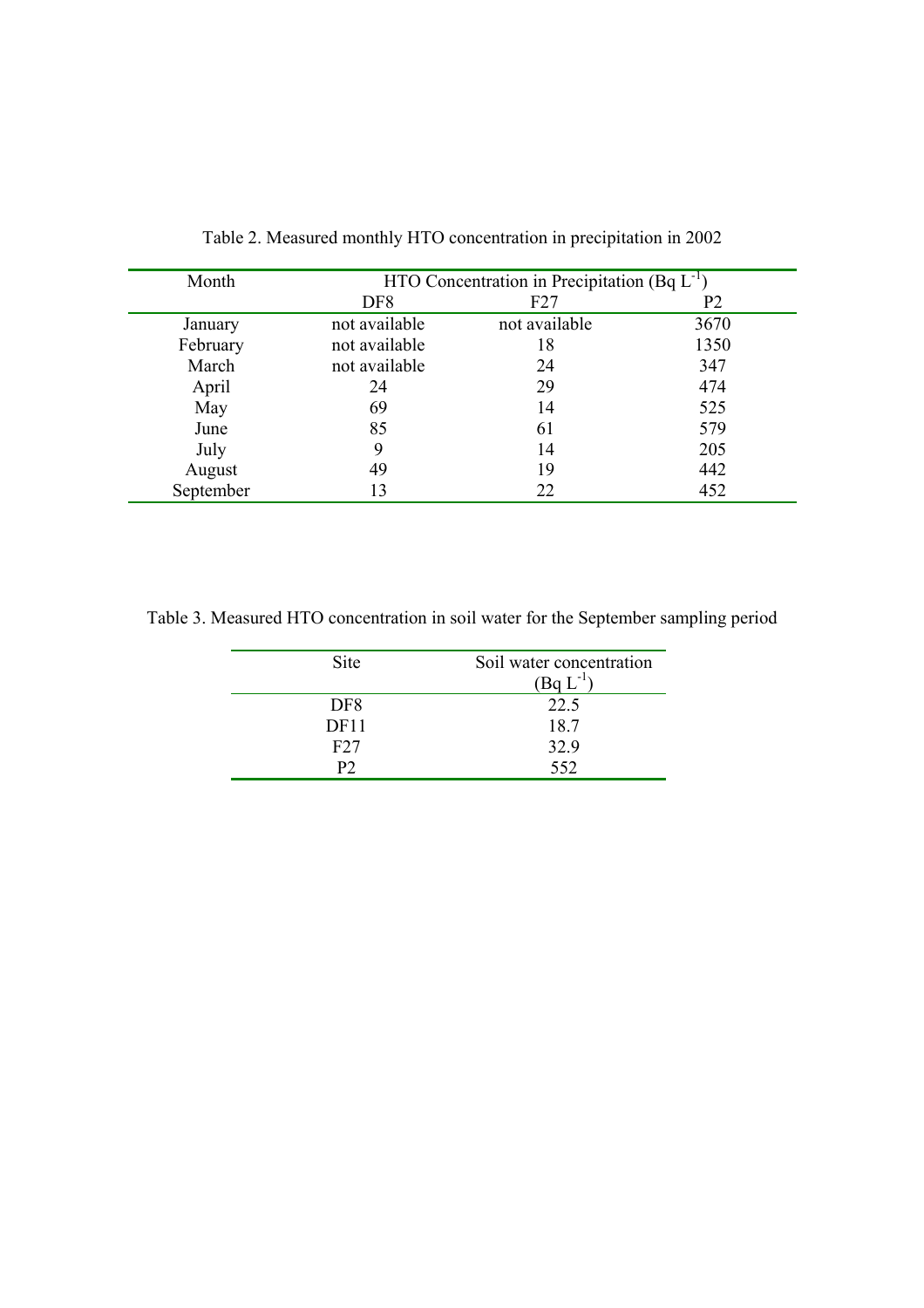| Crop type                 | Site           | Month     | Plant type                                                                                |                          | Concentration (Bq $L^{-1}$ ) |
|---------------------------|----------------|-----------|-------------------------------------------------------------------------------------------|--------------------------|------------------------------|
|                           |                |           |                                                                                           | <b>HTO</b>               | OBT                          |
| Forage                    | DF8            | July      | $\overline{\text{Hay}}^{\circ}$                                                           |                          | 79.4                         |
|                           |                |           | Haylage <sup>¤</sup>                                                                      | $\overline{\phantom{a}}$ | 82.0                         |
|                           |                | September | Alfalfa                                                                                   | 21.4                     | 25.7                         |
|                           |                |           | Baled hay <sup>¤</sup>                                                                    | 46.5                     | 17.2                         |
|                           |                |           | Haylage                                                                                   | 86.7                     | 23.5                         |
|                           |                |           | Corn silage                                                                               | 31.0                     | 25.0                         |
|                           | DF11           | July      | Alfalfa                                                                                   |                          | 43.9                         |
|                           |                |           | Baled hay                                                                                 |                          | 20.2                         |
|                           |                |           | Haylage                                                                                   |                          | 46.5                         |
|                           |                | September | Alfalfa                                                                                   | 22.2                     | 31.0                         |
|                           |                |           | Baled hay                                                                                 | 27.8                     | 22.2                         |
|                           |                |           | Haylage                                                                                   | 10.6                     | 31.3                         |
|                           |                |           | Corn silage                                                                               | 20.5                     | 31.9                         |
|                           | F27            | July      | Grass                                                                                     | $\blacksquare$           | 31.0                         |
|                           |                | September | Grass                                                                                     | 30.2                     | 20.3                         |
|                           | P <sub>2</sub> | September | Grass                                                                                     | 2253                     | 730                          |
|                           |                |           | Raspberry leaves                                                                          | 1564                     | 677                          |
| Grain                     | DF8            | July      | Barley                                                                                    |                          | 50.8                         |
|                           |                | September | Feed Corn                                                                                 | 76.0                     | 28.5                         |
|                           |                |           | Barley                                                                                    | 72.1                     | 40.1                         |
|                           | DF11           | July      | Feed corn                                                                                 |                          | 27.9                         |
|                           |                | September | Feed corn                                                                                 | 163.8                    | 20.8                         |
|                           | F27            | July      | Spring wheat                                                                              | $\overline{\phantom{a}}$ | 27.4                         |
|                           |                | September | Feed corn                                                                                 | 34.8                     | 15.6                         |
|                           |                |           | Spring wheat                                                                              | 38.9                     | 26.9                         |
| <b>Total Mixed Ration</b> | DF8            | July      | TMR*                                                                                      | $\overline{\phantom{a}}$ | 42.5                         |
|                           |                | September | <b>TMR</b>                                                                                | 38.7                     | 26.1                         |
|                           | DF11           | July      | TMR*                                                                                      | $\blacksquare$           | 38.4                         |
|                           |                | September | TMR*                                                                                      | 38.2                     | 22.5                         |
| Root crops                | F27            | July      | Mixed vegetables <sup>‡</sup>                                                             | $\overline{\phantom{a}}$ | 42.0                         |
|                           | F27            | September | Carrots and potatoes                                                                      | 38.5                     | 40.6                         |
|                           |                |           | Beet                                                                                      | 30.7                     | 17.2                         |
|                           |                |           | Garlic                                                                                    |                          | 40.9                         |
| Fruit and fruit           |                |           |                                                                                           |                          |                              |
| vegetables                | F27            | September | Tomato                                                                                    | 35.5                     | 27.0                         |
|                           |                |           | Cucumber                                                                                  |                          | 54.0                         |
|                           |                |           | Soya meal                                                                                 | 61.5                     | 20.3                         |
|                           |                |           | Apple                                                                                     | 38.7                     | 30.9                         |
|                           |                |           | Pear                                                                                      |                          | 38.6                         |
|                           |                |           | Raspberry                                                                                 |                          | 24.5                         |
| $\alpha$                  |                |           | hay refers to fresh cut pasture; baled hay is dried pasture; haylage is hay that has been |                          |                              |

Table 4. Measured HTO and OBT concentrations for the sampled crops

stored in a silo

\* produced in 2001

‡ beet, cabbage, hot pepper, onion, dill, potato, spinach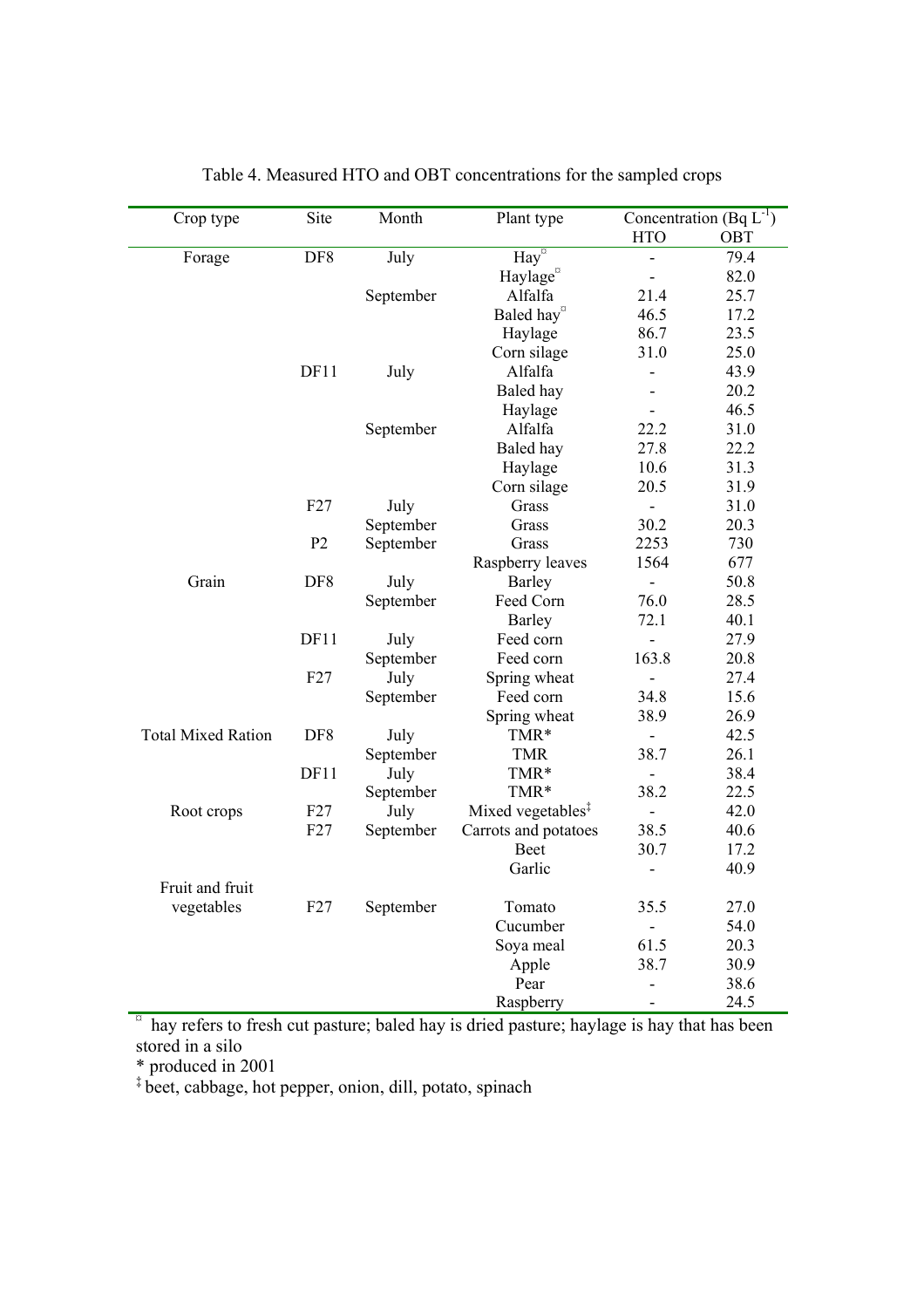| Site            | Month | Animal product | Concentration (Bq $L^{-1}$ ) |            |
|-----------------|-------|----------------|------------------------------|------------|
|                 |       |                | <b>HTO</b>                   | <b>OBT</b> |
| DF <sub>8</sub> | Jul   | Milk           |                              | 33.9       |
|                 | Sep   | Calf flesh     | 27.5                         | 31.3       |
|                 |       | Calf heart     | 26.9                         | 26.9       |
| DF11            | Jul   | Milk           |                              | 21.3       |
|                 | Sep   | Calf flesh     | 29.4                         | 32.8       |
|                 |       | Calf heart     | 33.2                         | 20.0       |
| F27             | Jul   | Egg            |                              | 44.0       |
|                 |       | Composite egg  |                              | 23.1       |
|                 |       | Immature egg   |                              | 19.1       |
|                 | Sep   | Egg            | 33.7                         | 26.2       |
|                 |       | Chicken blood  | 33.5                         | 21.8       |
|                 |       | Chicken flesh  |                              | 20.3       |

Table 5. Measured HTO and OBT concentrations in the sampled animal products

**Discussion of Observations:** For the plant samples, a quantitative comparison between predictions and observations will be made for the OBT concentrations only. The HTO concentrations in plants reflect conditions in the few hours before sampling. In contrast, the air concentrations that control tritium levels in plants are available in the scenario only as averages over a month at least. This means that the predicted HTO concentrations in plants must also be averages over the growing season. This mismatch in averaging times implies that no meaningful conclusions can be drawn from a comparison of predicted and observed HTO concentrations in plants. Rather, the predictions will be used to help explain differences among model results for OBT concentrations. On the other hand, the residence time for HTO in soil and animal products is a few days and for OBT in plants and animals a few weeks, sufficiently long that concentrations in these compartments better reflect average air concentrations and provide more reliable endpoints for discussion.

To keep the number of results to a manageable level, the various plant samples were grouped into five broad categories: forage (hay, baled hay, haylage, corn silage, alfalfa, grass and raspberry leaves), grain (corn, barley and spring wheat), TMR, fruit and fruit vegetables (apples, pears, raspberries, tomatoes, cucumber and soya meal) and root crops (mixed vegetables, potatoes, carrots, beets and garlic). Similarly, the animal products were grouped into four categories: milk, eggs, calf flesh (including calf heart) and chicken flesh (including chicken blood). Moreover, the plant and soil samples from DF8 and DF11 were combined in the analysis since the farms were so close together and the crops grown were similar. In contrast, the animal and TMR data were analysed separately because the cows had different diets. A separate analysis was also carried out for each sampling period. The average observed OBT concentrations for each of these categories are shown in Table 6.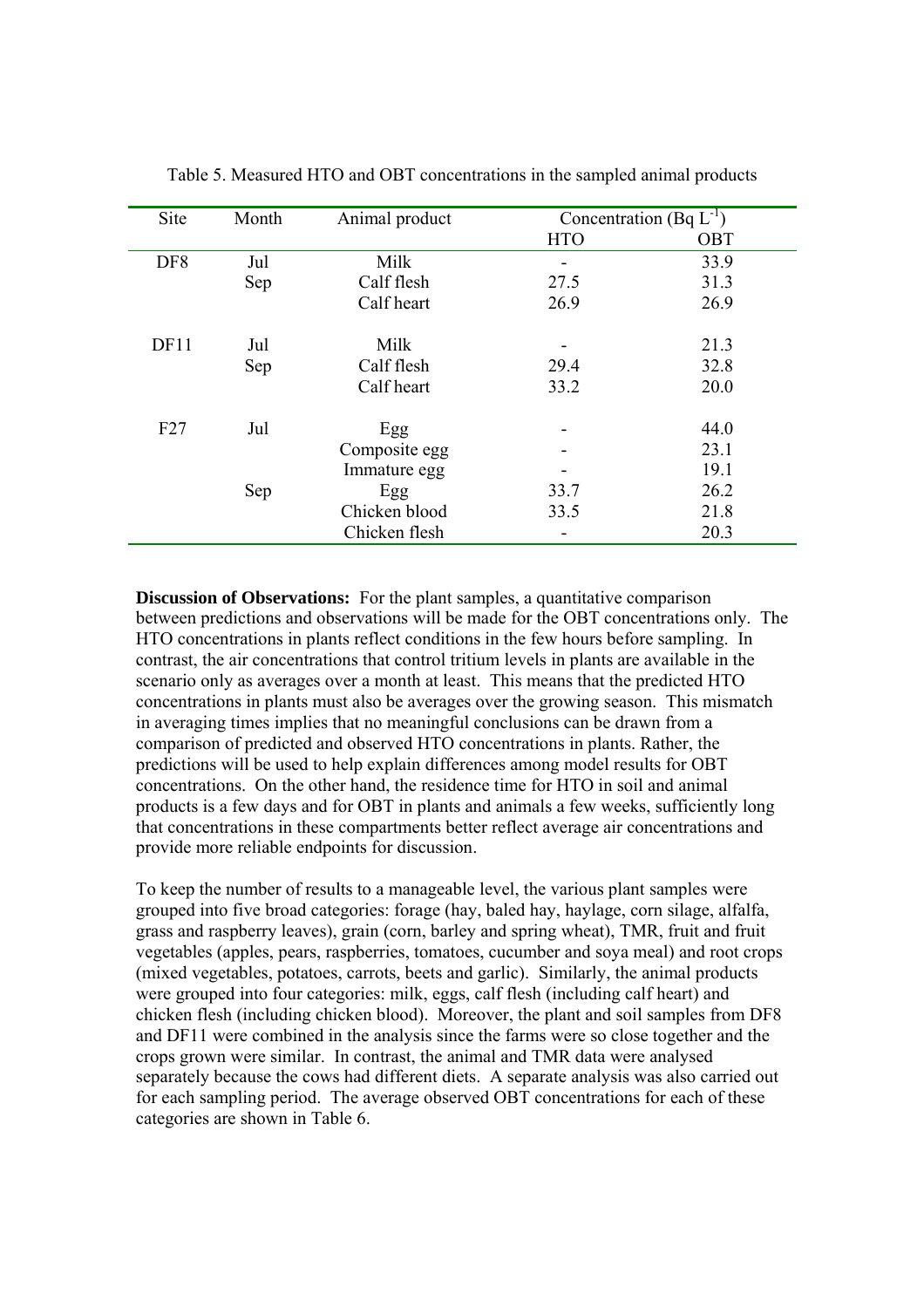Table 6. Average OBT concentrations  $(Bq L^{-1}$  combustion water) in the grouped samples. Where more than one sample of a given type was collected, the average and standard deviation of the measurements are listed. The numbers in brackets beside the concentrations are the number of samples in the average.

| Sample Type               | DF8 and DF11 combined |                    | F27               |                    | P <sub>2</sub> |
|---------------------------|-----------------------|--------------------|-------------------|--------------------|----------------|
|                           | July                  | September          | July              | September          | September      |
| Soil                      |                       | $20.6 \pm 1.9$ (2) |                   | 32.9               | 552            |
| Plants                    |                       |                    |                   |                    |                |
| Forage                    | $54.4\pm 23.4(5)$     | $26.0\pm4.8$ (8)   | 31.0              | 20.3               | $704\pm27(2)$  |
| Grain                     | $39.4 \pm 11.5$ (2)   | $29.8 \pm 7.9$ (3) | 27.4              | $21.3\pm5.7(2)$    |                |
| Root Crops                |                       |                    | 42.0              | $32.9 \pm 11.1(3)$ |                |
| Fruit and fruit veg       |                       |                    |                   | $32.6 \pm 11.1(6)$ |                |
| Animal Products           |                       |                    |                   |                    |                |
| Milk - DF8                | 33.9                  |                    |                   |                    |                |
| - DF11                    | 21.3                  |                    |                   |                    |                |
| $Calf$ flesh/heart $-DF8$ |                       | $29.1 \pm 2.2$ (2) |                   |                    |                |
| $-DF11$                   |                       | $26.4\pm 6.4(2)$   |                   |                    |                |
| Eggs                      |                       |                    | $28.7\pm10.9$ (3) | 26.2               |                |
| Chicken flesh/blood       |                       |                    |                   | $21.1\pm0.8(2)$    |                |

Concentrations in all compartments were lower than those in air moisture, as required by specific activity concepts. The plant concentrations were higher in July than in September at all locations but the animal concentrations were the same at both sampling times, perhaps because the concentration in drinking water, which contributes significantly to the total tritium intake, varied little over time. At F27, the concentrations in vegetables and fruit were higher than in forage or grain. The standard deviations of the measured values were relatively low  $( $30\%$ ) for all categories except forage at the dairy$ farms in July, vegetables, fruit and root crops at F27 in September and eggs at F27 in July.

Some of the variability evident in Table 6 can be reduced by normalizing the observations by the HTO concentration in air moisture, which controls concentrations in the other compartments and which varied over time and space during the study. The air moisture concentrations (in Bq  $L^{-1}$ ) were derived from the air concentrations in Table 1 (in Bq m<sup>-3</sup>) by dividing by 0.012 kg m<sup>-3</sup>, the average absolute humidity over the growing season. The normalized results are shown in Table 7. The ratios for a given sample type incorporate data from all sampling locations and times. For rain, the ratios are based on monthly concentrations in rain and air moisture. For the other HTO endpoints, the observations are scaled by the air concentration in the month prior to sampling, the shortest interval available. For the OBT endpoints, the observations are scaled by the air concentrations averaged over the two months before sampling, to reflect the longer residence time of OBT in plants and animals.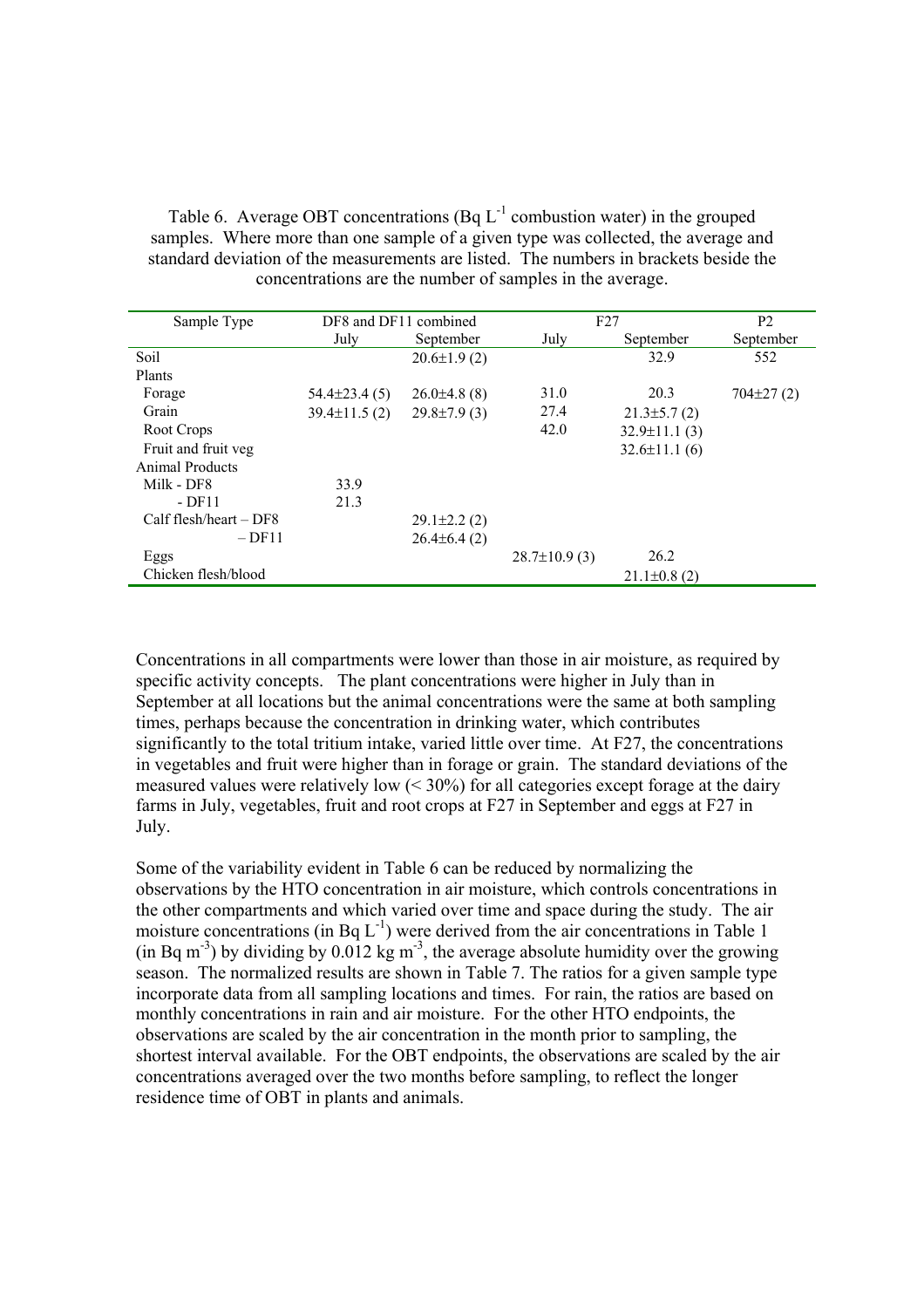| Sample Type           | Mean | <b>Standard</b> | Minimum | Maximum | Number of      |
|-----------------------|------|-----------------|---------|---------|----------------|
|                       |      | Deviation       |         |         | Samples        |
| Monthly Rain (HTO)    | 0.32 | 0.23            | 0.11    | 0.82    | 15             |
| Soil (HTO)            | 0.33 | 0.03            | 0.29    | 0.36    | 4              |
| Drinking water (HTO)  | 0.29 | 0.03            | 0.24    | 0.33    | 3              |
| Plants (OBT)          |      |                 |         |         |                |
| Forage                | 0.41 | 0.18            | 0.19    | 0.83    | 17             |
| Grain                 | 0.33 | 0.15            | 0.14    | 0.57    | 8              |
| <b>TMR</b>            | 0.38 | 0.04            | 0.32    | 0.43    | 4              |
| Fruit and Fruit Veg   | 0.30 | 0.10            | 0.19    | 0.50    | 6              |
| Root Crops            | 0.30 | 0.09            | 0.16    | 0.38    | 4              |
| Animal Products (HTO) |      |                 |         |         |                |
| Milk                  |      |                 |         |         | $\theta$       |
| Calf flesh/heart      | 0.45 | 0.04            | 0.41    | 0.51    | 4              |
| Eggs                  | 0.34 |                 |         |         | 1              |
| Chicken flesh/blood   | 0.34 |                 |         |         | 1              |
| Animal Products (OBT) |      |                 |         |         |                |
| Milk                  | 0.28 | 0.06            | 0.22    | 0.35    | $\overline{2}$ |
| Calf flesh/heart      | 0.39 | 0.07            | 0.28    | 0.46    | 4              |
| Eggs                  | 0.20 | 0.07            | 0.13    | 0.29    | 4              |
| Chicken flesh/blood   | 0.19 | 0.01            | 0.19    | 0.20    | $\overline{2}$ |

Table 7. Observations normalized by HTO concentrations in air moisture. Results for a given sample type incorporate data from all sampling locations and times.

The rain/air ratios show considerable variability, ranging from 0.11 to 0.82. Concentrations in rain depend strongly on the frequency with which rain falls when the plume is present and are unlikely to show stable values over averaging time as short as a month. The overall mean ratio of 0.32 falls within the range of values  $(0.041 - 0.44)$ found in other studies (Davis et al. 2002; BIOMASS 2003). The four measured soil/air ratios were all very similar at about 0.33 and also agree with the data of Davis et al. (2002) and BIOMASS (2003). The normalized drinking water concentrations show little variability, with a mean value of 0.29, but the significance of this is not clear. The drinking water samples were taken from wells and the concentrations are likely to be driven more by local hydrology than air concentrations. The normalized plant OBT concentrations varied between 0.14 and 0.83. The values for forage, grain and TMR are consistent with a plant HTO/air moisture ratio of 0.6 - 0.7, together with an isotopic discrimination factor of 0.7 in the formation of OBT. The normalized OBT concentrations for root crops, fruit and fruit vegetables, which take a lot of their tritium from the soil, tend to be lower than those for the other types of plants, which are influenced more by concentrations in air moisture. Animal OBT/air ratios ranged from 0.13 to 0.46. On average, the OBT concentrations in animal products were lower than the HTO concentrations, and lower than the OBT concentrations in the feed.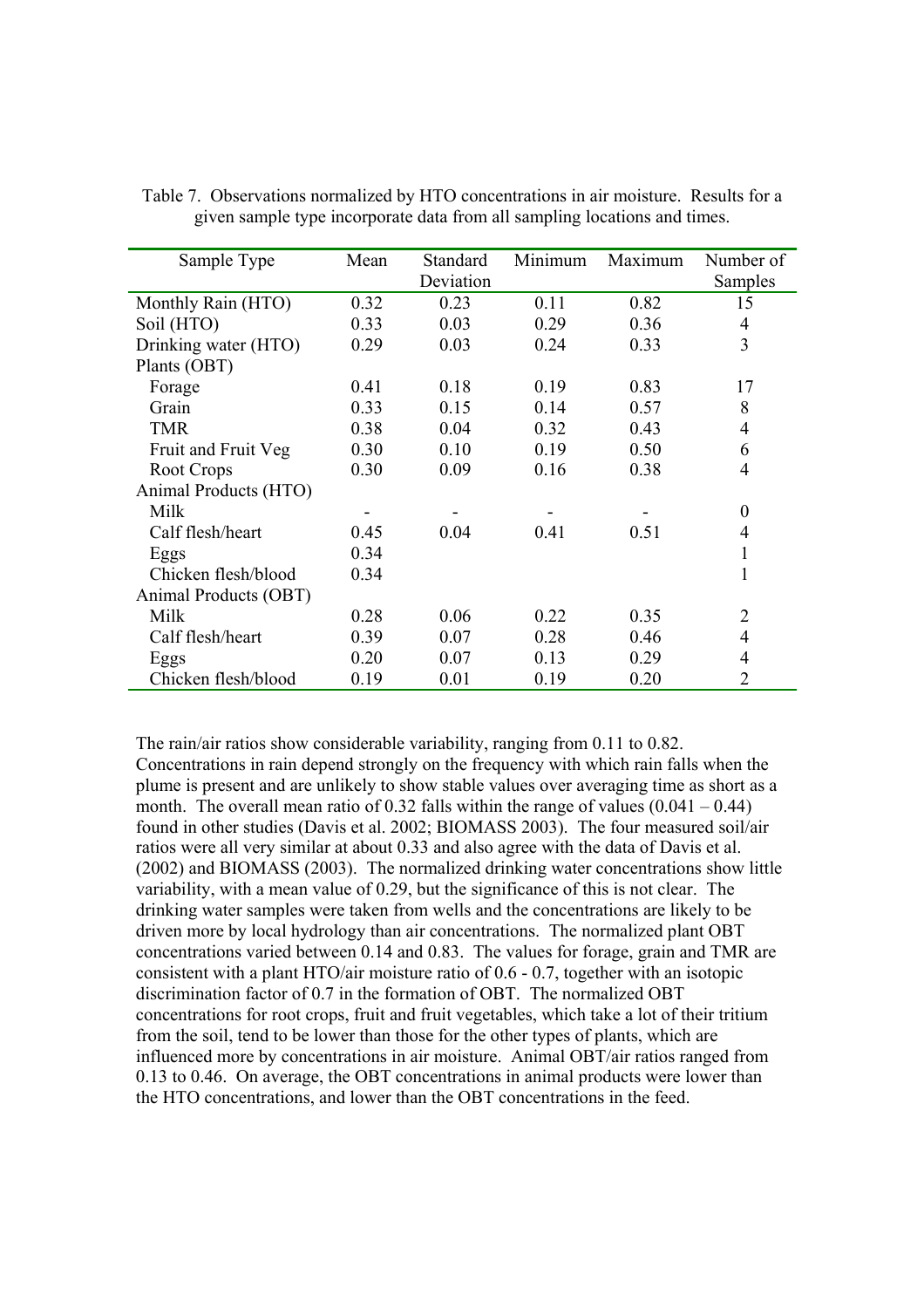#### **3. MODELLING APPROACHES**

Eight participants submitted results for this scenario (Table 8). All participants treated the scenario as a blind test of their models and submitted results before the observed concentrations were made known to them.

| Participant        | Affiliation                               | Model          | Designation |
|--------------------|-------------------------------------------|----------------|-------------|
|                    |                                           |                | in text     |
| F. Baumgärtner     | Technische Universität München,           | <b>BioM</b>    | <b>TUM</b>  |
|                    | Germany                                   |                |             |
| R. Peterson        | Lawrence Livermore National               | <b>DCART</b>   | LLNL        |
|                    | Laboratory, USA                           |                |             |
| T. Nedveckaite     | Institute of Physics, Lithuania           | <b>LIETDOS</b> | LIET        |
| P. Marks           | GE Healthcare, U.K.                       |                | <b>GE</b>   |
| D. Galeriu         | National Institute of Physics and Nuclear |                | <b>IFIN</b> |
|                    | Engineering – Horia Hulubei, Romania      |                |             |
| M. Saito           | Safety Reassurance Academy, Japan         |                | <b>SRA</b>  |
| S. le Dizès-Maurel | Institut de Radioprotection et de Sûreté  | <b>TOCATTA</b> | <b>IRSN</b> |
|                    | Nucléaire, France                         |                |             |
| D. Cutts           | Food Standards Agency, UK                 | STAR H-3       | <b>FSA</b>  |

## Table 8. Participants in the Pickering Scenario

The Pickering scenario tested models that predict tritium concentrations in a terrestrial ecosystem subject to a continuous release of HTO. It was a fairly simple scenario in the sense that releases have been going on for many years at roughly the same rate, and tritium concentrations in various parts of the ecosystem are likely to be in equilibrium. The approaches taken by the various participants to model this scenario varied widely. FSA used the STAR H-3 model, a dynamic compartment model that is formulated in terms of a series of coupled first-order differential equations. Rate constants for the transfers between compartments were derived from consideration of the hydrogen inventories of the compartments and the hydrogen fluxes between them. Predictions for the Pickering scenario, which is an equilibrium situation, were obtained from the steadystate solution to the equations. IRSN, GE, LIET and LLNL used in-house models that are well established in their respective institutions. The IRSN and GE models are similar in structure to STAR H-3, whereas LIET and LLNL are based for the most part on simple analytical equations that describe transfers between most compartments using empirically-based bulk parameters.

TUM, IFIN and SRA used less formal approaches, developing the computational tools needed to make their predictions in an *ad hoc* fashion. For the most part, these models were also analytical in structure and employed well-known empirical relationships between concentrations in the various environmental compartments. All of the modellers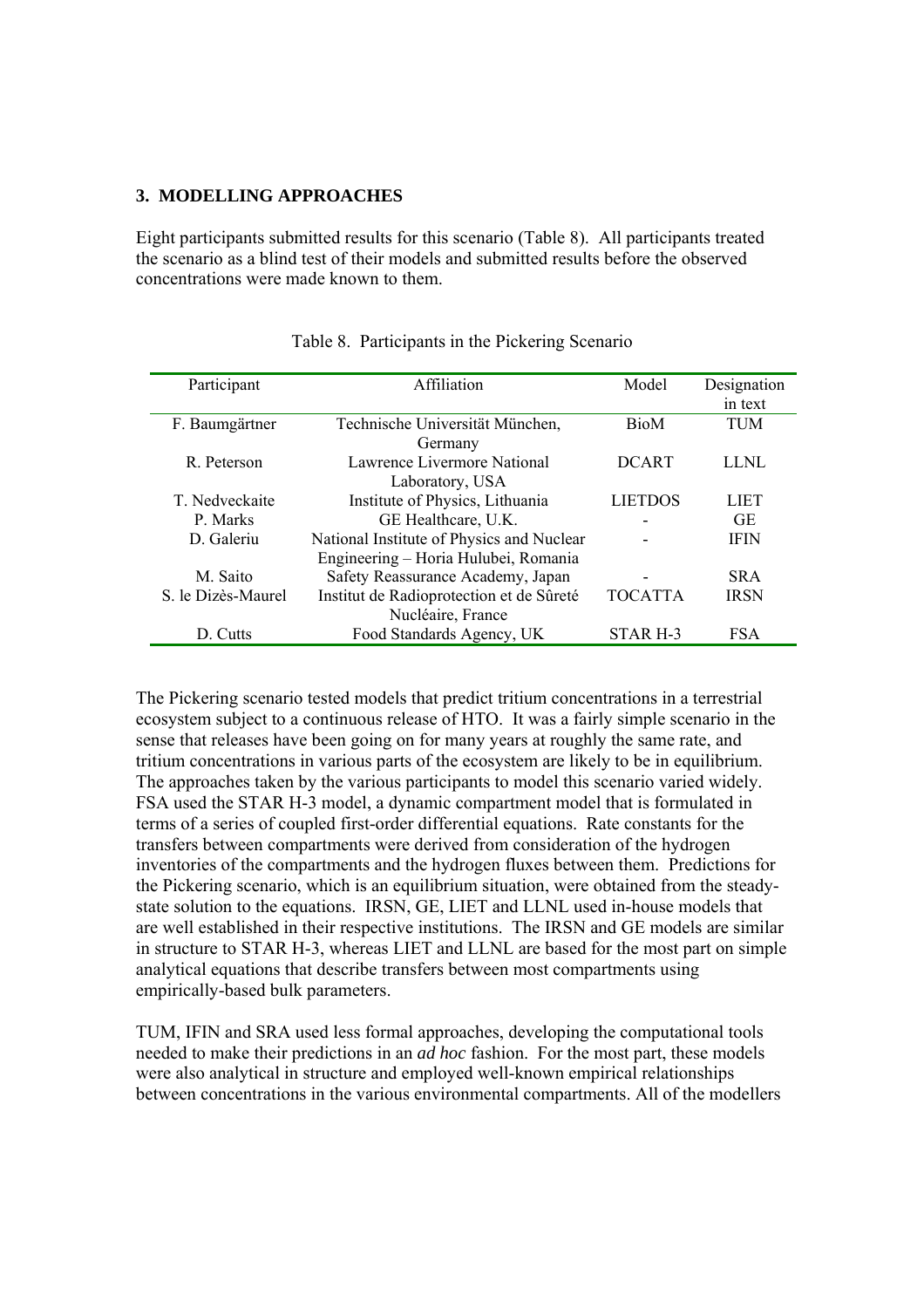grouped the plants and animals into a small number of categories to facilitate their calculations.

The TUM model gives different OBT endpoints than those of the other models, predicting the concentration of buried tritium rather than the tritium traditionally considered to be organically (or carbon) bound. Buried tritium is tritium in exchangeable positions that is not removed by the conventional rinsing process. It consists primarily of tritium in large molecules that becomes hidden from the effects of washing when the free water in the sample is extracted by freeze drying or azeotropic distillation. A smaller part consists of tritium in hydrate bonds that is similarly not removed by washing, but this is not accounted for in the model. Buried tritium appears as part of the experimental yield when the sample undergoes traditional analysis for OBT, but is converted to HTO as soon as it is ingested. TUM calculates the concentration of buried tritium from the HTO concentration in the sample assuming a two-step exchange process and taking into account the proportion of carbohydrates, proteins and DNA in the tissues. The difference between the observed OBT concentration and the predicted buried tritium concentration gives the organically bound (or carbon bound) tritium concentration for the TUM model, if the tritium in the hydration shells is neglected.

Although the models used by the various participants were very different in formulation, they were all based on the same pool of environmental tritium data. The rate constants used by the compartment models were derived from the same data that provided the bulk parameters used by the analytical models. Thus the differences in model structure do not necessarily imply similar differences in predictions.

The modellers used air concentrations averaged over different time intervals to drive their models. In the LLNL model, the mean air concentration from May to July was used to calculate concentrations in the samples collected in July, and the mean air concentration from May to September to calculate concentrations in the September samples. The IFIN approach was to base HTO concentrations on the air concentration in the month prior to sampling and the OBT results on the air concentration averaged over the two months before sampling. In the IRSN model, the July and September air concentrations were used to drive the predictions for the two sampling periods. The other models adopted variations on these approaches.

The FSA results are based on an absolute humidity value appropriate to UK conditions instead of the value specified in the scenario. Use of the scenario specific value for this parameter would have decreased the FSA predicted concentrations in all endpoints by approximately 1/3.

The participants also estimated the uncertainties in their predictions using very different methods. Three modellers (IRSN, LIET and LLNL) carried out a rigorous Monte Carlo uncertainty analysis using Latin Hypercube techniques to sample distributed parameters. At the opposite end of the spectrum, IFIN used expert judgment to estimate his uncertainties. Between these extremes, SRA carried out an analytical analysis, on the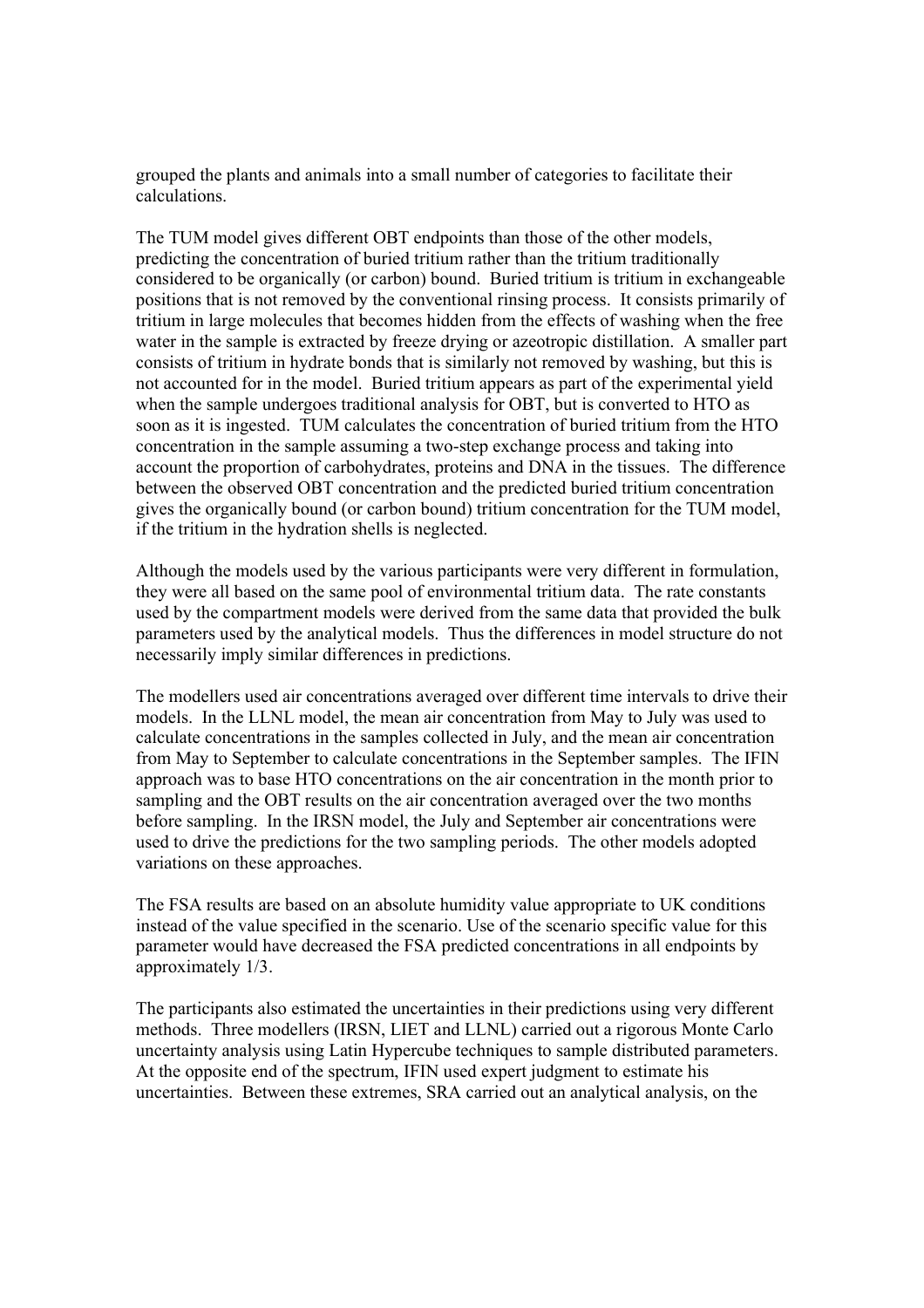assumption that the uncertainty in each input parameter was ±20%. TUM, GE and FSA did not submit uncertainty estimates.

Details of the models are introduced in the following sections as they are needed to explain the results. Full model descriptions are given in Appendix C.

## **4. COMPARISON OF PREDICTIONS AND OBSERVATIONS**

#### **4.1 Soil Water**

Predictions for the HTO concentration in soil water at DF8 and DF11 combined are compared with the observation in Figure 2. Five of the six models that submitted predictions for this endpoint produced results in good agreement with the observation even though they were all very different in structure. LLNL assumed the soil water concentration equalled 30% of the air moisture concentration, following the recommendation of BIOMASS (2003). IFIN assumed that the tritium in soil arose primarily from washout and set the soil water concentration equal to the sum of the concentration in rain plus 10% of the concentration in air moisture. SRA used a more complex analytical equation that described the balance between average tritium sources (wet and dry deposition) and sinks (infiltration, plant uptake and re-emission) in the root zone. The FSA and IRSN models are similar to this since, at steady state, the coupled differential equations on which they are based lead to solutions that are essentially a balance between sources and sinks.

The predictions of these five models for soil water concentrations were as good or better at F27 and P2 as they were at the dairy farms. Thus, good model performance for this data set can be achieved with models of very different complexity. In contrast, the predictions of the LIET model overestimated the observed soil water concentrations by about a factor of two at all sites. This model obtained the soil concentrations by balancing gains and losses in a two-compartment model of air and soil. The soil concentration was expressed in terms of the concentration in rain, the soil water content, the average rainfall rate, the depth of the root zone and the rate constant for losses from soil due to evapotranspiration, infiltration and runoff. The overprediction may have been due to an inappropriate choice of values for those parameters that were not defined in the scenario description.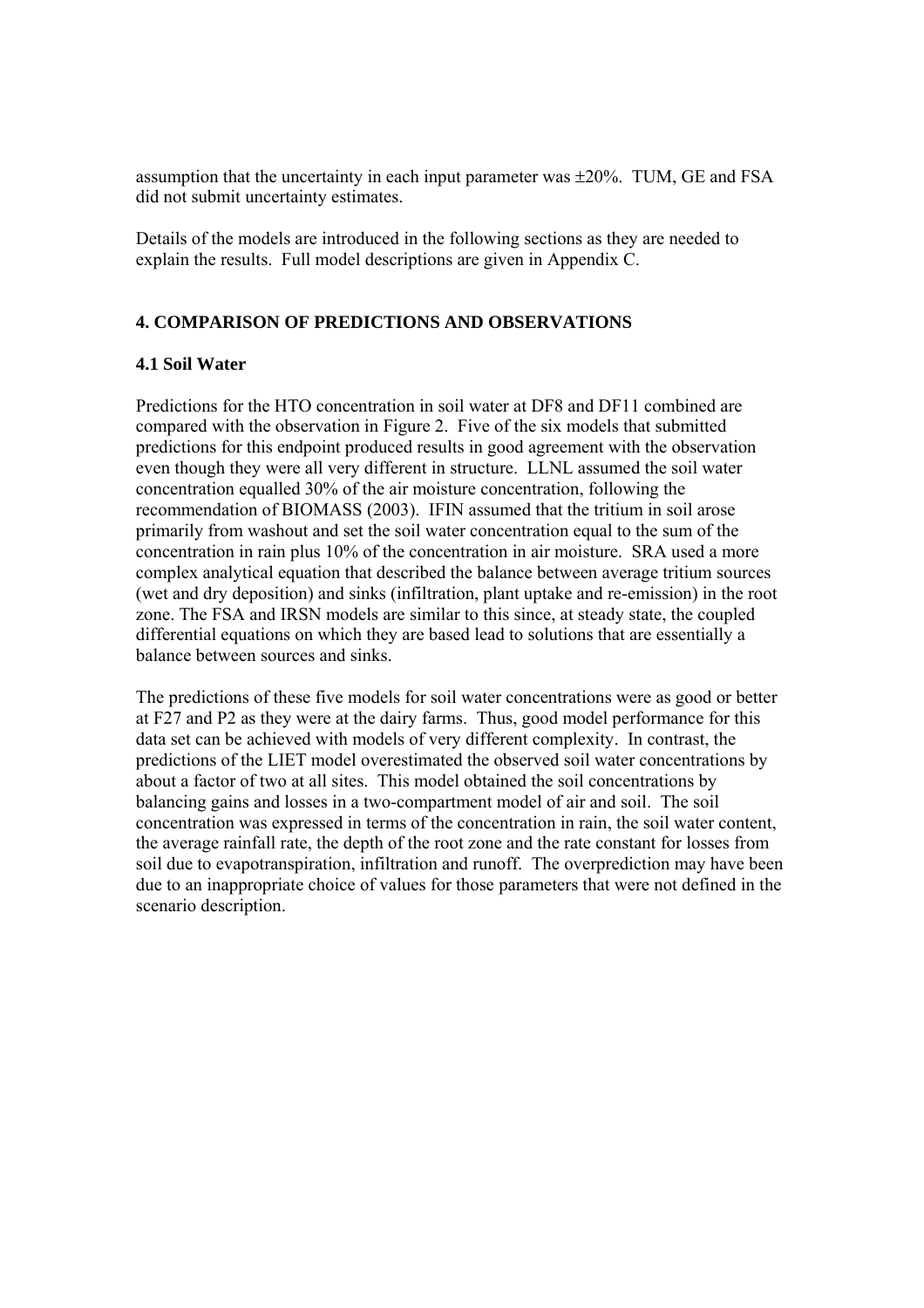

Figure 2. HTO concentration in soil water for the September sampling period at DF8 and DF11 combined. The model predictions are shown as solid diamonds with the vertical lines representing 95% confidence intervals as estimated by the modelers. The solid horizontal line is the observation with the 95% confidence interval indicated by the dashed lines. FSA did not estimate uncertainties and TUM and GE did not submit results for this endpoint.

The 95% confidence intervals shown in Fig. 2 are fairly consistent from model to model, despite the different approaches taken by the participants in estimating their uncertainties. The confidence interval for LIET is clearly an underestimate since the prediction does not agree with the observation even when uncertainties are taken into account. The confidence intervals for the other endpoints were similar and will be discussed further in Section 5.

#### **4.2 Forage**

Predictions of the OBT concentration in forage crops at DF8 and DF11 combined for the September sampling period are compared with the observation in Figure 3. The GE result, which was reported in Bq kg<sup>-1</sup> fresh weight, was converted to Bq  $L^{-1}$  water equivalent assuming a water fraction of 0.75 for fresh forage and a water equivalent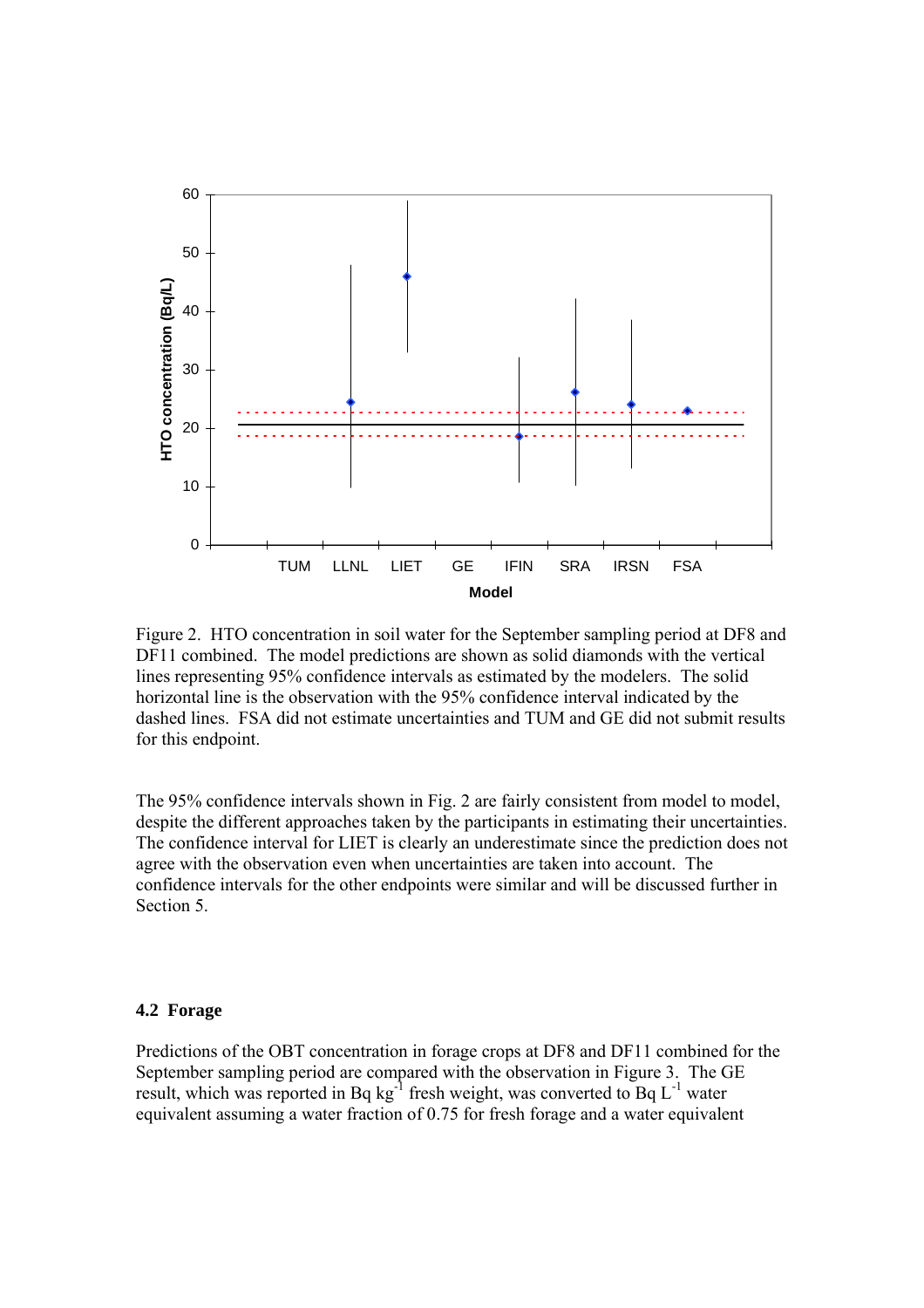factor of 0.59. With the exception of TUM, the scatter in the predictions was relatively small. However, all models overestimated the observed concentration, by up to a factor of 3 in the case of LIET and GE, and by a factor of 2.3 on average. The results of four models (LIET, IFIN, SRA and IRSN) marginally agreed with the data when uncertainties were taken into account. The TUM model underestimated the observation, but this was expected since this model predicts the concentration of buried tritium rather than fixed OBT. Similar results were obtained for DF8 and DF11 in July, although the degree of overprediction was not as large, and the results of all five models that estimated uncertainties agreed with the observation when the uncertainties were taken into account. However, the better agreement in July could be primarily a result of anomalously large measured concentrations in hay and haylage at DF8 rather than improved model performance. All of the models overestimated the OBT concentrations in grass at F27 by a factor of at least 3, and in grass and raspberry leaves at P2 by a factor of 2 on average.



Figure 3. OBT concentration in forage crops for the September sampling period at DF8 and DF11 combined. TUM, GE and FSA did not estimate uncertainties for this endpoint.

OBT concentrations depend on the HTO concentration in the plant leaves and the rate at which that HTO is converted to OBT. The reasons for the misprediction of OBT concentrations evident in Fig. 3 must be sought in these processes and they way they were modelled. The various participants determined the HTO concentration in plants in very different ways. Six models (FSA, IRSN, SRA, GE, LIET and LLNL) explicitly took into account the transfers of tritium to the plant from air and soil. FSA, GE and IRSN did this by specifying appropriate rate constants for use in their numerical models and calculating plant HTO concentrations at steady state. SRA used an analytical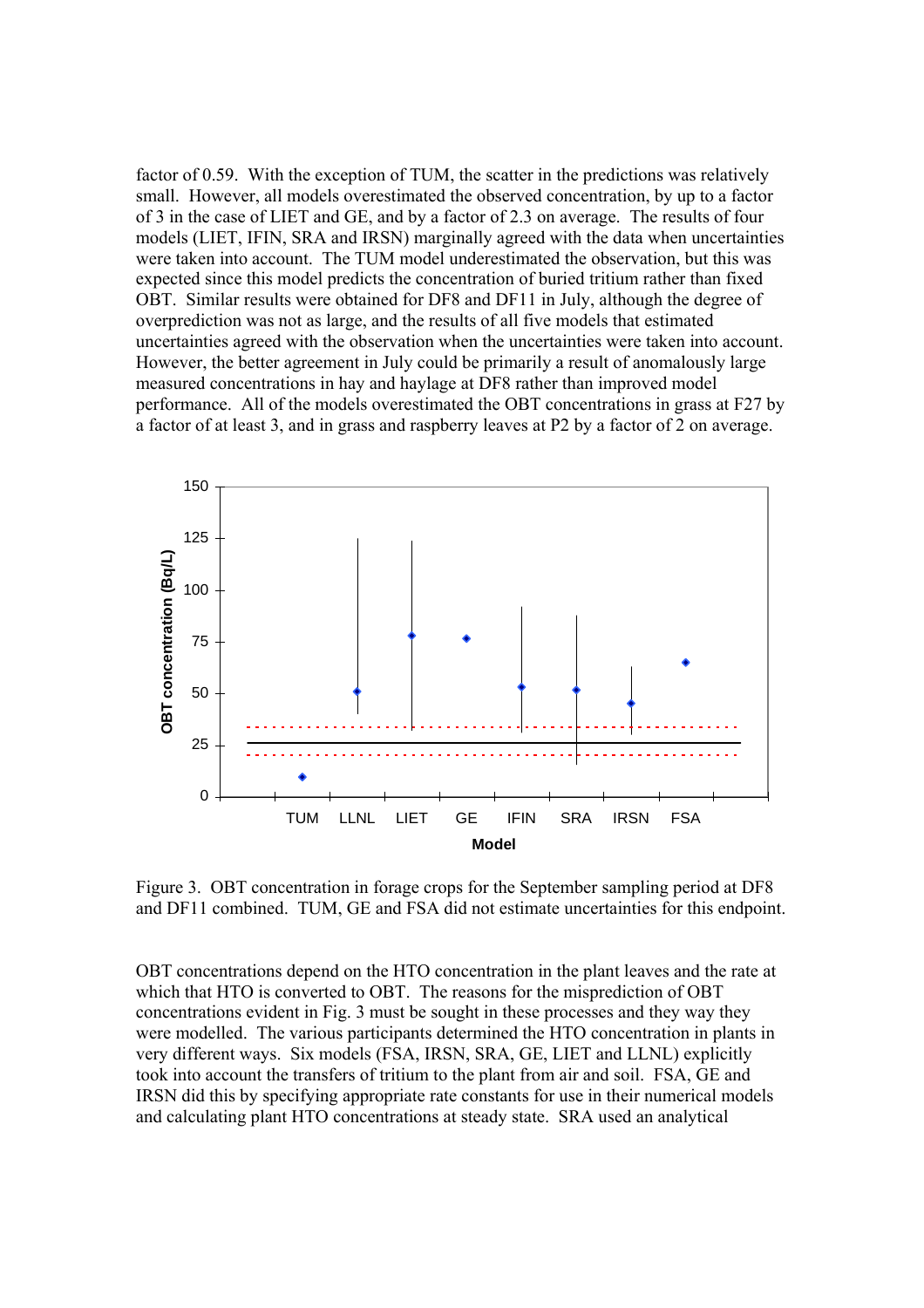equation that balanced uptake and loss, with the roles of rainfall and air-plant transfer expressed explicitly:

$$
C_{\scriptscriptstyle{pw}} = \alpha \left[ \frac{C_a + I_{\scriptscriptstyle{w}} C_{\scriptscriptstyle{sw}} r}{\rho_s + \alpha I_{\scriptscriptstyle{w}} r} \right],\tag{1}
$$

where  $C_{\text{pw}}$  is the HTO concentration in plant water,

 $\alpha$  = 1.1 is the ratio of the vapour pressure for water vapour to that of HTO,  $C_a$  is the HTO concentration in air,  $I_w$  is the average rainfall intensity,  $C_{sw}$  is the HTO concentration in soil water,  $\rho_s$  is the saturated vapour density of the air, and  $r$  (= 67 s m<sup>-1</sup>) is the exchange resistance for HTO and water between the plant leaf and the atmosphere.

LLNL and IFIN calculated the plant HTO concentration using Murphy's (1984) analytical model, which distinguishes the contributions of air moisture and soil water to the HTO concentration in the plants:

$$
C_{pw} = \alpha \text{ [RH } C_{am} + (1 - RH) C_{sw}], \qquad (2)
$$

where RH is the relative humidity and  $C_{am}$  is the HTO concentration in air moisture. LIET used an equation similar to Eq. (2) but with a slightly larger contribution from the soil. The remaining model (TUM) took a more empirical approach, assuming that  $C_{\text{pw}}$ was equal to the mean of the HTO concentration in drinking water and in rainfall (averaged over the 2-3 months prior to sampling); where the drinking water concentration was not available in July,  $C_{pw}$  was set equal to the average concentration in rain.

The predictions of the eight models for the HTO concentration in plant water for forage crops at the dairy farms are shown in Table 9. The results vary over a factor of more than 2 for July and more than 3 for September. The scatter is about a factor of two even for the six models that are theoretically based. Also shown in Table 9 are the plant concentrations normalized by the average air moisture concentrations in the month prior to sampling (103 and 64.6 Bq  $L^{-1}$  for the July and September sampling periods respectively). Some of the predictions show a plant/air ratio greater than 1, and most have a ratio greater than 0.65, the long-term average value observed in forage crops (Peterson and Davis 2002), but this could easily be due to the mismatch in averaging times for air and plant. The HTO predictions show a pattern similar to that evident in Fig. 3 and explain most of the variability in the OBT results. The high plant/air ratios are likely responsible for some of the overprediction. Unfortunately, long-term average HTO measurements in plant water are not available to help identify the best predictions.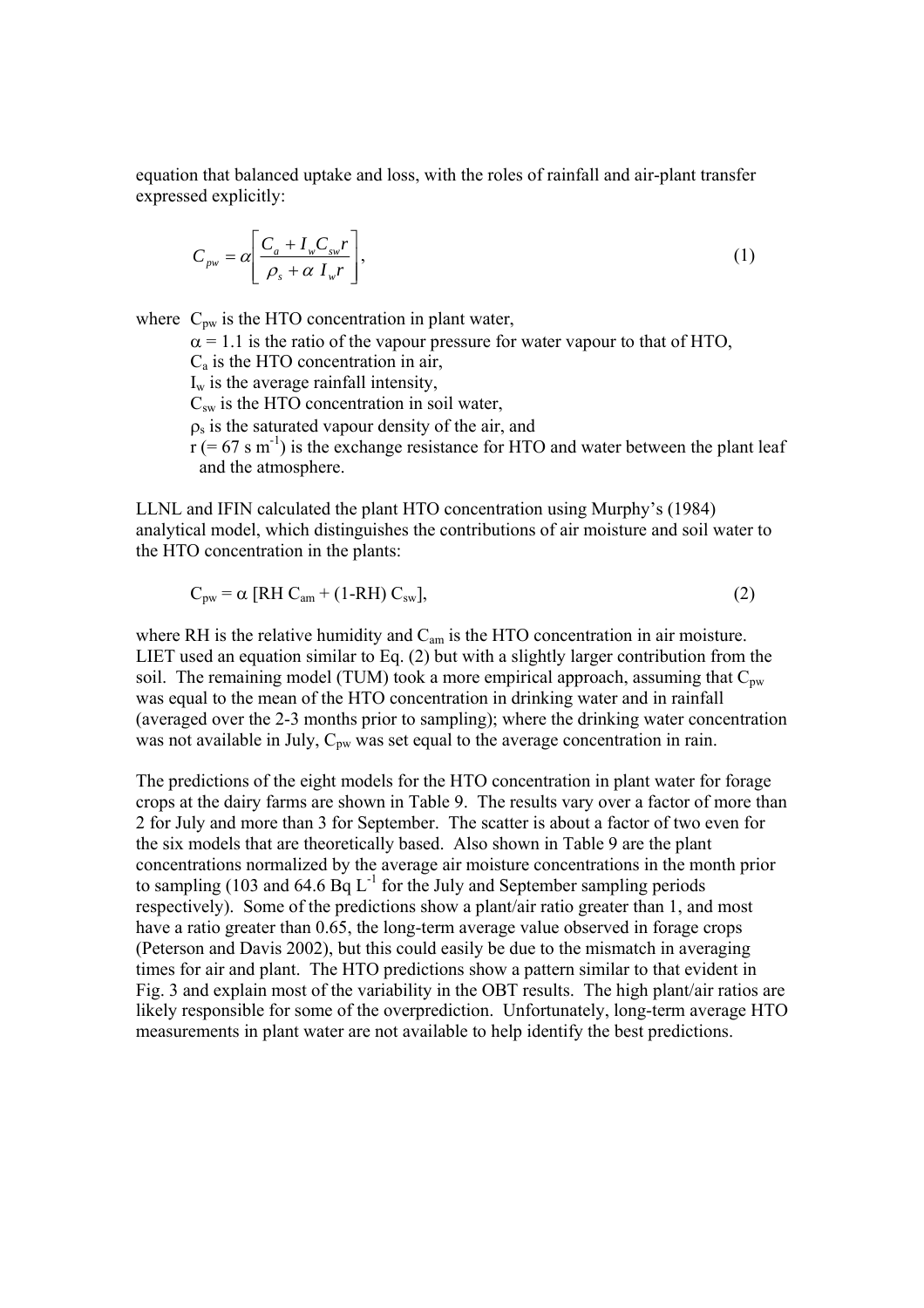| Model       |                          | <b>HTO</b> Concentration |                 |           |  |
|-------------|--------------------------|--------------------------|-----------------|-----------|--|
|             | July                     |                          | September       |           |  |
|             | Plant (Bq $L$ )          | Plant/Air                | Plant (Bq $L$ ) | Plant/Air |  |
| <b>TUM</b>  | 47                       | 0.46                     | 24.8            | 0.38      |  |
| <b>LLNL</b> | 85.5                     | 0.83                     | 72.9            | 1.13      |  |
| <b>LIET</b> | 97                       | 0.94                     | 97              | 1.50      |  |
| <b>GE</b>   | 100                      | 0.97                     | 71              | 1.10      |  |
| <b>IFIN</b> | 74                       | 0.72                     | 53              | 0.82      |  |
| <b>SRA</b>  | 54.9                     | 0.53                     | 44.9            | 0.70      |  |
| <b>IRSN</b> | $\overline{\phantom{0}}$ |                          | 50.2            | 0.78      |  |
| <b>FSA</b>  | 78                       | 0.76                     | 56.0            | 0.87      |  |

Table 9. Predicted HTO concentrations in plant water for forage crops at the dairy farms

The other processes controlling OBT concentration are the rates of OBT formation and loss in the plant. The numerical models (FSA, IRSN and GE) accounted for these processes directly. In the analytical and empirical models, the OBT concentration was calculated as a fixed fraction of the HTO concentration. The TUM model calculated the concentration of buried tritium rather than OBT itself using a two-step exchange process that accounted for the number of exchangeable hydrogen positions in the carbohydrates and proteins of the plant in question.

The OBT/HTO ratios for each model are shown in Table 10. All but one of the ratios are high compared to observed ratios in the field (Peterson and Davis 2002), which tend to scatter about 0.7. Three of the models, including two of the numerical models, predict OBT concentrations larger than the corresponding HTO concentrations. The value used by IFIN was chosen to be deliberately conservative. These large values explain part of the general overprediction of OBT concentrations in the forage crops.

| OBT/HTO ratio |
|---------------|
| 0.7           |
| 0.8           |
| 1.1           |
| 1.0           |
| 1.1           |
| 0.9           |
| 1.2           |
|               |

Table 10. OBT/HTO ratios in forage crops at DF8 and DF11

No data are given in Table 10 for the TUM model, which calculates the concentration of buried tritium rather than fixed OBT. The predictions for buried tritium lay between one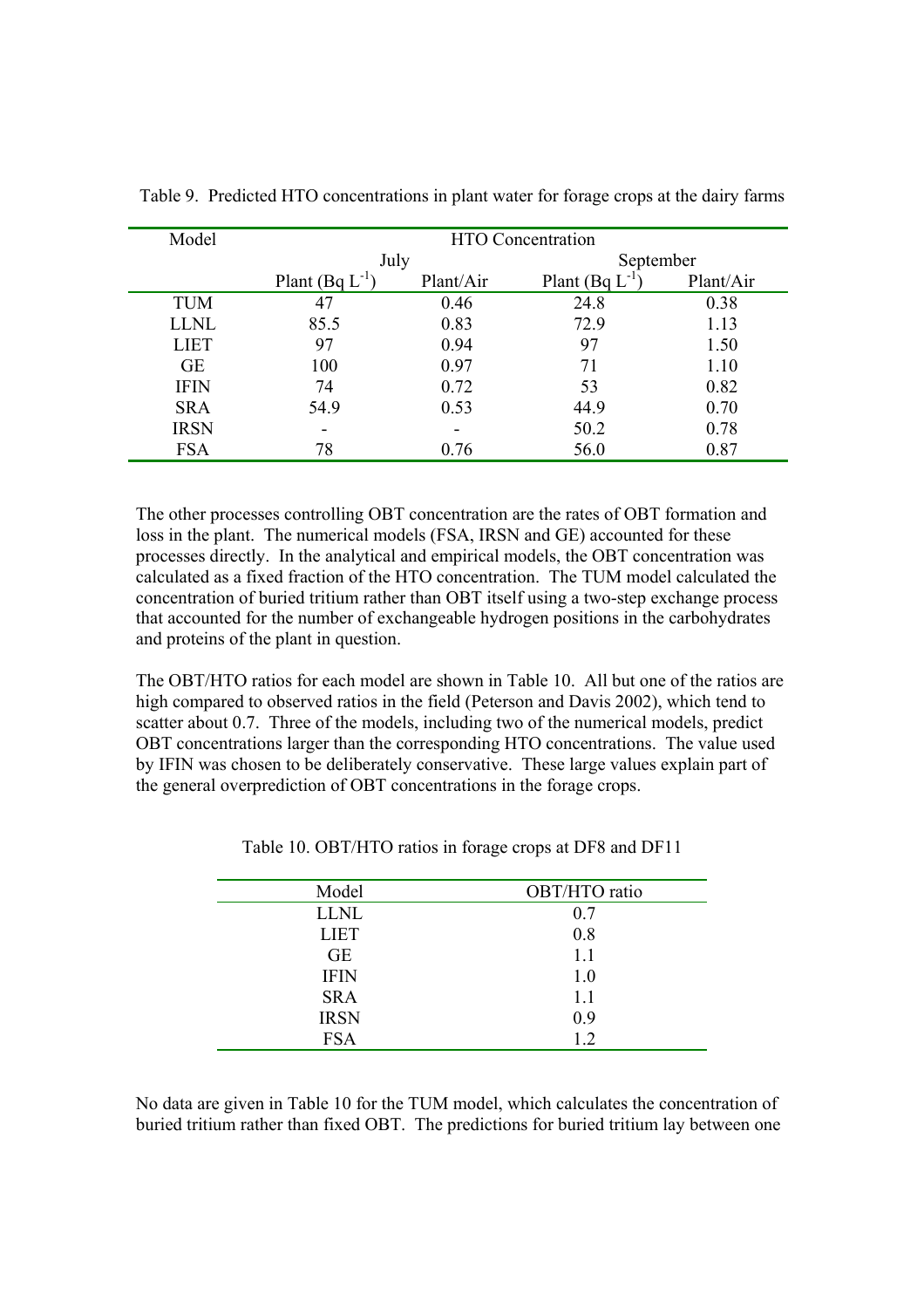third and one half of the observed OBT concentrations. If these predictions are correct, buried tritium makes up a significant proportion of what is traditionally called OBT.

## **4.3 Grain, Fruit Vegetables, Fruit and Root Crops**

Two modellers (IRSN and FSA) assumed that the HTO concentration was the same in the edible portions of grain, fruit vegetables, root crops and fruit as it was in forage. The other modellers reduced the HTO concentrations in these plants to account for the fact that they draw more of their tritium from soil water than the forage crops do. However, all of the modellers assumed that HTO was taken up by the leaves of all plant types in the same way, that OBT was formed in the leaves by photosynthesis, and that the OBT was translocated to the edible portion of the plant without change in concentration. Thus, each participant predicted the same OBT concentration in all crops sampled at the same time and place. Leaving the TUM results aside for the moment, all of the models overestimated the OBT concentrations in all crop types at all sampling sites and times. The degree of overprediction for the various crops is shown in Table 11 in terms of the mean ratio of predictions to observations (the mean P/O ratio). The TUM and GE results were not included in these factors, since TUM did not calculate traditional fixed OBT *per se* and the very high GE predictions suggest a mistake may have been made. There is a tendency for the ratios to be higher at F27 than elsewhere. This conclusion cannot be stated definitively for forage and grain since the results are based on one or two samples only and the measured concentrations may be unreliable. But the overprediction for fruit, fruit vegetables and root crops must be accepted as real and suggests that the models are not performing as well for these crops as for forage and grain. The results for fruit and fruit vegetables measured at F27 in September are shown in Fig. 4, where the mean overprediction was 2.6.

| Crop type                  | Site           | Month     | Mean P/O ratio |
|----------------------------|----------------|-----------|----------------|
| Forage                     | DF8 and DF11   | July      | 1.4            |
|                            |                | September | 2.3            |
|                            | F27            | July      | 3.4            |
|                            |                | September | 4.5            |
|                            | P <sub>2</sub> | September | 1.9            |
| Grain                      | DF8 and DF11   | July      | 1.8            |
|                            |                | September | 1.9            |
|                            | F27            | July      | 3.3            |
|                            |                | September | 4.0            |
| Root Crops                 | F27            | September | 2.6            |
| Fruit and Fruit Vegetables |                | September | 2.6            |

Table 11. Average factor by which the predictions overestimated the observations for OBT in plants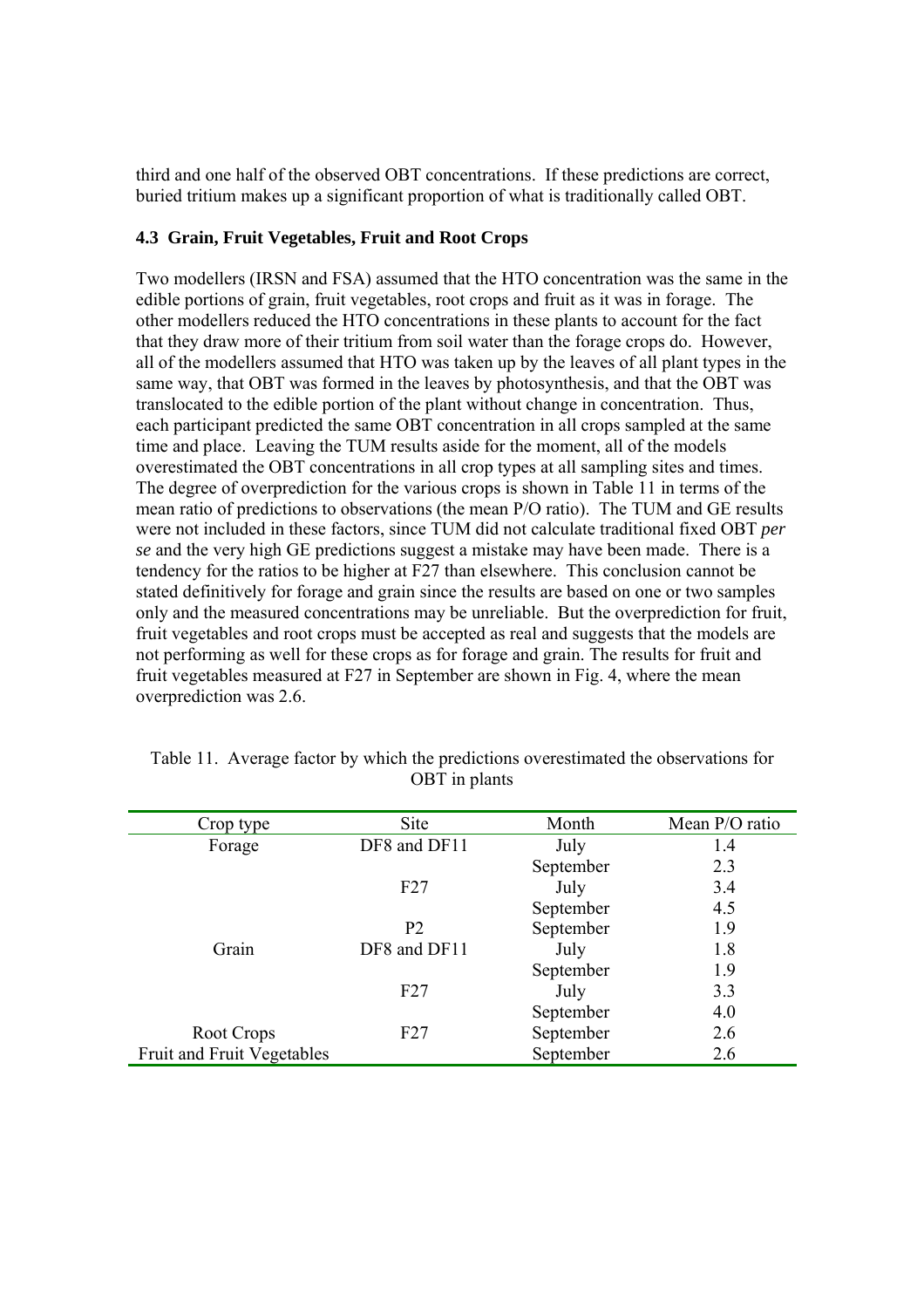

Figure 4. OBT concentration in fruit and fruit vegetables for the September sampling period at F27. TUM, GE and FSA did not estimate uncertainties for this endpoint.

## **4.4 Total Mixed Ration (TMR)**

The calculation of TMR concentrations required special consideration for two reasons: (i) not all of the components of TMR were contaminated and (ii) most of the TMR fed to the cows in 2002 was grown in 2001. The LLNL, IFIN and SRA models took both of these factors into account, calculating concentrations in the various components of the 2001 TMR using the air concentrations measured in 2001, and forming the TMR concentration itself from an average of the component concentrations weighted by their fractional contribution to the total make-up of the TMR (with the uncontaminated components assumed to have background tritium levels). IRSN accounted for the higher air concentrations in 2001 but not the uncontaminated portion of the TMR; LIET accounted for the uncontaminated portion but not the higher air concentrations. GE took neither of these factors into account but instead set the TMR concentration equal to the concentration of the forage crops (on a fresh weight basis). FSA did not submit predictions for TMR.

Predictions for the OBT concentration in the TMR sample collected at DF11 in July (which was composed of crops harvested in 2001) are shown in Fig. 5. Similar results were obtained for DF8 and the September sampling period. All of the models overestimate the observed concentration, although not as severely as some of the other endpoints. Predictions of five of the six models agree with the observation when uncertainties are taken into account.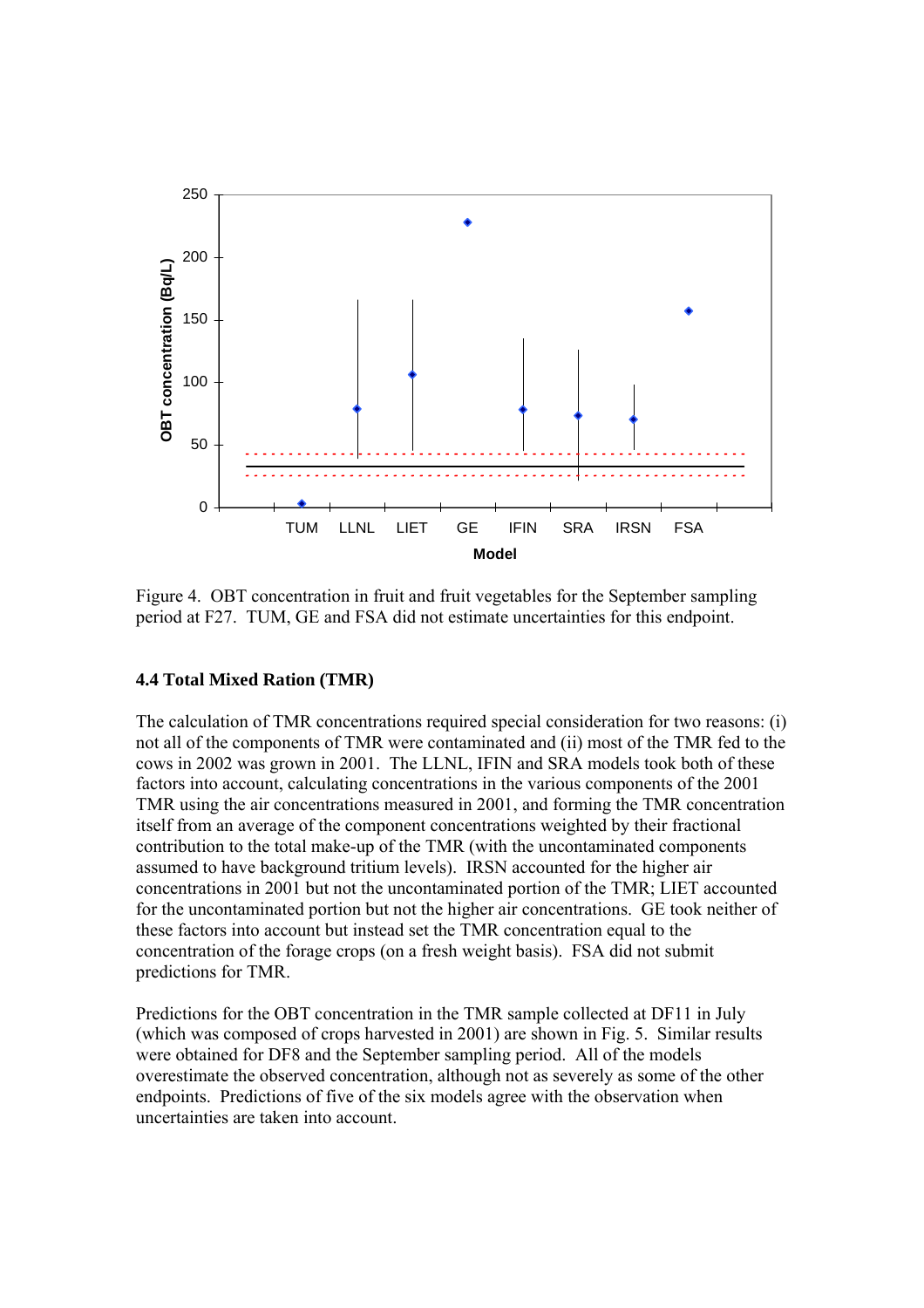

Figure 5. OBT concentration in the TMR sample collected in July at DF11. TUM and FSA did not submit predictions for this endpoint.

## **4.5 Milk and Beef**

**4.5.1 HTO Concentrations:** Predictions of the average HTO concentration in calf flesh and heart for the samples taken at DF8 in September are compared with the observation in Fig. 6. With the exception of FSA, the predictions ranged over less than a factor of two and all agreed with the observed value when uncertainties were taken into account. Similarly good agreement was obtained for the HTO concentrations in calf flesh and heart at DF11 in September, even though the diet of the cows was not well known at that site. The assumptions made by the various modellers regarding the ingestion rate of the cows at DF11 are shown in Table 12. The differences in the assumed value would have contributed to the variability in the predicted concentrations.

Unfortunately, HTO concentrations were not measured in the milk samples so the predictions could not be compared with observations. But the predictions of most of the models show the same relatively small scatter evident in Fig. 6 at both DF8 and DF11. When FSA, which appears to be an outlier, was left out of the calculations, the mean predicted HTO concentration in milk was about 30 Bq  $L^{-1}$  at both sites, with a standard deviation of less than 30%.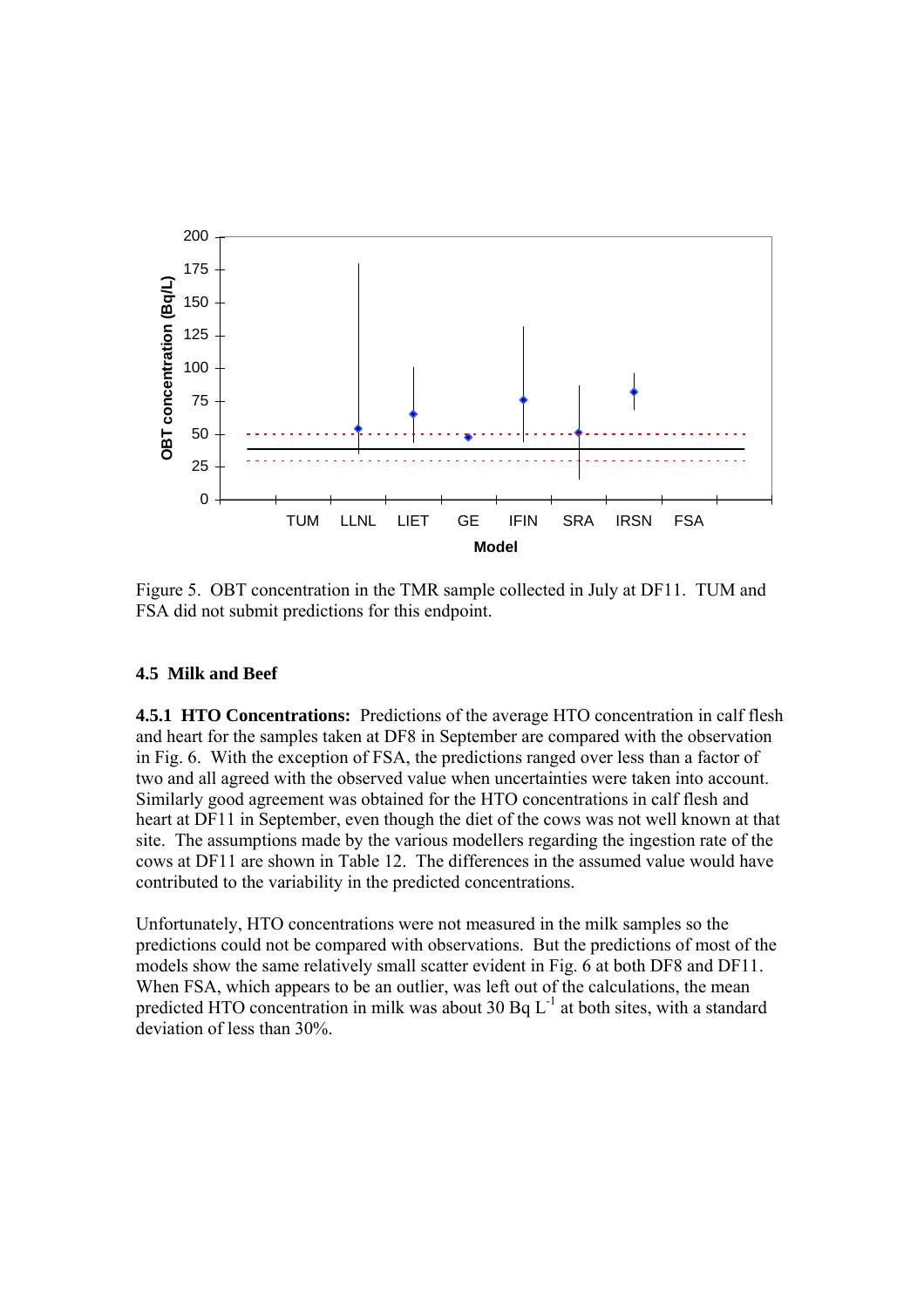

Figure 6. Average HTO concentration in calf flesh and heart at DF8 in September. GE did not submit a prediction for this endpoint and TUM and FSA did not estimate uncertainties.

| Model       | Ingestion rate of        | Ingestion rate of        | Drinking water ingestion rates |          |
|-------------|--------------------------|--------------------------|--------------------------------|----------|
|             | cows at DF11             | chickens at F27          |                                |          |
|             | $(\text{kg dry d}^{-1})$ | $(\text{kg dry d}^{-1})$ | Cows                           | Chickens |
| <b>LLNL</b> | 16.4                     | 0.139                    | 80                             | 0.29     |
| <b>LIET</b> | 14                       | 0.1                      | 35                             | 0.2      |
| <b>IFIN</b> | 19                       | 0 <sub>2</sub>           | 70                             | 0.3      |
| <b>SRA</b>  | 10                       | 01                       | 90                             | 0.2      |
| <b>IRSN</b> | 10                       | 02                       | 75                             | 0.3      |
| <b>FSA</b>  | $115$ (fresh wt)         | $0.5$ (fresh wt)         | 60                             | 02       |

Table 12. Values adopted by the various modelers for food and drinking water ingestion rates

The agreement in the predicted HTO concentrations was achieved despite the fact that the models used by the various participants were quite different. In their numerical models, FSA and IRSN specified rate constants that described the uptake of tritium by the animal through inhalation and ingestion, and losses due to elimination, and solved for the concentrations at steady state. LLNL assumed that the animal HTO concentration was equal to the average concentration of the water pools accessed by the animal (plant water, plant organic matter, drinking water and inhalation/skin absorption), weighted by the fraction that each pool contributed to the total water intake. IFIN used a model based on the metabolism of hydrogen and carbon in the body to derive transfer parameters specific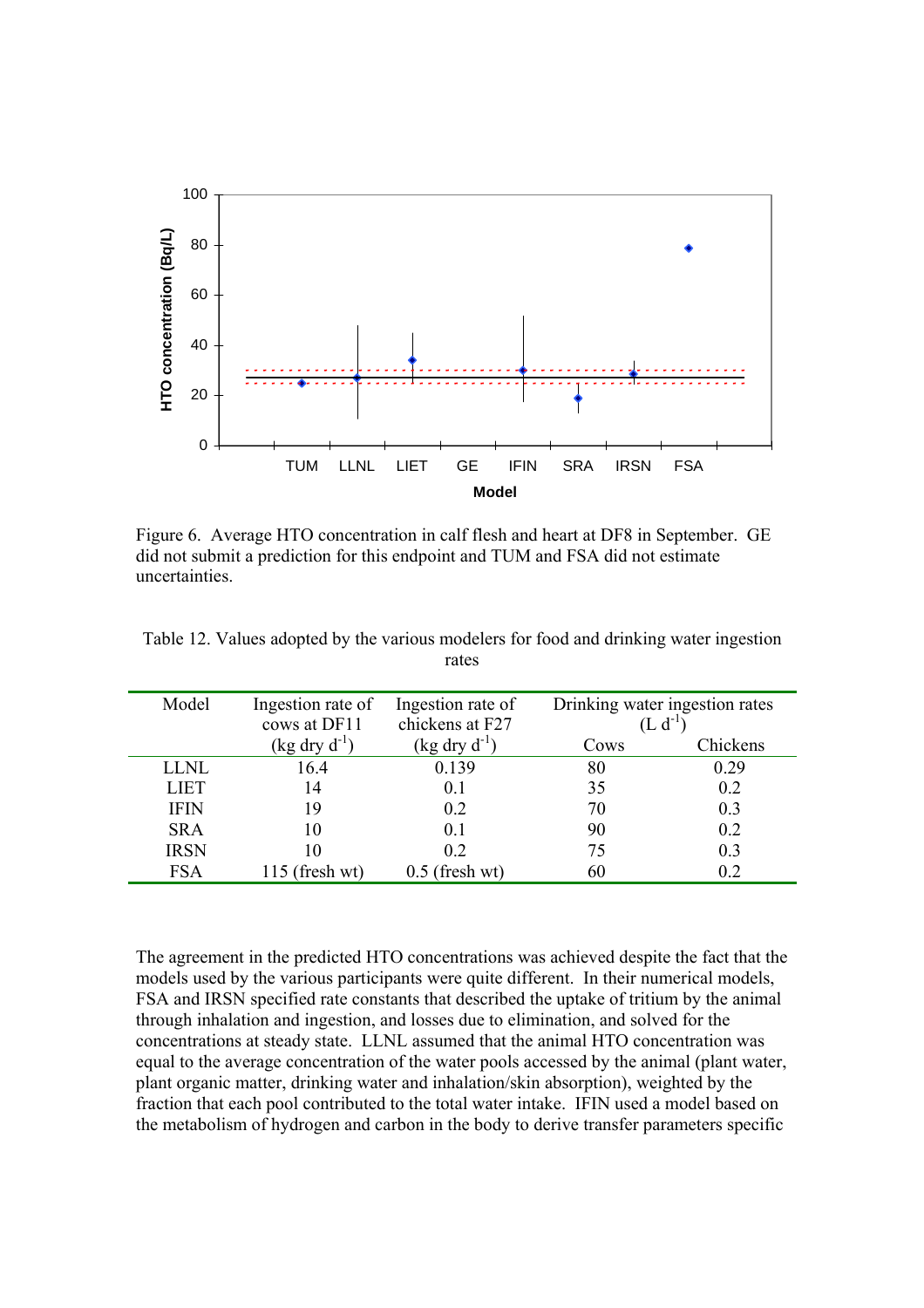to the animal in question and its diet. SRA used the experimental data of Kirchmann et al. [1977, 1985] to derive the tritium specific activity in animal products given the specific activity in the diet and the drinking water. LIET expressed the animal concentrations in terms of the fraction of daily tritium intake that appears in the animal product, with separate values for transfer from HTO in food to HTO in animal product, from OBT in food to HTO in animal product, from HTO in food to OBT in animal product and from OBT in food to OBT in animal product. TUM assumed that the animal concentration was equal to the mean of the HTO concentration in drinking water and in rainfall averaged over the 2-3 months prior to sampling. GE did not calculate animal concentrations.

The similarity in predictions despite the divergence in model structure can be attributed in part to the fact that drinking water is a major contributor to tritium body burden and that drinking water concentrations were provided with the scenario. The ingestion rates assumed by the modelers (Table 12) imply that drinking water contributed between 50 and 80% to the total tritium body burden of the cows. Thus, knowing the tritium concentration in drinking water helped to damp the effect of the overprediction of food concentrations.

**4.5.2 OBT Concentrations:** Predictions of the average OBT concentration in calf flesh and heart for the samples taken at DF8 in September are compared with the observation in Fig. 7. The agreement between predictions and observations is worse than it was for HTO. The predictions show greater scatter, ranging over a factor of 10, and only three agree with the observed value when uncertainties are taken into account. Most of the models overpredict the observation, with a mean P/O ratio of 1.6. Similar results were obtained for the OBT concentrations in calf flesh and heart at DF11, where the mean P/O ratio increased to 2. Results for milk were also similar, with considerable scatter in predictions at both sites and mean P/O ratios of 1.2 and 2.3 at DF8 and DF11, respectively.

Four participants considered HTO and OBT to be coupled within the cow and solved for the concentrations of the two species simultaneously using the same model. Thus the numerical models of FSA and IRSN, the metabolic model used by IFIN and the transfer parameter model of LIET returned OBT concentrations as well as HTO. SRA used the empirical data of Kirchman et al. [1977, 1985] for both HTO and OBT. LLNL set the OBT concentration equal to the HTO concentration and TUM assumed an exchange process model to calculate the concentration of buried tritium. The differences in these models and their parameter values resulted in the scatter evident in Fig. 7. Differences in assumptions for the food ingestion rate at DF11 and in the water ingestion rates at both sites (Table 12) would also have contributed to the variability in the predicted concentrations.

The models differed in their predictions of the ratio of OBT to HTO concentrations in milk and calf flesh. One model (RSA) produced an OBT/HTO ratio of about 0.6. Two other models (LLNL and FSA) predicted a ratio close to 1. In the remaining models (LIET, IFIN and IRSN), the OBT concentrations exceeded the HTO concentrations, by a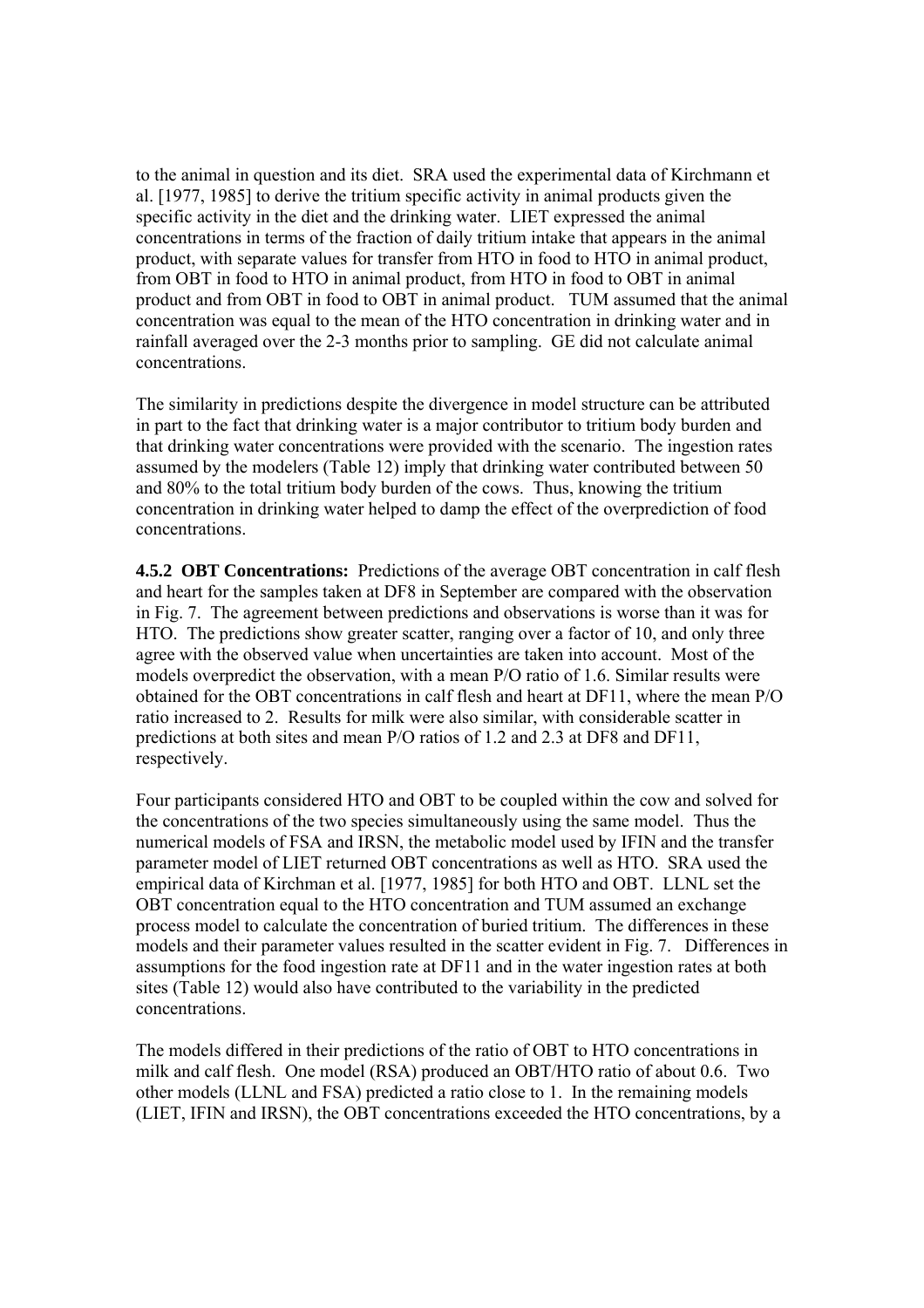factor of 2 on average. In fact, the data show that the HTO and OBT concentrations in calf flesh are about the same. This observation may be specific to the conditions of this scenario and not generally applicable. The primary source of HTO for the cows was drinking water whereas the main source of OBT was TMR, and concentrations in these two sources were essentially independent.



Figure 7. Average OBT concentration in calf flesh and heart at DF8 in September. GE did not submit a prediction for this endpoint and TUM and FSA did not estimate uncertainties.

The data show that the OBT concentration in milk or flesh in July was about 30% lower than the concentration of OBT in TMR grown in 2001. In September, the situation was reversed, with the OBT concentration in milk or flesh about 20% greater than that in TMR. The latter finding is surprising since much of the OBT ingested by the cow is expected to be converted to HTO during digestion, and little of the HTO ingested is converted to OBT. Most modelers predicted animal concentrations lower than TMR concentrations, by factors that ranged from 0.25 for SRA to 0.8 for IFIN and IRSN. In contrast, the results for LIET and FSA showed animal concentrations as much as 50% greater than those in TMR.

With two exceptions, the models predicted that the OBT concentrations in flesh and milk were about the same. The exceptions were LIET and FSA, which predicted flesh concentrations greater or less than those in milk depending on the site and the time of sampling. Observations are not available to test these predictions since milk and flesh were never sampled at the same time.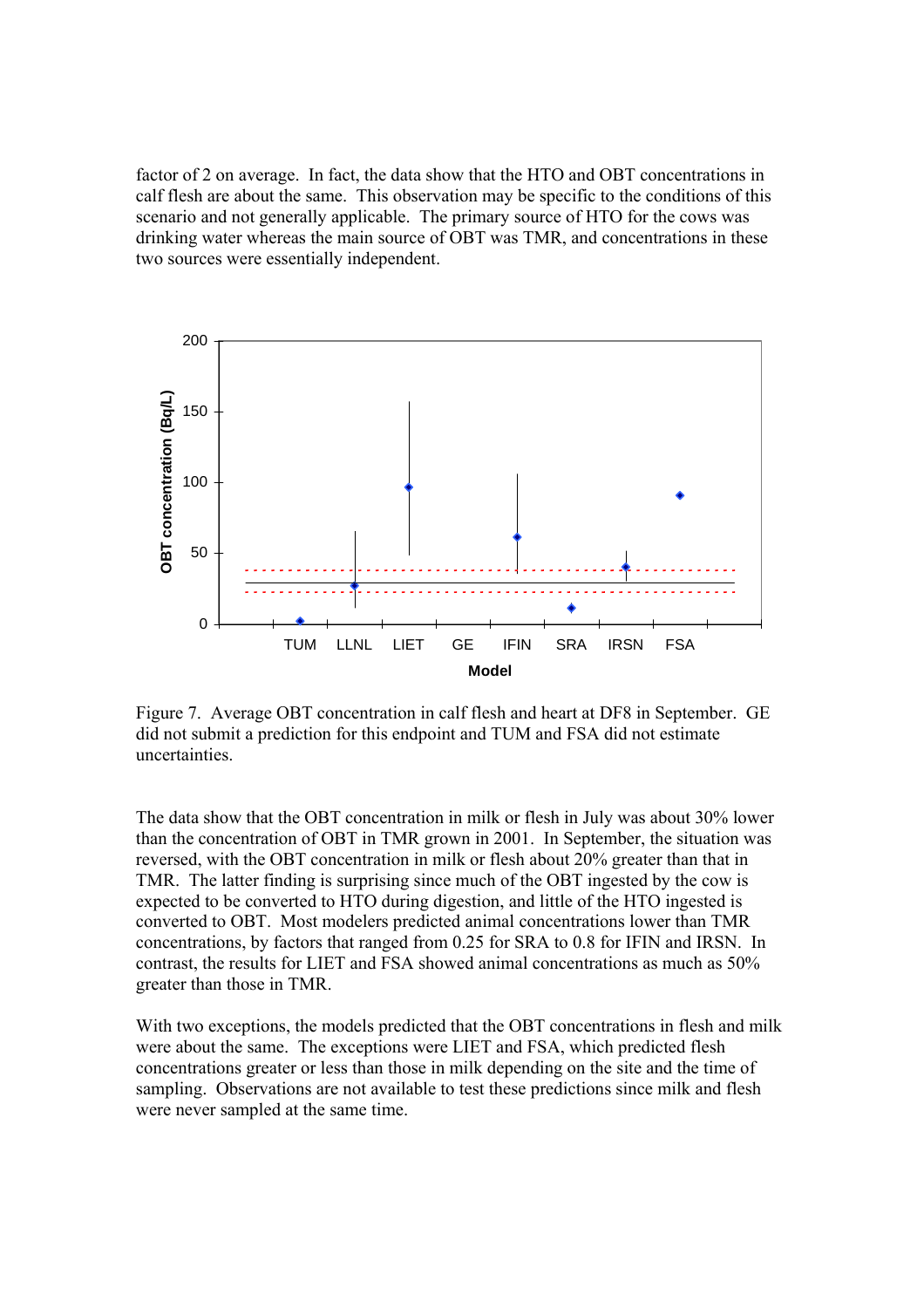#### **4.6 Chicken and Eggs**

**4.6.1 HTO Concentrations:** Predictions of the HTO concentration in eggs for the sample taken at F27 in September are compared with the observation in Fig. 8. The performance of the models is not as good for eggs as it was for milk or calf flesh. The predictions show considerable scatter, with only three agreeing with the observation when uncertainties are taken into account. Three of the results overestimated the observation by factors ranging from 2 to 4. Similar results were obtained for the HTO concentrations in chicken blood in September. The scatter was much the same for the predicted concentrations in eggs in July, although in this case no observation was available for comparison. The participants used the same models for chickens and eggs as they did for milk and calf flesh, so the poorer performance here must be due to the parameter values used in the models. In particular, the feed and water ingestion rates for the chickens were not known and the modellers made very different assumptions about their values (Table 12), which would have contributed to the variability in the predicted concentrations. Also, the models assume all drinking water was contaminated, when in reality the chickens may have drawn their water from uncontaminated sources.



Figure 8. HTO concentration in eggs at F27 in September. GE did not submit a prediction for this endpoint and TUM and FSA did not estimate uncertainties.

**4.6.2 OBT Concentrations:** Predictions of the OBT concentration in eggs for the sample taken at F27 in September are compared with the observation in Fig. 9. The scatter among the models was less than it was for HTO, but the level of agreement between predictions and observations was worse, with all of the models apart from TUM overpredicting the measured value, by a factor of 3.2 on average. Only the LLNL model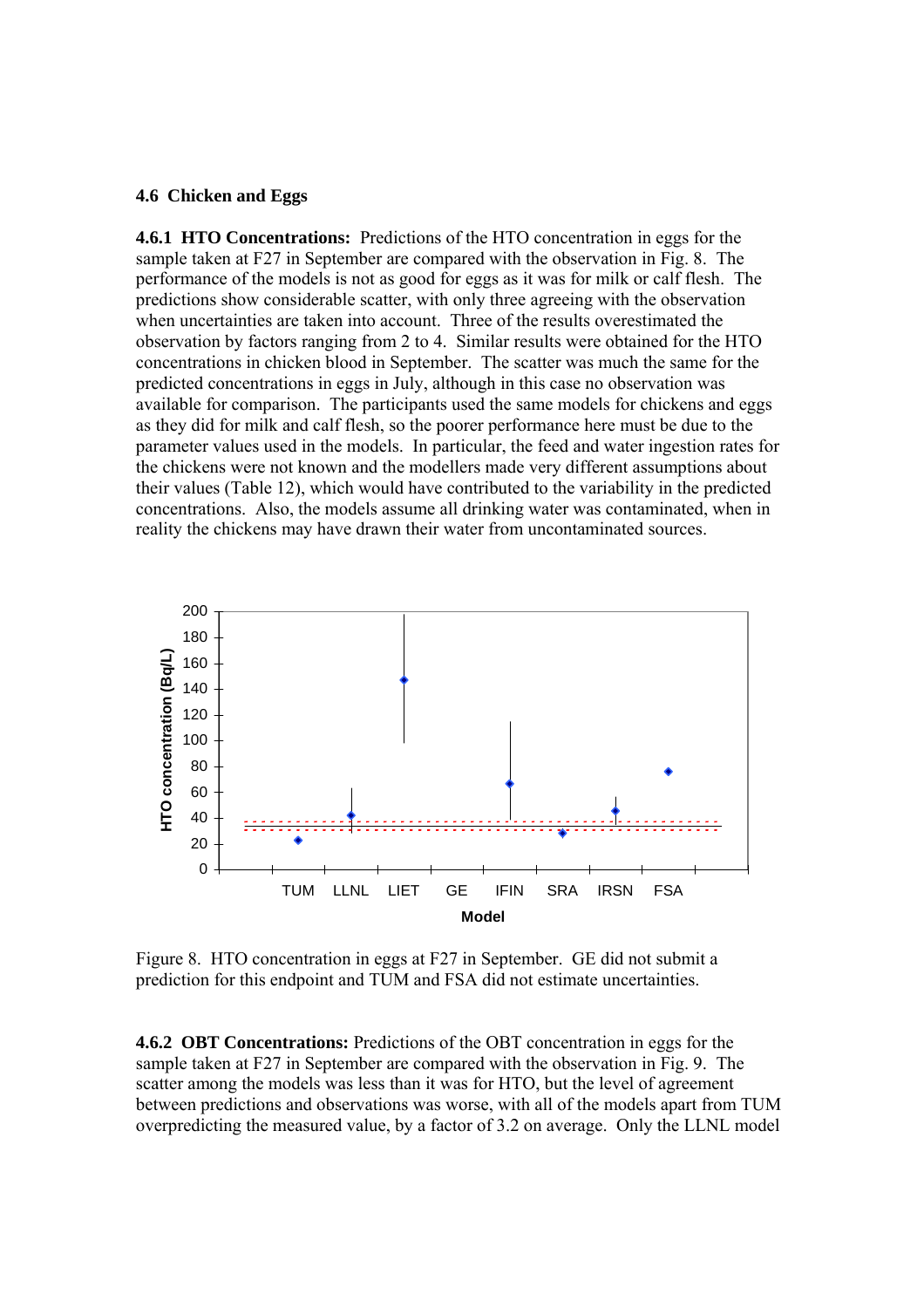agreed with the observation when uncertainties were taken into account. Similar results were obtained for the OBT concentration in eggs in July. Results were worse for chicken blood and flesh in September, where the mean P/O ratio increased to 4.5.



Figure 9. OBT concentration in eggs at F27 in September. GE did not submit a prediction for this endpoint and TUM and FSA did not estimate uncertainties.

With one exception, the models consistently predicted higher OBT than HTO concentrations in eggs and blood, with the OBT/HTO ratio varying from 1.2 to 2.5. The exception was LIET, which predicted an OBT/HTO ratio of 0.47 for eggs in July, 0.78 for eggs in September and 1.04 for blood in September. In fact, the data show that the OBT concentration was less than the HTO concentrations, with an OBT/HTO ratio of 0.78 for eggs and 0.63 for blood. As was the case for cows, this observation may not be generally applicable outside of this scenario.

The data show that the OBT concentration in eggs and chicken flesh in September was about the same as the average OBT concentration in the feed eaten by the chickens. Most of the modelers (LIET, SRA, IRSN and FSA) reproduced this observation. In contrast, LLNL predicted an animal/feed ratio of 0.57 and IFIN a ratio of 1.4 for eggs and 1.8 for flesh.

For all models, the predicted HTO concentrations in eggs were essentially identical to the HTO concentrations in chicken flesh and blood, in agreement with the observation. With two exceptions, the models also predicted that the OBT concentrations in flesh and eggs were about the same, a conclusion again supported by the observations. The exceptions were LIET and IFIN, which both predicted flesh concentrations about 30% greater than those in eggs.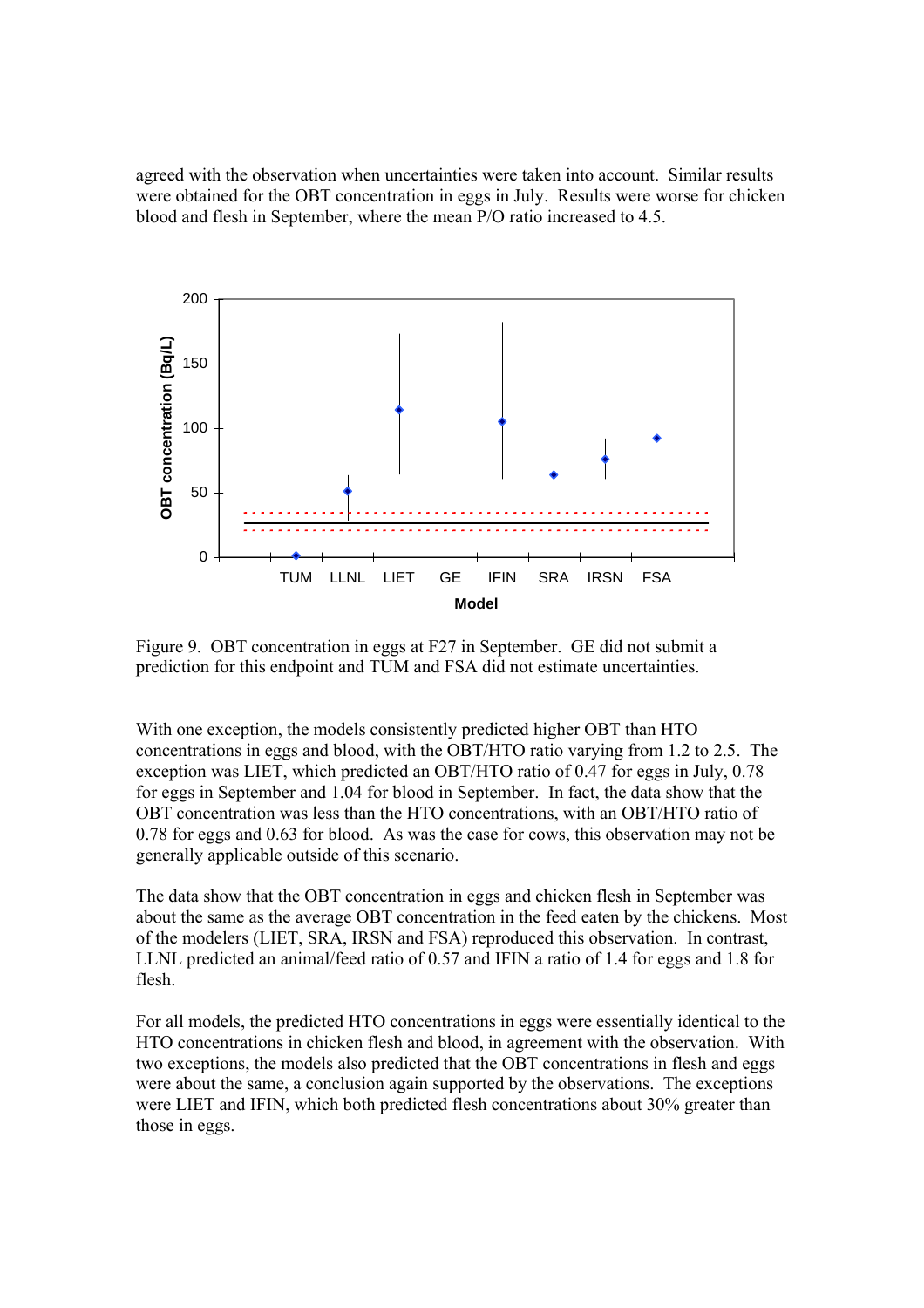## **5. DISCUSSION AND CONCLUSIONS**

The Pickering scenario provided a good test of models that predict tritium concentrations in the various compartments of an agricultural ecosystem at steady state. Reliable estimates of HTO concentrations were available in air moisture, precipitation and drinking water as input to the models. Most of the information required to evaluate the animal pathways was available without the need for the assumptions that usually have to be made about diet or the fraction of feed that is contaminated. On the other hand, the scenario was not ideal since some information on ingestion rates was incomplete or missing, and this contributed to the differences between predictions and observations. But many real assessments must be carried out with even less information and difficulties of this sort must be expected in practice.

The models used by the participants in their calculations varied from numerical dynamic compartment models (solved for steady-state conditions) to simple analytical models based on empirical data. Similarly, different parameters appeared in the different models, although all were based on the same pool of environmental tritium data. For these reasons, it was often difficult to explain why one model produced a different result than another, or why a specific model result differed from the corresponding observation.

Despite their differences, all models but one performed well for HTO in soil, predicting concentrations that agreed with each other and with the observations when uncertainties were taken into account. In contrast, all of the models significantly overestimated the OBT concentrations in plants, by an average factor of 1.9 at the dairy farms and 3.4 at F27. This appears to be due in part to overprediction of the concentration of HTO in the plant leaves, where OBT is formed by photosynthesis. For most models, the ratio of predicted HTO concentration in plant leaves to observed HTO concentration in air moisture was substantially larger than the value of 0.65 that has been observed in other studies. Additionally, the models appear to underestimate the effect of isotopic discrimination in OBT formation. Most of the predicted OBT/HTO ratios for the plant leaves were larger than the value of 0.7 observed elsewhere.

These two factors alone could explain overestimates of as much as a factor of two in the predicted OBT concentrations for several of the models, and resolve the differences between predictions and observations for forage and grain at the dairy farms. Additional reasons must be found to explain the more severe overpredictions at F27. One possibility may lie in the fact that most of the samples taken at this site were root crops, fruit and fruit vegetables. OBT that appears in the edible parts of these plants must be translocated from the leaves where it is formed, and a reduction in concentration may occur during the translocation process. This cannot explain the large overestimates for forage crops at F27 but the observed values for these plants may not be reliable since they were based on one or two samples only.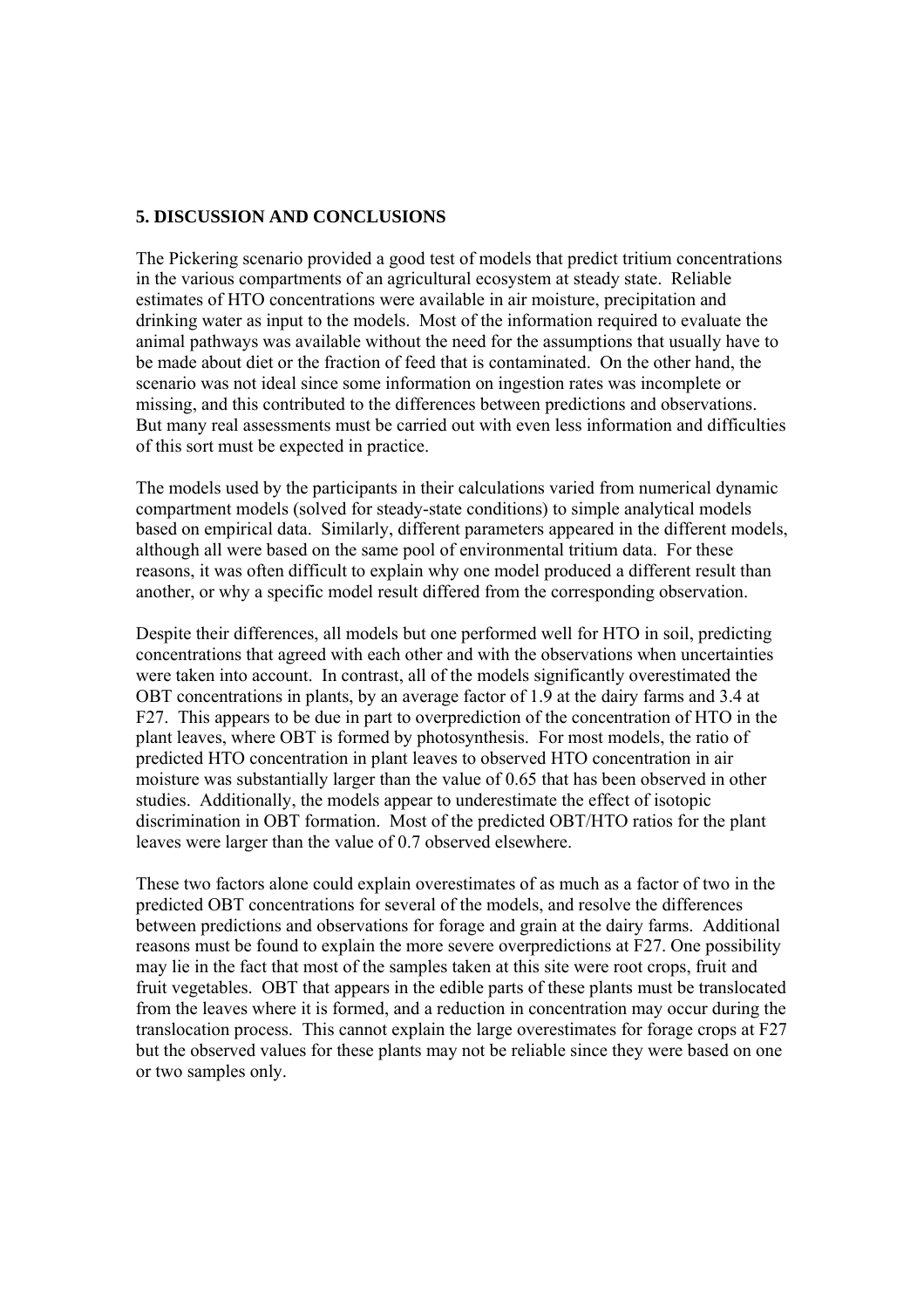A second explanation may lie with the air concentrations provided as part of the scenario description. The measured concentrations at F27 were lower than those observed at the dairy farms. This was thought unlikely since the wind blows with equal frequency toward F27 and the dairy farms, and F27 is closer to the reactors. Moreover, the measurements were made with passive samplers, for which the uncertainty is large. It was therefore assumed that the measurements were in error, and, as noted in Section 1, they were replaced with predictions from a sector-averaged Gaussian plume model, which produced results in good agreement with the observed air concentrations at P2 and the dairy farms. If the measured concentrations were indeed correct and had been used in the models, the predicted plant concentrations would have been lower by a factor of 2, removing a lot of the discrepancy between predictions and observations at F27. A quantitative assessment of the air concentrations used to drive the models is given in Appendix A, based on data that became available only after work on the scenario had been finalized.

No conclusions could be drawn about the ability of the models to predict HTO concentrations in plants. HTO is very mobile in plants and the observed concentrations reflect the air concentrations in the hour or two before sampling. It is unlikely that this will match the long-term average air concentration used to drive the models, with the result that predicted and observed values cannot necessarily be expected to agree.

Most of the models predicted HTO concentrations in milk and calf flesh that were in good agreement with the observations. This may be due in large part to the importance of drinking water concentrations, which were provided in the scenario description, to the body burden of the animal. Model performance was not as good for OBT, which was overestimated in most cases. The models did not do as well for eggs and chickens as for milk and calf flesh, partly because the concentrations in chicken feed were overestimated to a greater extent than in cow feed and partly because the ingestion rates of feed and drinking water were not known for the chickens. Most of the models did not correctly reproduce the observed OBT/HTO ratio in the animals, and some predicted higher OBT concentrations in animals than in their feed, which seems unlikely in reality. Most models predicted that concentrations in milk were similar to concentrations in calf flesh, and that concentrations in eggs were similar to concentrations in chicken flesh, in agreement with the observations.

No one model stood out as generating predictions superior to the others for HTO concentrations in soil water or OBT concentrations in plants. Generally speaking, the level of agreement between predictions and observations was about the same for the numerical models as for the analytical models, although the numerical models tended to be responsible for all of the very high predictions. All of the models were satisfactory for HTO concentration in milk and calf flesh. However, the LLNL model stood out as the only model that reproduced the observed concentrations in all of the animal endpoints within the estimated uncertainties. The IRSN also did well in this regard. Despite the fact that some models predicted OBT/HTO ratios greater than one for some plants, and OBT concentrations in animals that exceeded the OBT concentration in their feed, there is no evidence in the Pickering data of tritium bioaccumulation in the terrestrial pathways.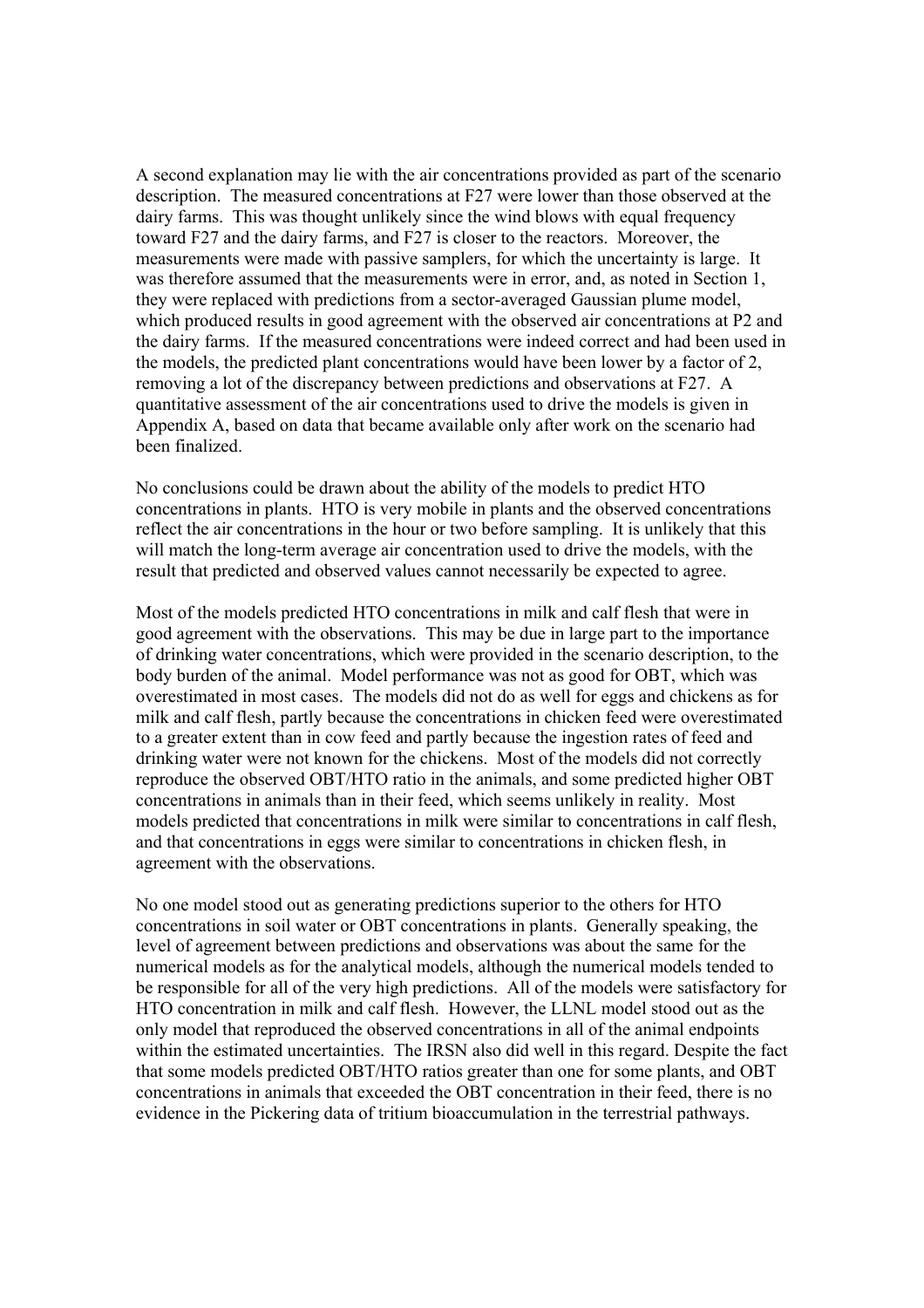The results of the TUM model, which calculates the concentration of buried tritium rather than the tritium traditionally considered to be organically bound, were lower than those of the other models for the OBT endpoints. The TUM predictions made up a significant proportion (40%) of the measured OBT concentrations only for forage; for fruit, fruit vegetables, calf flesh, calf heart and eggs, buried tritium made up less than 5% of the measured concentration. The results of the TUM model indicate that the formation of buried tritium is better modeled as a two-step exchange process rather than as a one-step process.

The uncertainties estimated by the various participants differed somewhat from model to model and endpoint to endpoint, but were roughly consistent with a confidence interval  $(97.5<sup>th</sup>$  percentile divided by the 2.5<sup>th</sup> percentile) of a factor 3. In general, the modellers estimated higher uncertainties for OBT concentrations than for HTO, which is reasonable given that the uncertainties in OBT include those for HTO plus additional ones specific to OBT itself. The uncertainty estimates for the animal endpoints were generally lower than those for plants, which is justified based on model performance for HTO in milk and calf flesh but not for HTO in eggs and chicken flesh or OBT in any animal product.

## **REFERENCES**

BIOMASS. 2003. Modelling the environmental transport of tritium in the vicinity of long-term atmospheric and sub-surface sources. IAEA, Vienna, ISBN 92-0-102303-0.

Davis, P.A., T.G. Kotzer and W.J.G. Workman. 2002. Environmental tritium concentrations due to continuous atmospheric sources. Fusion Science and Technology 41, 453-457.

Kirchmann, R., P. Charles, R. van Bruwaene and J. Remy. 1977. Distribution of tritium in the different organs of calves and pigs after ingestion of various tritiated feeds. Current Topics in Radiation Research, Q 12, 291.

Kirchmann, R., J. Remy, P. Charles and G. Koch. 1985. Distribution and incorporation of tritium in different organs of ruminants. IAEA-SM-172/81. International Atomic Energy Agency, Vienna.

Murphy, C.E. Jr. 1984. The relationship between tritiated water activities in air, vegetation and soil under steady-state conditions. Health Physics 47, 635-639.

Peterson, S-R. and P.A. Davis. 2002. Tritium doses from chronic atmospheric releases: a new approach proposed for regulatory compliance. Health Physics 82, 213-225.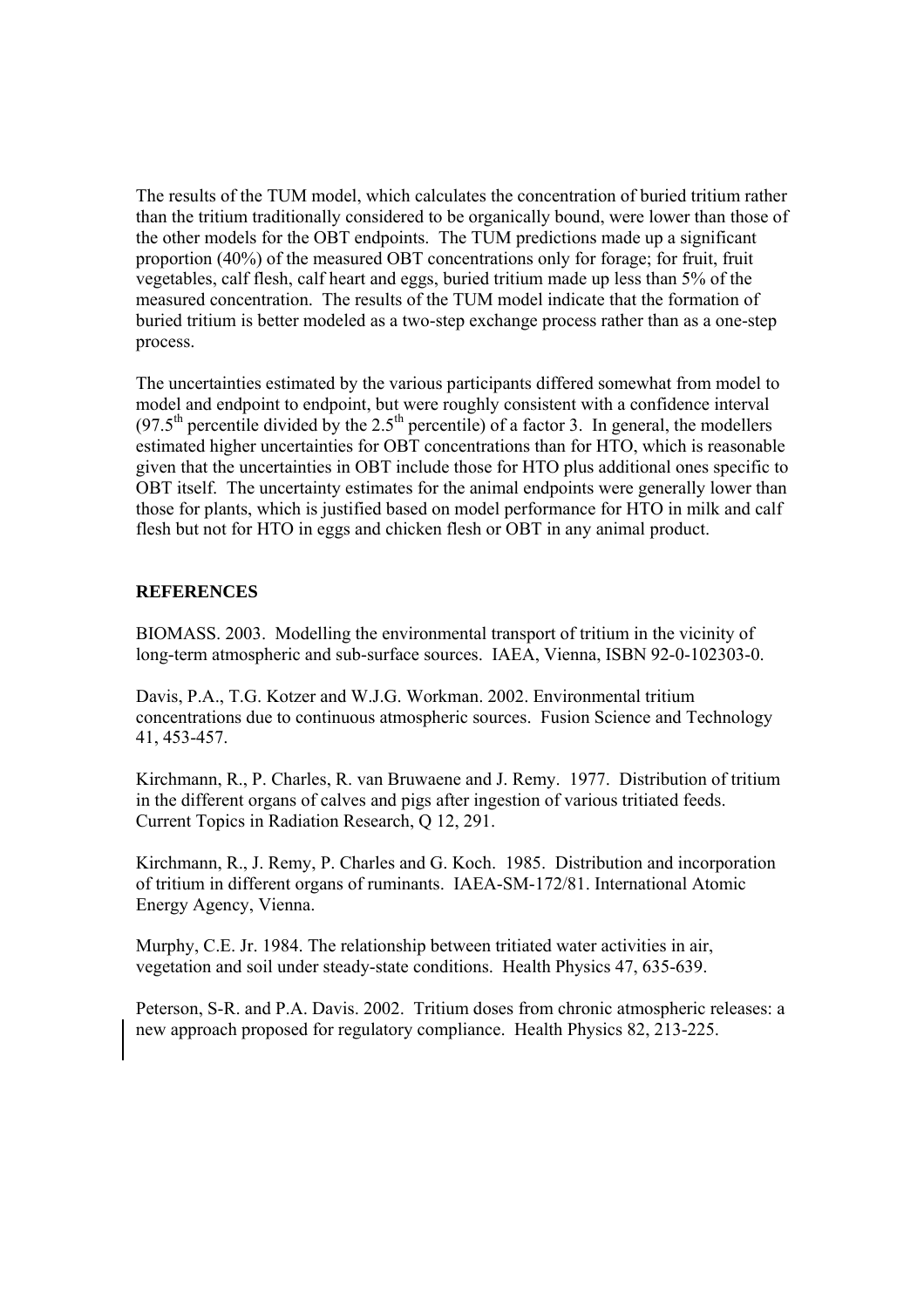## **APPENDIX A**

#### **Model Performance as a Function of Air Concentration Averaging Time**

Most participants in the Pickering scenario overestimated OBT concentrations in most plant and animal products by a factor ranging from 2-5. The overpredictions were attributed to a number of factors, including a conservative bias in the model for HTO concentration in plants and the use of high values for the isotopic discrimination factor. Another possible explanation is investigated here, namely that the air concentrations used to drive the models were not the most appropriate.

The air concentrations given in the scenario description for sampling site P2 were based on measurements of the monthly average concentrations from an active air sampler, which were considered reliable. However, at the other sampling locations (DF8, DF11 and F27), air concentrations were available only as annual averages from passive diffusion samplers. These observations showed some unexpected features. Concentrations at DF8 and DF11 differed by 60% despite the fact that these two farms are located close together. Similarly, the observed concentration at F27, which is closer to PNGS than either of the dairy farms and experiences comparable meteorology, was lower than the concentration at DF8 or DF11. Finally, a comparison carried out by the utility showed that the concentrations measured by a number of passive samplers at the same location differed by a factor of 2 on average.

For these reasons, the observed air concentrations at DF8, DF11 and F27 were deemed untrustworthy and were replaced with the predictions of a sector-averaged atmospheric dispersion model that produced concentrations in good agreement with the observations at P2 and the dairy farms. The model was used to predict annual average concentrations because, at the time, annual average meteorological data were all that were available. The monthly concentrations at DF8, DF11 and F27 were deduced from the observed monthly variation at P2. The uncertainties in these concentrations, which were the concentrations given in the scenario description, were therefore high. The values averaged over the two months prior to the September sampling period are shown in Table A1. This averaging time was chosen to reflect the mean conditions under which the OBT observed in September was formed, given that OBT has a biological half-life of a few weeks in plants and animals.

The opportunity to construct more accurate air concentrations arose when monthly meteorological data became available shortly after work on the scenario was finalized. The atmospheric dispersion model was used with these data to generate monthly average air concentrations for DF8, DF11 and F27. The predictions for DF8 and DF11 were found to be 20% lower than the concentrations initially supplied to the modellers, and 35% lower at F27 (Table A1). These reductions resulted in improved model performance at all sampling sites, but still left a large gap between predictions and observations.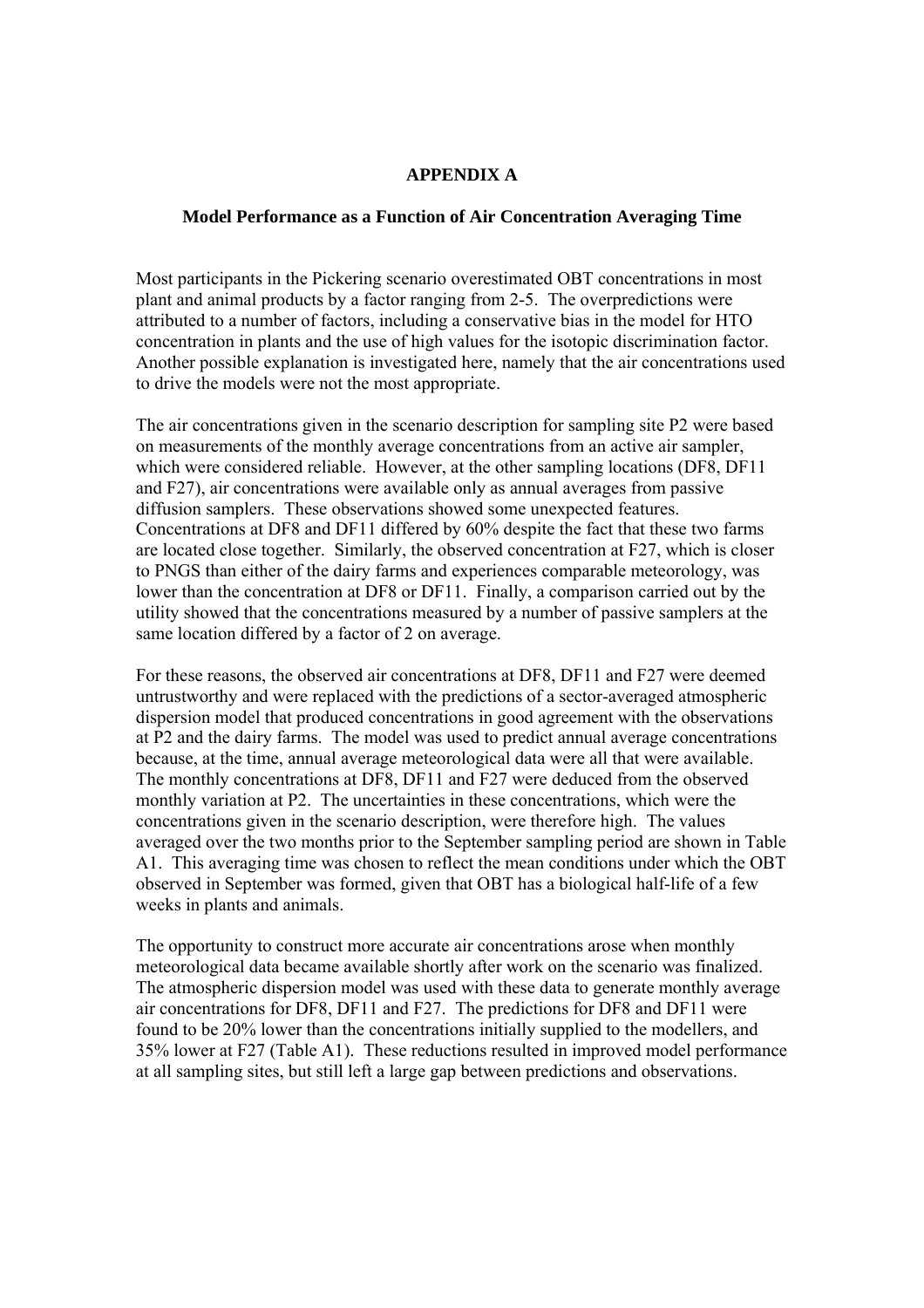|                                               | DF8 and DF11 | F27  |
|-----------------------------------------------|--------------|------|
| Values provided in the scenario description   | 0.84         | 1.30 |
| Values calculated from monthly meteorological | 0.68         | 0.84 |
| data                                          |              |      |
| Values calculated from monthly meteorological | 0.29         | 0.26 |
| data (daylight hours only)                    |              |      |

Table A1. Air concentrations (Bq m<sup>-3</sup>) averaged over the period 2002 July 18 -September 17. All values include a background of  $0.19$  Bq m<sup>-3</sup>.

Model performance was investigated for one further averaging time. HTO transfer between air and plant, and OBT formation, occur more rapidly during the day than at night, suggesting that daylight air concentrations may be more relevant in determining plant tritium concentrations than 24-hour concentrations. Accordingly, the dispersion model was used to calculate daylight air concentrations over the period July 18 to September 17. These were found to be a factor 2-3 lower than the 24-hour averages (Table A1) because of the prevalence of unstable conditions during the day and stable conditions at night. Since plant concentrations are directly proportional to air concentrations, OBT predictions for daylight conditions were found by multiplying the initial result for each model by the ratio of the daylight air concentration to the concentration provided in the scenario description. The results are shown in Figures A1 (for OBT concentrations in forage crops at DF8 and DF11 combined) and A2 (for OBT concentrations in fruit and fruit vegetables at F27). In each case, the figure showing the original results for each model is repeated from the main text, followed by the results obtained for daylight air concentrations. The use of daylight concentrations dramatically improves the performance of the models, with essentially all of the predictions agreeing with observations when uncertainties are taken into account.

The predicted OBT concentrations in animal products corresponding to daylight air concentrations could not be found using the simple scaling applied above to plants since animal concentrations are not directly proportional to air concentrations: drinking water provides an additional, independent intake route. To estimate the animal concentrations without re-running all the models, the LLNL model was used to determine the ratio of the OBT concentration calculated from daylight air concentrations to the OBT concentration determined from the concentrations given in the scenario description. This ratio was then applied to all model results (Figures A3 and A4). As was the case for plants, the use of daylight air concentrations brings the predictions into much better agreement with the observations, although some variability is observed from model to model, and the concentration in eggs is still overestimated by all models except TUM.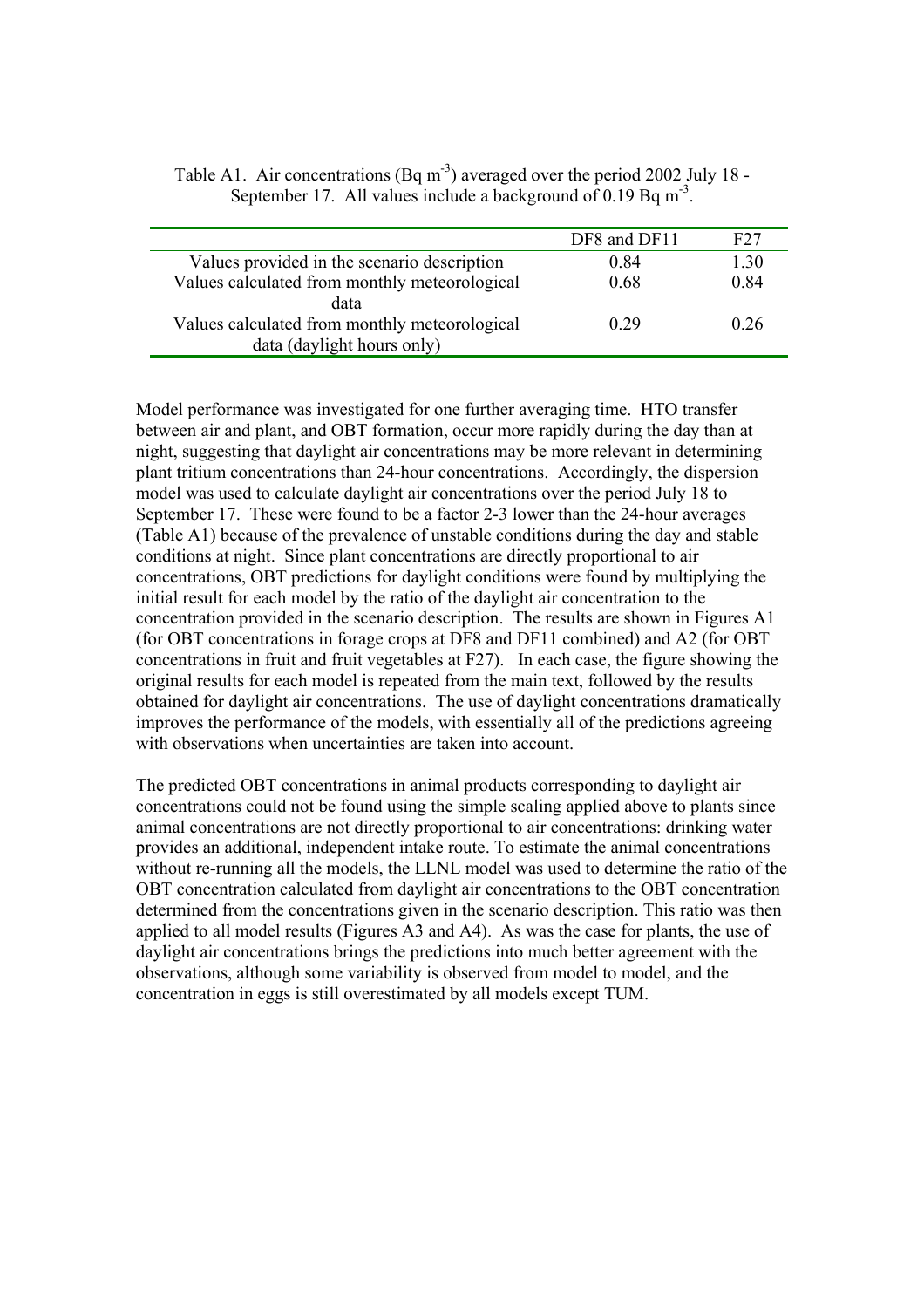

Figure A1a. OBT concentrations in forage crops for the September sampling period at DF8 and DF11 combined, predicted using the air concentrations given in the scenario description. The model predictions are shown as solid diamonds with the vertical lines representing 95% confidence intervals as estimated by the modelers. The solid horizontal line is the observation with the 95% confidence interval indicated by the dashed lines.



Figure A1b. As in Fig. A1a but predictions were obtained using air concentrations calculated from monthly meteorological data (daylight hours only)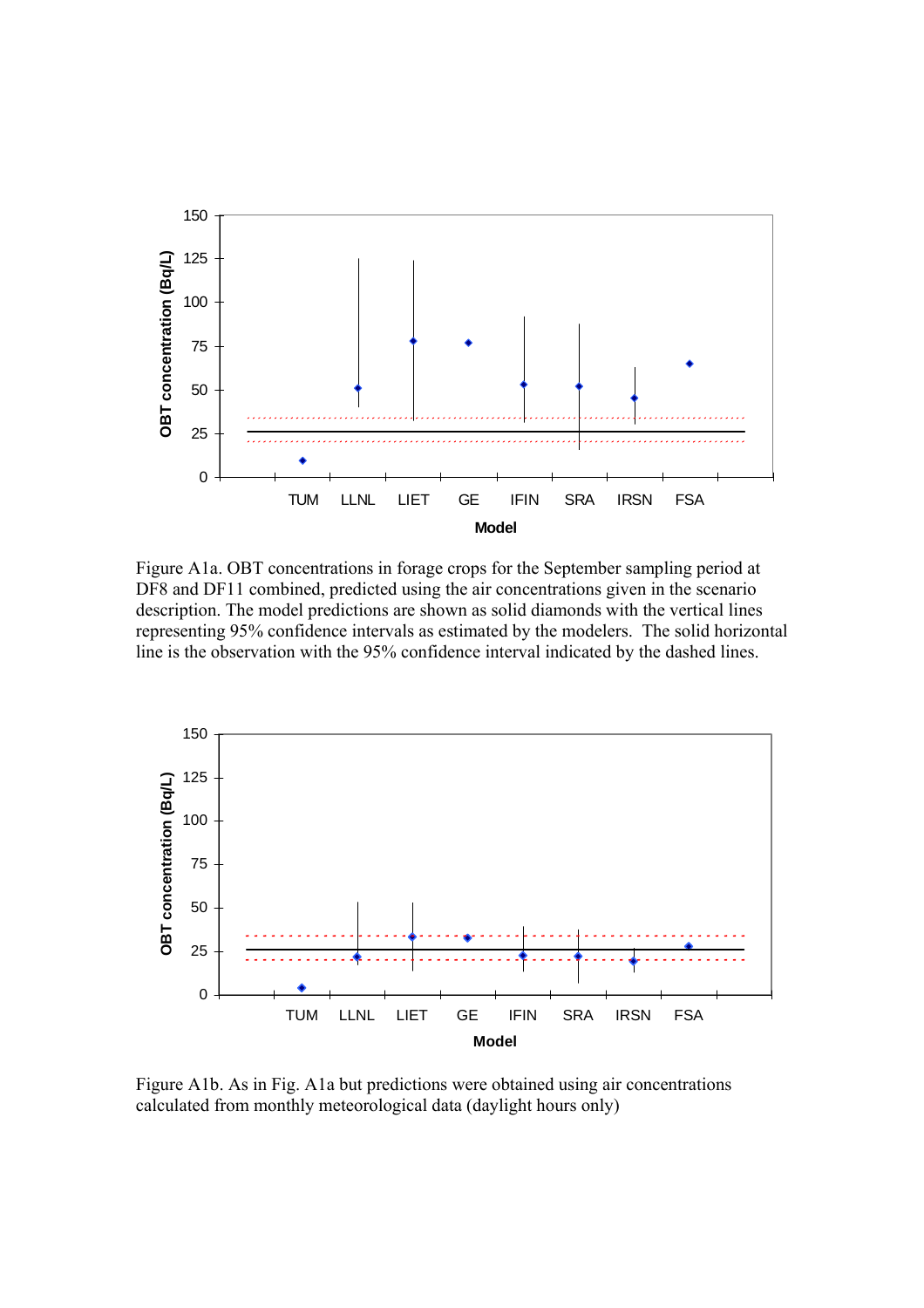

Figure A2a. OBT concentrations in fruit and fruit vegetables for the September sampling period at F27, predicted using the air concentrations given in the scenario description.



Figure A2b. As in Fig. A2a but predictions were obtained using air concentrations calculated from monthly meteorological data (daylight hours only)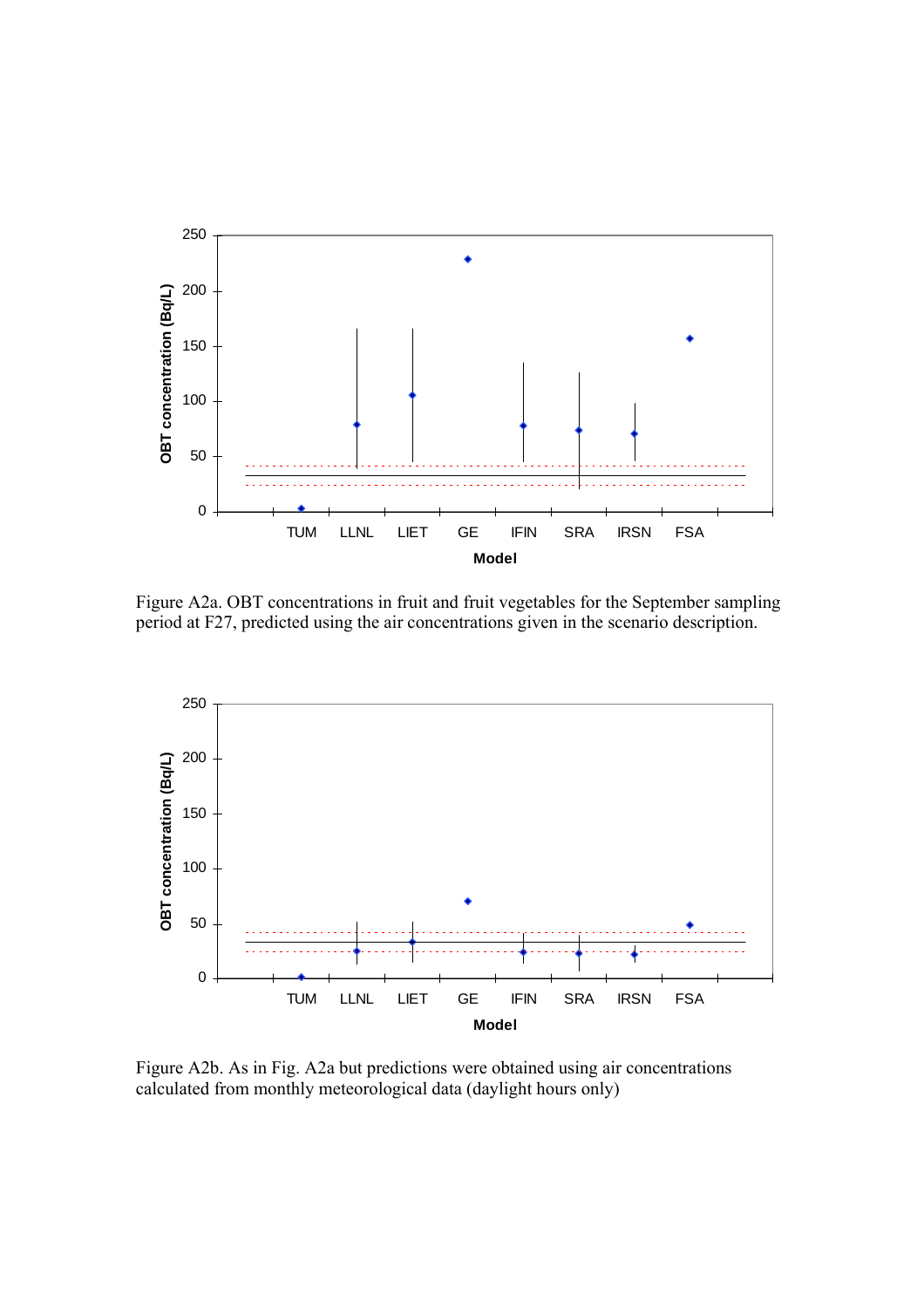

 Figure A3a. Average OBT concentrations in calf flesh and heart at DF8 in September, predicted using the air concentrations given in the scenario description.



Figure A3b. As in Fig. A3a but predictions were obtained using air concentrations calculated from monthly meteorological data (daylight hours only)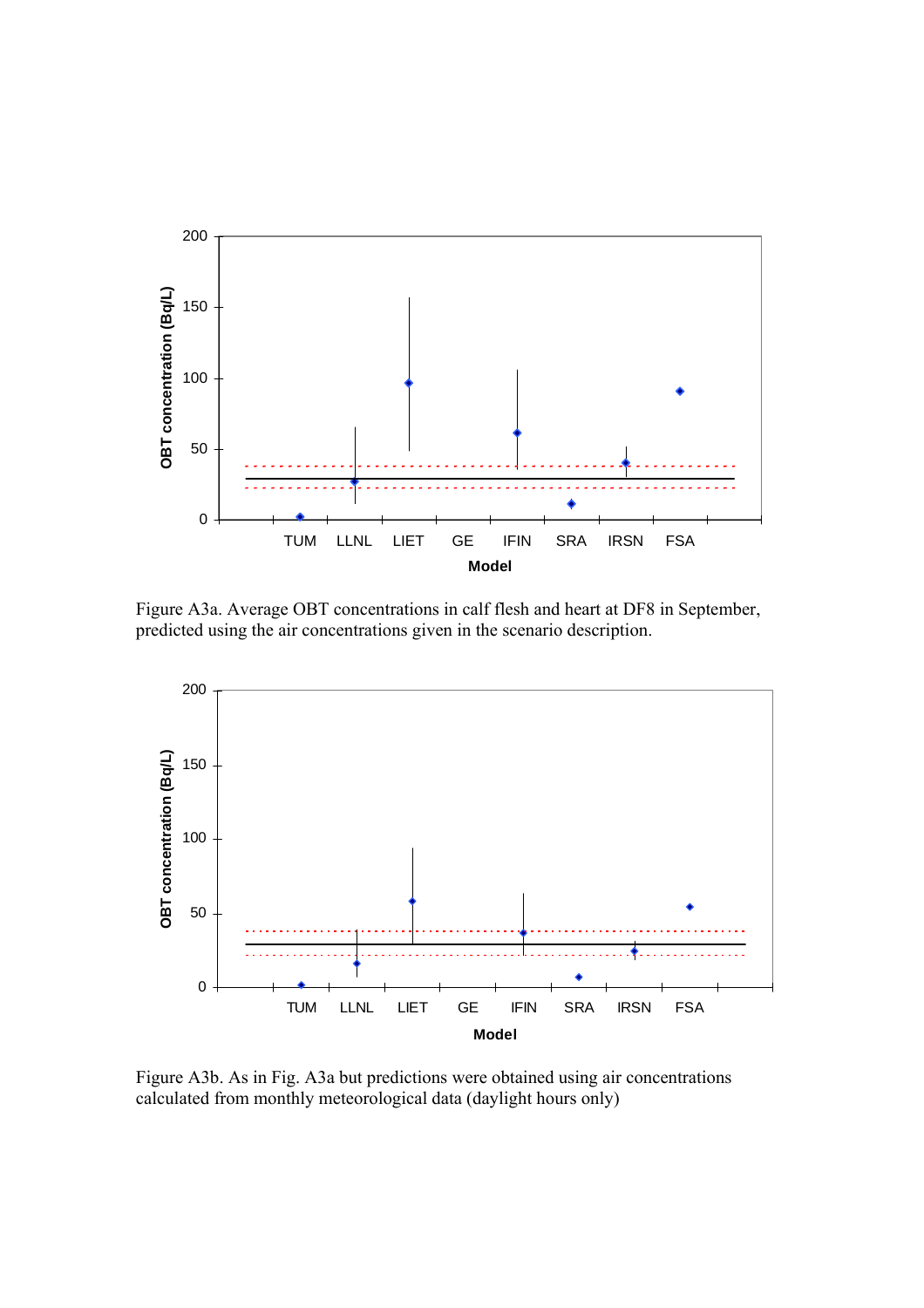

Figure A4a. Average OBT concentration in eggs at F27 in September, predicted using the air concentrations given in the scenario description.



Figure A4b. As in Fig. A4a but predicted using air concentrations calculated from monthly meteorological data (daylight hours only)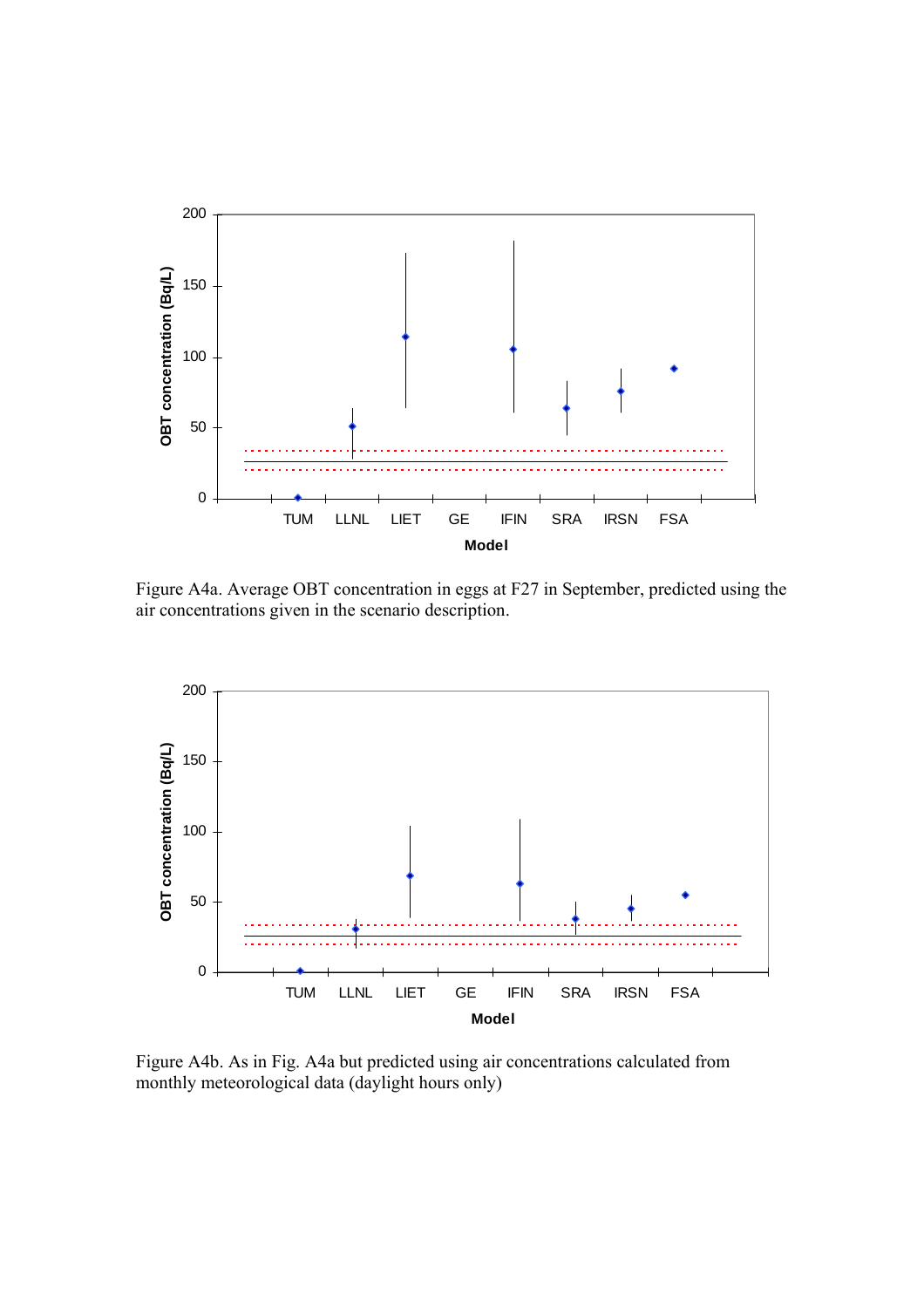Not all models produced better results when they were driven by daylight air concentrations. A model developed by AECL, which was run specifically to investigate the effects of averaging time on model predictions, achieved more accurate results using the 24-hour concentrations (Table A2). The AECL model is similar to the LLNL model but is designed to be realistic rather than conservative. It produces lower concentrations for most scenario endpoints than the models in the study, and the use of daylight air concentrations resulted in predictions that were lower than the observations by a factor of 2. Thus conclusions regarding the best averaging time for the air concentrations appear to be model dependent and more work is required to determine whether the 24-hour or daylight averaging period is most appropriate. This question is directly related to the amount of OBT that is formed at night. If most OBT is produced during the day, the models should be run with daylight air concentrations. If significant amounts of OBT are produced at night, the 24-hour concentrations would be more appropriate.

| Endpoint   | Averaging Time |                |  |
|------------|----------------|----------------|--|
|            | 24 hours       | Daylight hours |  |
| Plant OBT  | 1.18           | 0.40           |  |
| Animal HTO | 0.95           | 0.32           |  |
| Animal OBT | l 10           | በ 37           |  |

Table A2. Predicted to observed ratios using the AECL model averaged over all sampling sites and sampling times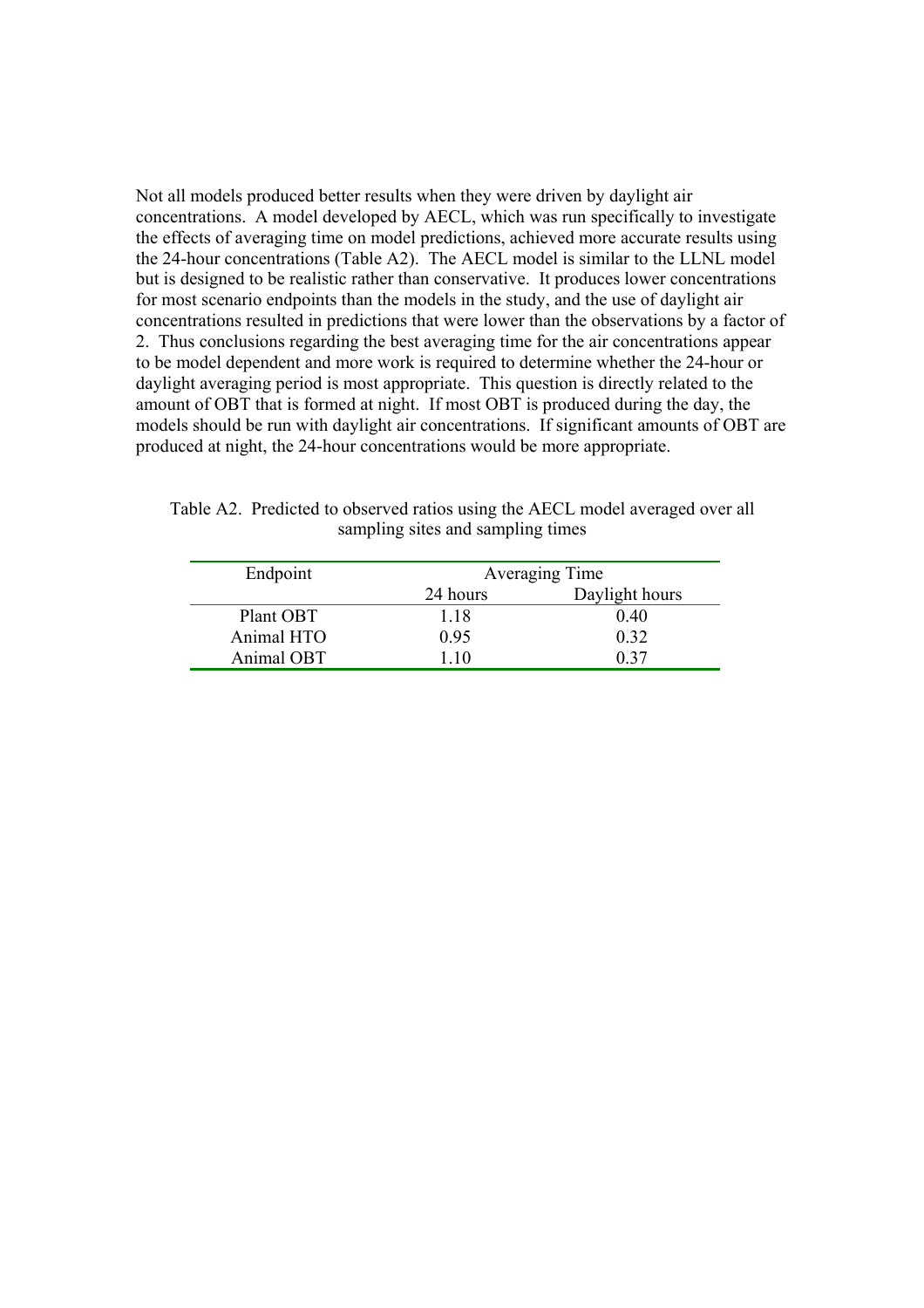#### **APPENDIX B**

## **Pickering Scenario Description – Revision 1 EMRAS Tritium/C14 Working Group**

**2004 June**

## **BACKGROUND**

Small amounts of tritium are released continuously from the CANDU reactors that make up Pickering Nuclear Generating Station (PNGS) on the north shore of Lake Ontario. The releases have been going on for many years and concentrations in various parts of the environment are likely to be in equilibrium. A large number of environmental and biological samples were collected in 2002 from four sites in the vicinity of the station. HTO concentrations were measured in air, precipitation, soil, drinking water, plants (including the crops that make up the diet of the local farm animals) and products derived from the animals themselves; OBT concentrations were measured in the plant and animal samples. These data are offered here as a test of models that predict the long-term average tritium concentrations in terrestrial systems due to chronic releases.

## **SITE DESCRIPTION**

PNGS is made up of two units, each consisting of four reactors. Unit A has been shut down for several years but still releases significant amounts of tritium. Unit B was running at full power during the study period. The land surrounding the station is gently rolling and supports a mixture of uses, including industrial, recreational, agricultural and residential.

The samples were taken at two dairy farms (DF8 and DF11), a hobby farm (F27) and a small garden plot (P2) (Figure 1 and Table 1). All of the sampling sites were located to the northeast of PNGS; the two dairy farms lay about 10 km from the station, the hobby farm about 7 km and the garden plot about 1 km.As dairy farms, DF8 and DF11 yielded much the same sort of samples, including corn, pasture grasses, a variety of grains, milk and meat. In contrast, F27 produced mainly fruit, garden vegetables, chickens and eggs. A limited number of plants are grown at P2 for research purposes and raspberry leaves and grass were sampled.

Meteorological data for the Pickering area are given in Table 2. The air temperatures were measured locally in 2002. The solar radiation data represent long-term average conditions at Toronto, about 25 km west of Pickering. The precipitation data are longterm averages for the Pickering area. The fraction of time that rain falls when the wind blows toward F27 is 0.125; the analogous number for DF8, DF11 and P2 is 0.115. These frequencies are based on long-term average data for Toronto and are believed to be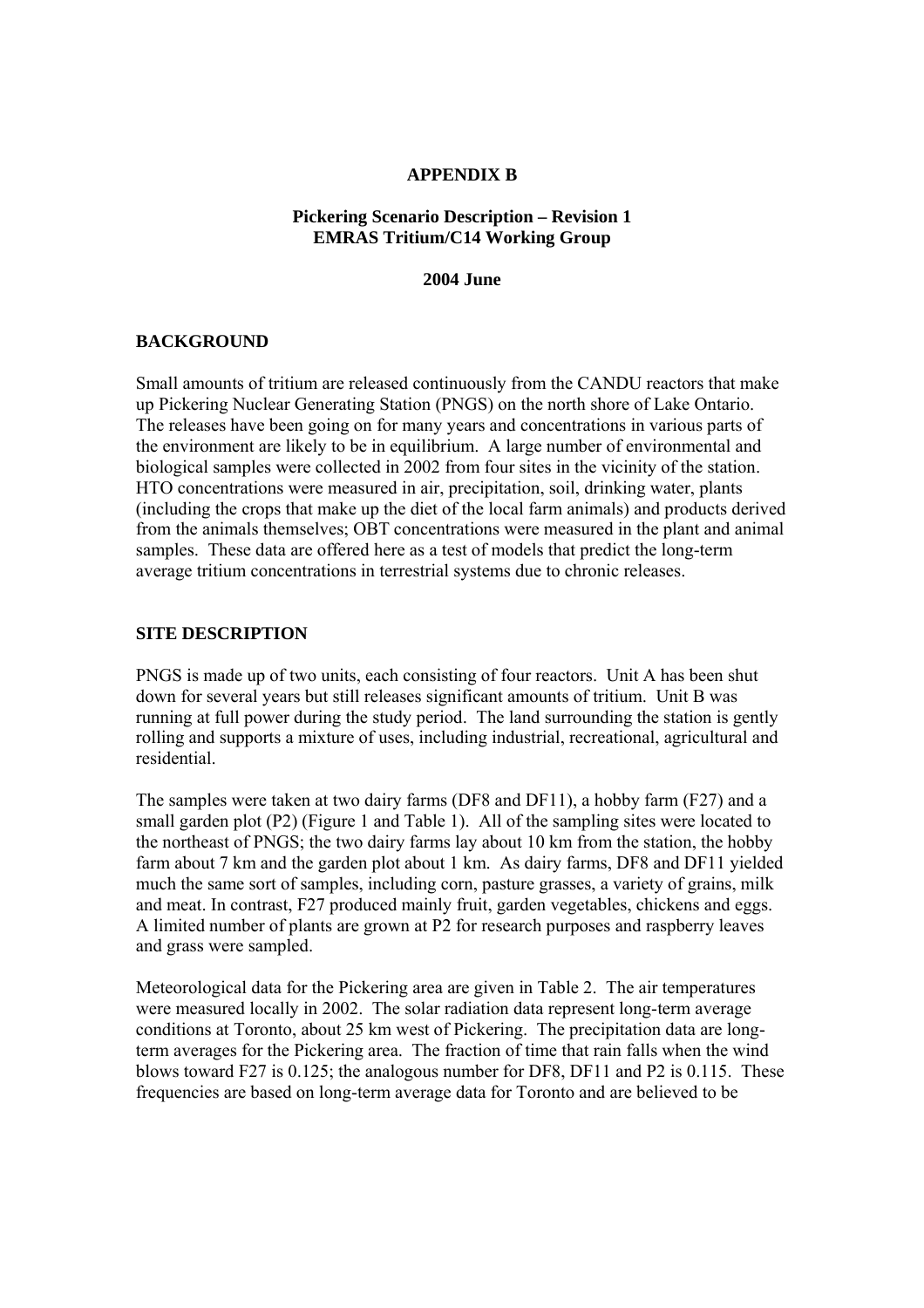overestimates. The average absolute humidity for the 2002 growing season for the area was 0.012 kg m<sup>-3</sup>.



Fig 1. Map of the study area showing the tritium release points (red polygons) and sampling sites (green polygons).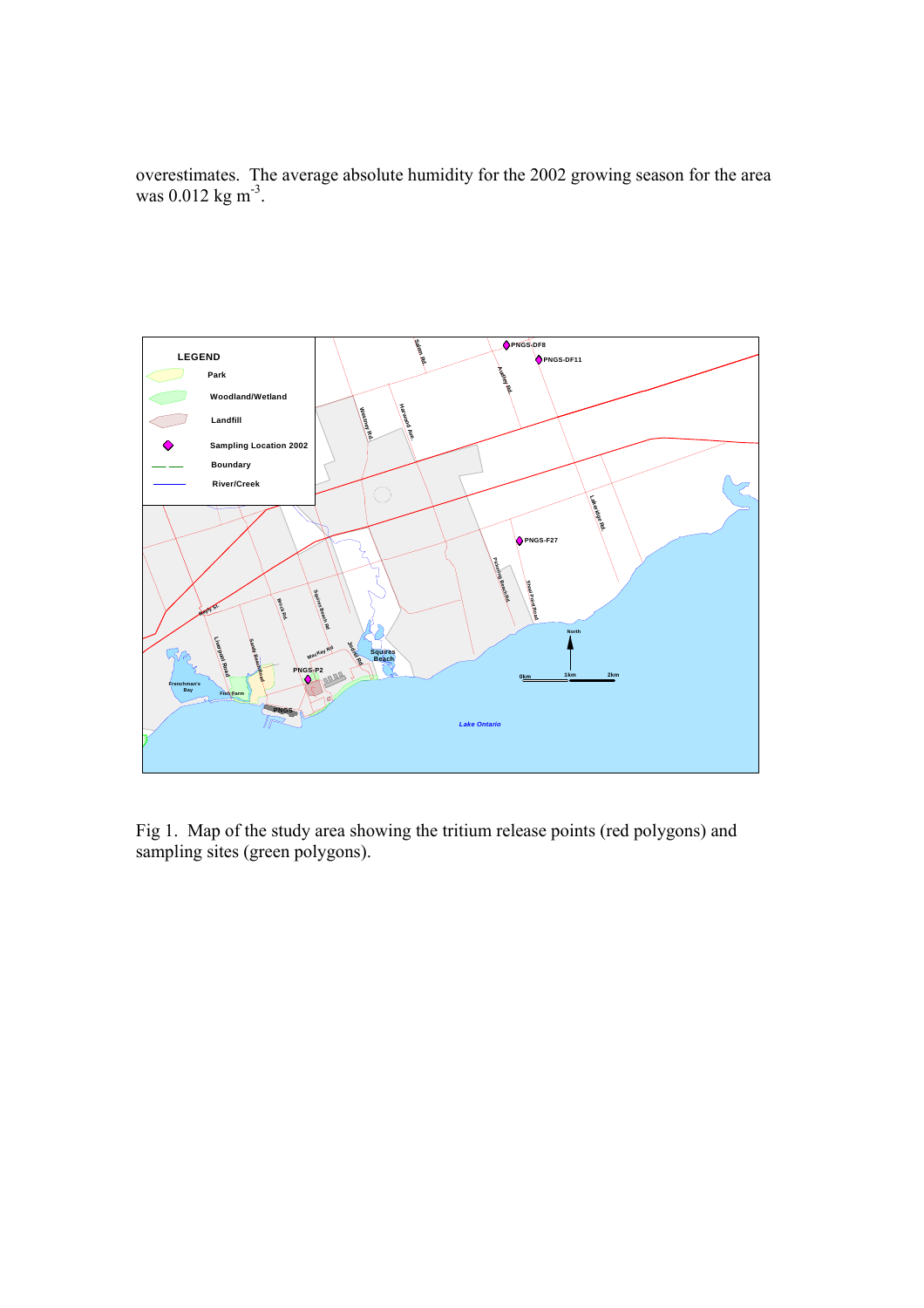| <b>Site</b>     | Distance from Unit A | Description                                                                                  |
|-----------------|----------------------|----------------------------------------------------------------------------------------------|
| DF8             | 10,520               | Dairy farm, growing pasture grasses, corn and a<br>variety of grains, and raising dairy cows |
| DF11            | 10,405               | Dairy farm, growing pasture grasses, corn and a<br>variety of grains, and raising dairy cows |
| F <sub>27</sub> | 7,125                | Hobby farm, growing fruit, pasture grasses and<br>garden vegetables, and raising chickens    |
| P <sub>2</sub>  | 1,150                | Research garden plot growing berries and<br>surrounded by grass                              |

#### Table 1. Location and description of the sampling sites

| Table 2. Meteorological data for the Pickering area |  |
|-----------------------------------------------------|--|
|                                                     |  |

| Month  | Air Temperature $(C)$ |                | Solar Radiation (W $m^{-2}$ ) |                | Rainfall |
|--------|-----------------------|----------------|-------------------------------|----------------|----------|
|        | Daily mean            | Mean daily max | Daily mean                    | Mean daily max | (mm)     |
| May    | 9.2                   | 14.5           | 230                           | 658            | 72.5     |
| June   | 16.3                  | 21.9           | 254                           | 708            | 64.5     |
| July   | 20.9                  | 27.6           | 254                           | 717            | 68.4     |
| August | 20.5                  | 27.3           | 216                           | 642            | 77.6     |
| Sept   | 18.6                  | 25.2           | 163                           | 528            | 66.9     |

## **FARM PRACTICES**

The cows at DF8 and DF11 are fed total mixed ration (TMR), a blend of various feeds harvested in the previous year. The make-up of the TMR at the two farms is shown in Table 3. The corn silage, feed corn, baled hay, haylage and barley are all obtained locally. The silos containing corn silage are filled annually in September. The haylage silos are filled two to three times per year, depending on the growing season. All of the other feed components (brewer's grain, dairy supplement, limestone) are purchased from remote locations and are assumed to contain only background levels of tritium. The total food intake by the cows was estimated by the owners to be 19.0 and 8.8 kg dry weight per day for farms DF8 and DF11, respectively. The latter value is believed to underestimate the true intake.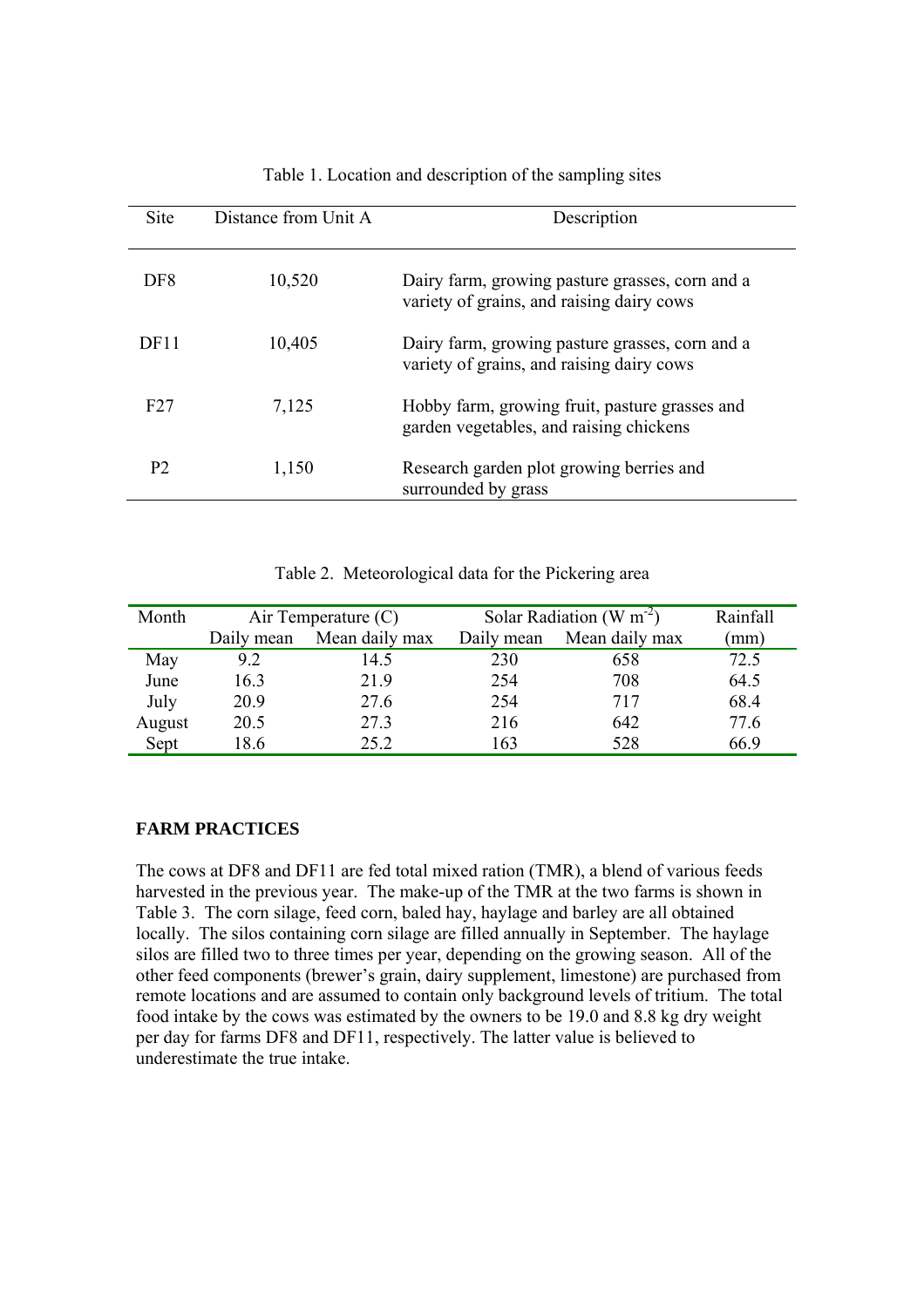| Type of feed      | DF <sub>8</sub> | DF11          |
|-------------------|-----------------|---------------|
|                   | $\frac{1}{2}$   | $\frac{9}{0}$ |
| Corn silage       | 45.5            | 41.9          |
| Feed corn         | 13.9            | 22.9          |
| Haylage           | 12.7            | 19.6          |
| Brewer's grain    | 12.7            | $\theta$      |
| Dairy supplement  | 7.4             | 13.8          |
| Baled (dried) hay | 4.6             | 1.9           |
| <b>Barley</b>     | 3.0             | 0             |
| Limestone         | 0.1             |               |

Table 3. Ratios of feed components in TMR

The chickens raised at F27 were essentially free-range and their food intake was not regulated or monitored. As a result, the make-up of their diet and their intakes could only be estimated (Table 4). The feed corn in their diet was purchased from DF11, and the "other sources" consisted largely of table scraps.

Table 4. Estimated composition of the chicken diet at F27

| Type of Feed                                                     | % of Diet |
|------------------------------------------------------------------|-----------|
| Grass                                                            | 10        |
| Chicken greens (leafy material such as lettuce, beet tops, etc.) | 10        |
| Feed corn                                                        | 30        |
| Oyster shells                                                    | 3         |
| Apples                                                           | 5         |
| Carrots                                                          | 5         |
| <b>Potatoes</b>                                                  | 5         |
| Green beans                                                      |           |
| Other sources                                                    | 25        |

The amount of drinking water ingested by the cows and chickens was not monitored. Irrigation was not carried out to any significant extent at any of the farms during the study period.

#### **TRITIUM MEASUREMENTS**

All of the samples were collected in two field campaigns carried out in 2002, the first from July 8 to 10 and the second from September 16 to 18. All of the samples collected in July were oven-dried before the HTO could be extracted and so were suitable for OBT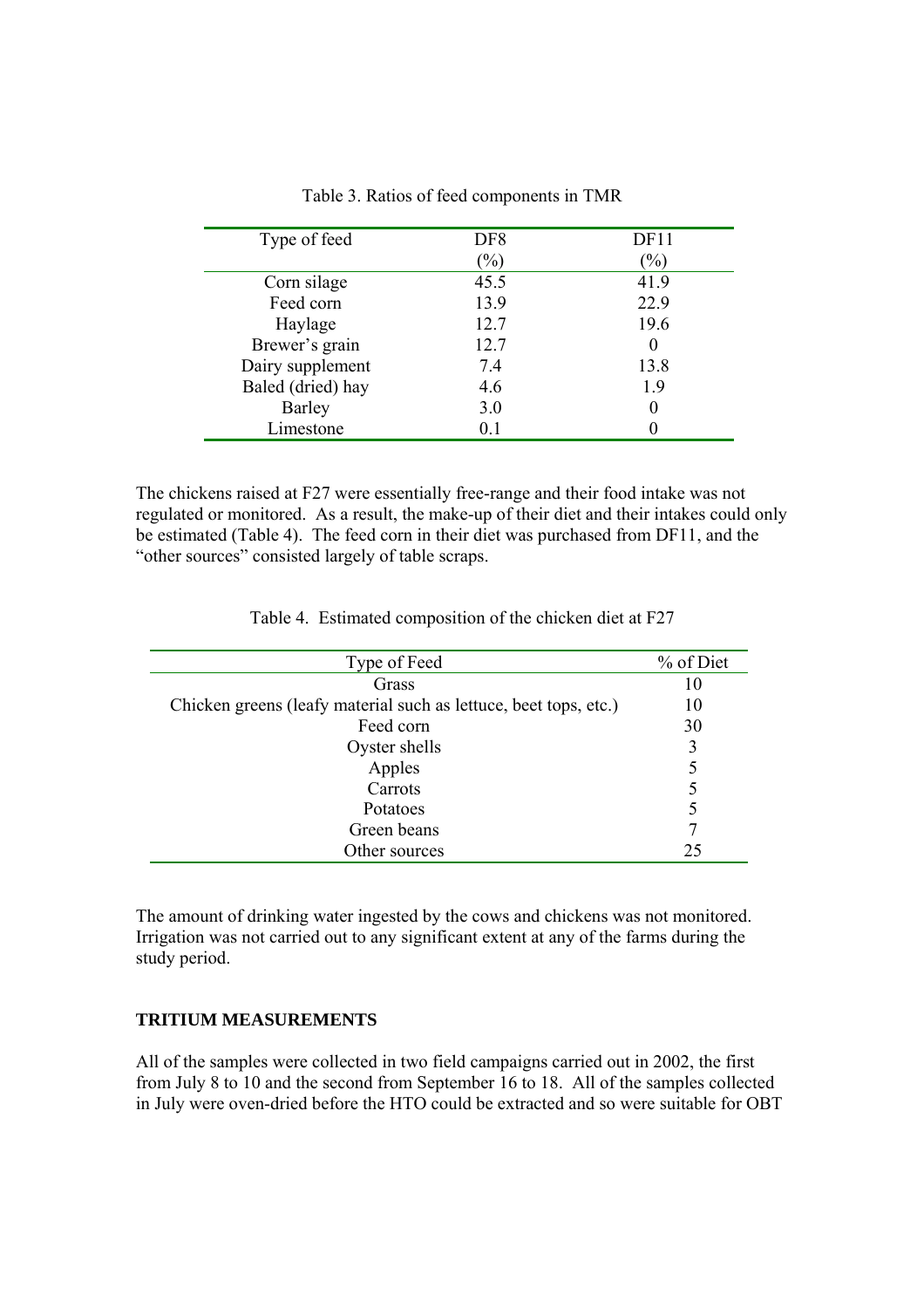analysis only. The September samples were frozen in their fresh state and were analysed for both HTO and OBT.

**Air:** Air concentrations at the sites are measured routinely as part of a monitoring program carried out by the utility. Active molecular sieve samplers provided monthlyaverage concentrations at P2 and annual average concentrations were available from passive diffusion samplers at the other sites. The background air concentration due to tritium sources other than PNGS is  $0.19$  Bq m<sup>-3</sup>. Tritium concentrations in the samples were determined using liquid scintillation counting (LSC) techniques.

**Precipitation:** Precipitation is collected monthly by the utility at DF8, F27 and P2 using gauges with an oil layer to prevent the transfer of tritium between air and water. The water collected was analysed for its tritium content using LSC.

**Plants:** At the farm sites, samples were collected of each of the plants that made up the animal diets, as well as separate samples of TMR. At F27, additional measurements were made of garden vegetables, root crops and fruit. Table 5 lists the samples collected and their measured water contents. Water equivalent factors (the fraction by weight of water produced when a dry sample is combusted) are also listed. However, these are literature values since the measured values seem low, likely because of the difficulty in collecting all of the water following combustion. Published values of plant yields are also shown in Table 5 for those crops for which data are available. The water in the September samples was extracted by freeze-drying, and HTO concentrations were determined by LSC. The dry matter in the July and September samples was washed with tritium-free water and then oven-dried and combusted in a combustion bomb. LSC of the combustion water yielded non-exchangeable OBT concentrations.

**Animal Products:** The meat samples from DF8 and DF11 came from calves that were either stillborn or died from complications at birth. The mothers were three years old or younger and were raised exclusively on these farms. A local veterinarian dissected the calves and provided samples of flesh and heart. Additionally, composite milk samples consisting of a mixture of milk from all cows in the herd were collected in July at both farms.

The only animal products sampled at F27 in the July campaign were eggs. Two eggs from mature layers (24-65 weeks old) were combined and a further measurement was made of a composite sample of about 12 eggs. In addition, an immature egg taken from the body cavity of a slaughtered chicken was analysed. In September, in addition to eggs, blood and flesh were also analysed from a single chicken that was probably less than 24 weeks old, as there were no mature yolks in its body cavity. HTO and OBT concentrations in all animal products were determined using the same procedures as for plants.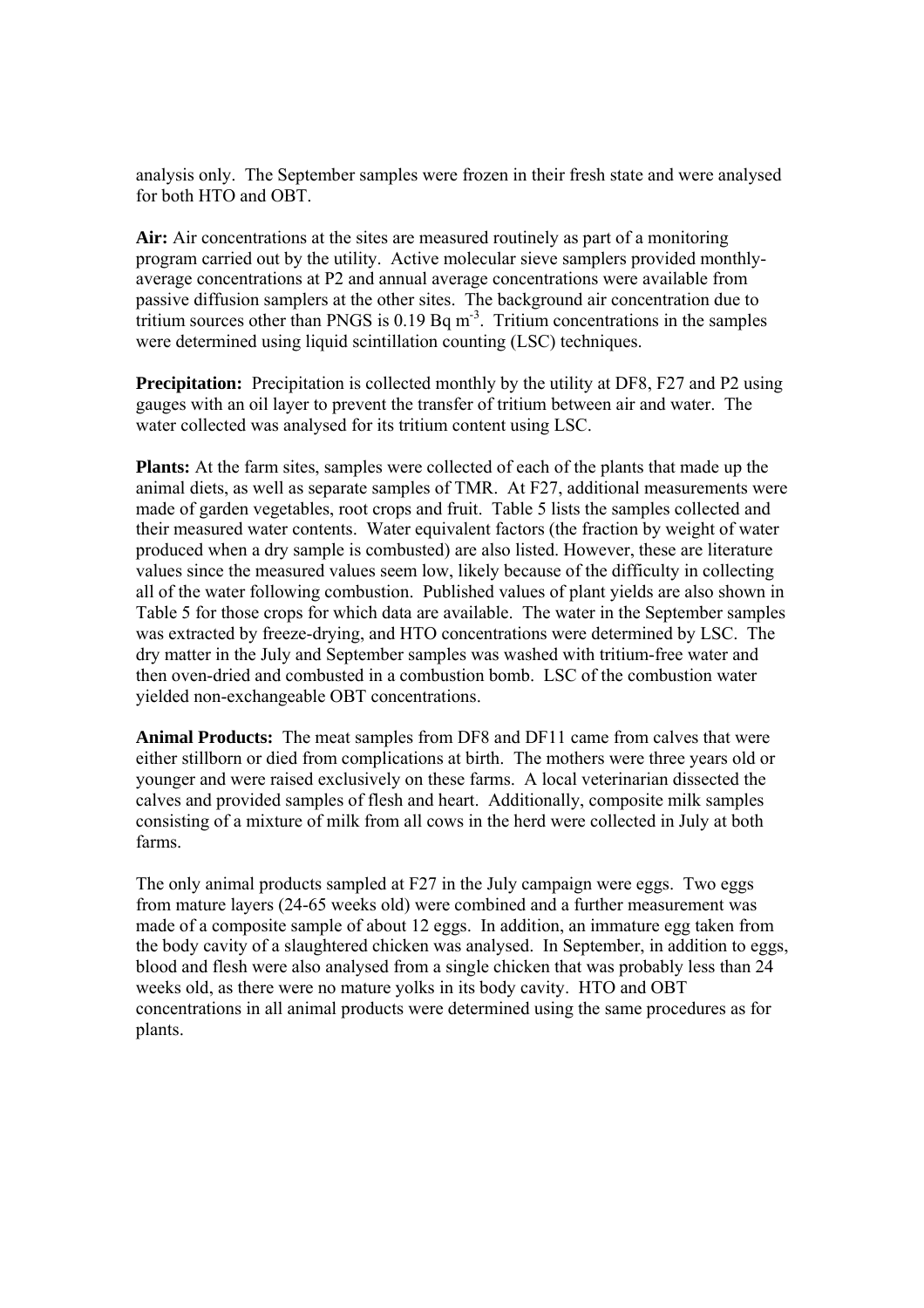| Crop type  | Site | Month | Plant type                         | Water content | Water      | Yield                                   |
|------------|------|-------|------------------------------------|---------------|------------|-----------------------------------------|
|            |      |       |                                    | $(\%)$        | equivalent | $(\text{kg} \text{ fw } \text{m}^{-2})$ |
|            |      |       |                                    |               | factor     |                                         |
| Forage     | DF8  | Jul   | $\overline{\text{Hay}}^{\text{d}}$ | 78.4          | 0.587      | 0.47                                    |
|            |      |       | Haylage <sup>¤</sup>               | 70.5          | 0.594      | $0.47^{\$}$                             |
|            |      |       | <b>Barley</b>                      | 10.5          | 0.567      | 0.28                                    |
|            |      |       | TMR*                               | 51.9          | 0.582      |                                         |
|            |      | Sep   | Alfalfa                            | 76.4          | 0.592      | 0.40                                    |
|            |      |       | Baled hay <sup>o</sup>             | 13.8          | 0.584      | 0.47 <sup>§</sup>                       |
|            |      |       | Corn silage                        | 61.5          | 0.579      | $2.7^{\$}$                              |
|            |      |       | Haylage                            | 63.7          | 0.594      | $0.47$ <sup>§</sup>                     |
|            |      |       | Feed corn                          | 25.2          | 0.572      | 2.7                                     |
|            |      |       | <b>Barley</b>                      | 12.6          | 0.567      | 0.28                                    |
|            |      |       | Soya meal                          | 11.6          | 0.600      | $0.24^{\$}$                             |
|            |      |       | <b>TMR</b>                         | 54.9          | 0.582      |                                         |
|            | DF11 | Jul   | Alfalfa                            | 78.0          | 0.592      | 0.40                                    |
|            |      |       | Baled hay                          | 15.9          | 0.584      | 0.47 <sup>§</sup>                       |
|            |      |       | Haylage                            | 34.5          | 0.594      | $0.47^{8}$                              |
|            |      |       | Feed corn                          | 20.1          | 0.572      | 2.7                                     |
|            |      |       | TMR*                               | 41.7          | 0.578      |                                         |
|            |      | Sep   | Alfalfa                            | 73.0          | 0.592      | 0.40                                    |
|            |      |       | Baled hay                          | 11.5          | 0.584      | $0.47^{\$}$                             |
|            |      |       | Corn silage                        | 60.2          | 0.579      | $2.7^{\$}$                              |
|            |      |       | Haylage                            | 36.9          | 0.594      | $0.47^{\$}$                             |
|            |      |       | Feed corn                          | 22.4          | 0.572      | 2.7                                     |
|            |      |       | TMR*                               | 39.2          | 0.578      |                                         |
|            | F27  | Jul   | Grass                              | 56.1          | 0.587      |                                         |
|            |      |       | Spring wheat                       | 13.3          | 0.617      | 0.33                                    |
|            |      |       | Soya meal                          | 10.8          | 0.600      | $0.24^{\$}$                             |
|            |      | Sep   | Grass                              | 76.1          | 0.587      |                                         |
|            |      |       | Feed corn                          | 5.0           | 0.572      | 2.7                                     |
|            |      |       | Spring wheat                       | 10.0          | 0.617      | 0.33                                    |
|            |      |       | Soya meal                          | 6.0           | 0.600      | $0.24^{\$}$                             |
|            | P2   | Sep   | Raspberry leaves                   | 54.8          | 0.470      |                                         |
|            |      |       | Grass                              | 75.9          | 0.587      |                                         |
| Garden     | F27  | Jul   | Mixed                              | 87.4          | 0.537      |                                         |
| vegetables |      |       | vegetables <sup>‡</sup>            |               |            |                                         |
|            |      | Sep   | Tomato                             | 81.0          | 0.543      | 2.0                                     |
|            |      |       | Cucumber                           | 94.0          | 0.520      | 1.7                                     |
| Fruit      | F27  | Sep   | Apple                              | 80.0          | 0.575      | 1.9                                     |
|            |      |       | Pear                               | 83.2          | 0.560      | 0.68                                    |
|            |      |       | Raspberry                          | 85.1          | 0.562      | 0.16                                    |
| Root crops | F27  |       | Carrots and                        | 81.1          | 0.543      | 3.0                                     |
|            |      | Sep   |                                    |               |            |                                         |
|            |      |       | potatoes<br>Beet                   | 87.4          | 0.523      | 2.3                                     |
|            |      |       |                                    | 55.3          |            |                                         |
|            |      |       | Garlic                             |               | 0.549      | 1.7                                     |

Table 5. Measured water contents and published yields and water equivalent factors for the sampled crops

Garlic 55.3 0.549 1.7 and 55 and 55.3 6.549 1.7 and 55.3 6.549 1.7 and 55.3 6.549 55.3 6.549 5.549 5.549 5.549 5.549 5.549 5.549 5.549 5.549 5.549 5.549 5.549 5.549 5.549 5.549 5.549 5.549 5.549 5.549 5.549 5.549 5.549 5.5

\* produced in 2001

‡ beet, cabbage, hot pepper, onion, dill, potato, spinach § yield of parent plant in the field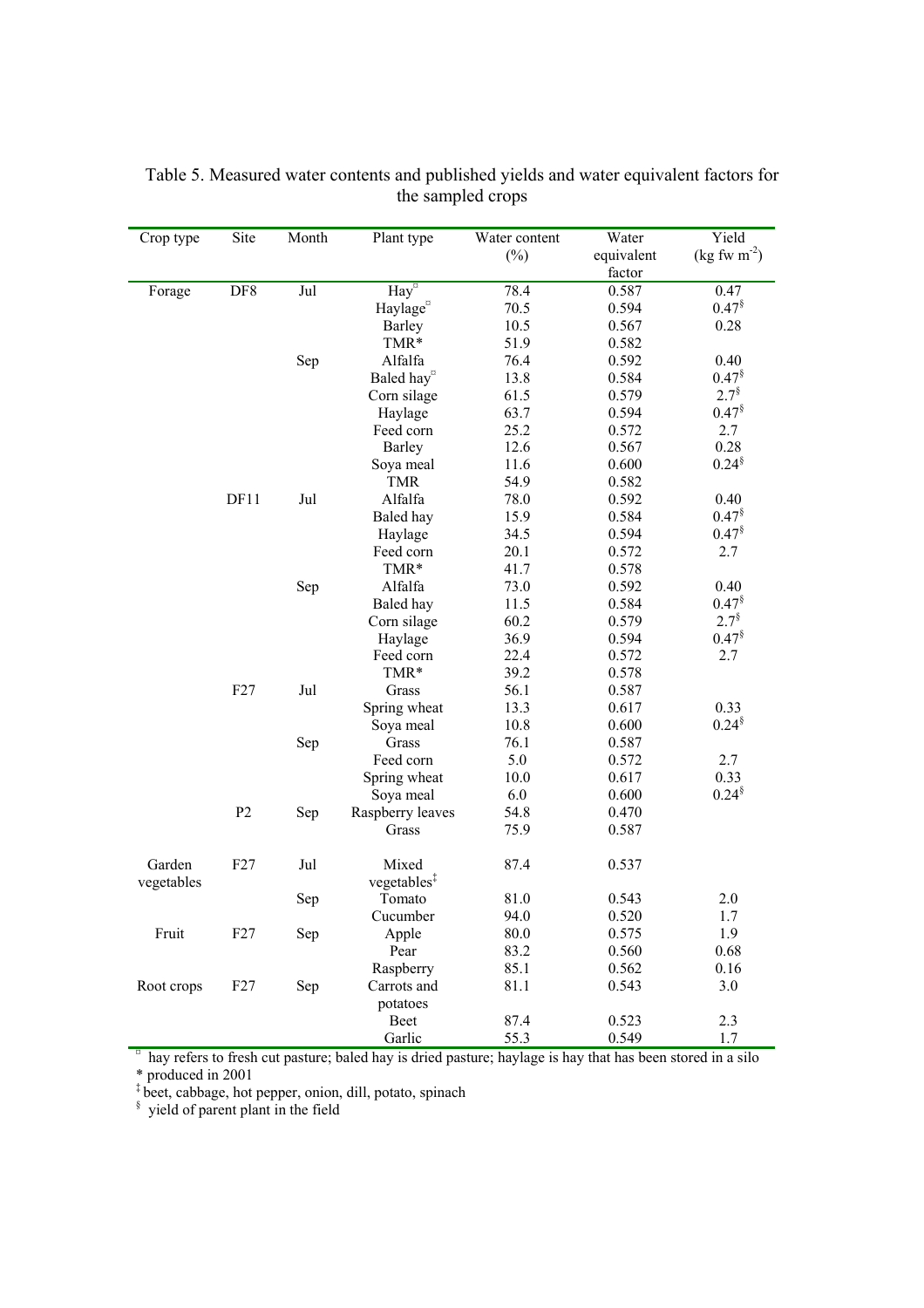The animal products sampled during the study are listed in Table 6, together with measured water contents and literature values of the water equivalent factors.

| Site            | Month | Animal product | Water content<br>$\left(\frac{0}{0}\right)$ | Water equivalent<br>factor |
|-----------------|-------|----------------|---------------------------------------------|----------------------------|
| DF <sub>8</sub> | Jul   | Milk           | 85.9                                        | 0.746                      |
|                 | Sep   | Calf flesh     | 75.7                                        | 0.646                      |
|                 |       | Calf heart     | 76.6                                        | 0.753                      |
| DF11            | Jul   | Milk           | 87.5                                        | 0.746                      |
|                 | Sep   | Calf flesh     | 75.5                                        | 0.646                      |
|                 |       | Calf heart     | 76.3                                        | 0.753                      |
| F27             | Jul   | Egg            | 74.8                                        | 0.803                      |
|                 |       | Composite egg  | 71.5                                        | 0.803                      |
|                 |       | Immature egg   | 47.2                                        | 0.803                      |
|                 | Sep   | Egg            | 76.0                                        | 0.803                      |
|                 |       | Chicken blood  | 80.0                                        | Unknown                    |
|                 |       | Chicken flesh  | 74.4                                        | 0.697                      |

Table 6. Measured water contents and published water equivalent factors for the sampled animal products

**Drinking Water:** Samples of water were taken from the deep wells that supply drinking water for the cows at farms DF8 and DF11 in the September sampling period. Concentrations in drinking water at F27, which comes from a shallow well, are available from routine monitoring by the utility, but not for each month. The value given below in Table 8 is the average for June to December.

**Soil:** Soil cores were collected at a single location at each site. Three cores 15 cm in diameter and 5 cm deep were taken at each location and composited for analysis. The cores were collected from undisturbed locations in grassed areas or where the soil had lain fallow for some time. No detailed analysis of physical properties was done but the soils at DF8, DF11 and P2 are believed to be loams or clay loams with bulk density, pH and organic content around 1.08 g cm<sup>-3</sup>, 7.3 and 5.2% dry weight, respectively. At F27, where the cores were taken beside a road, the soil contained more sand. The samples were analysed for their HTO and OBT concentrations using the procedures discussed above for plant and animal samples. Water contents are listed in Table 7.

Table 7. Water content of the sampled soils (% wet weight)

|           | $\overline{F}$             | 1 H I      | E27         |                          |
|-----------|----------------------------|------------|-------------|--------------------------|
| July      | $\overline{\phantom{0}}$   | -C<br>14.J | ıζ<br>ر . ب | $\overline{\phantom{a}}$ |
| September | $\Omega$<br>$\overline{4}$ |            | 1 J .V      | . .<br>∠∪.               |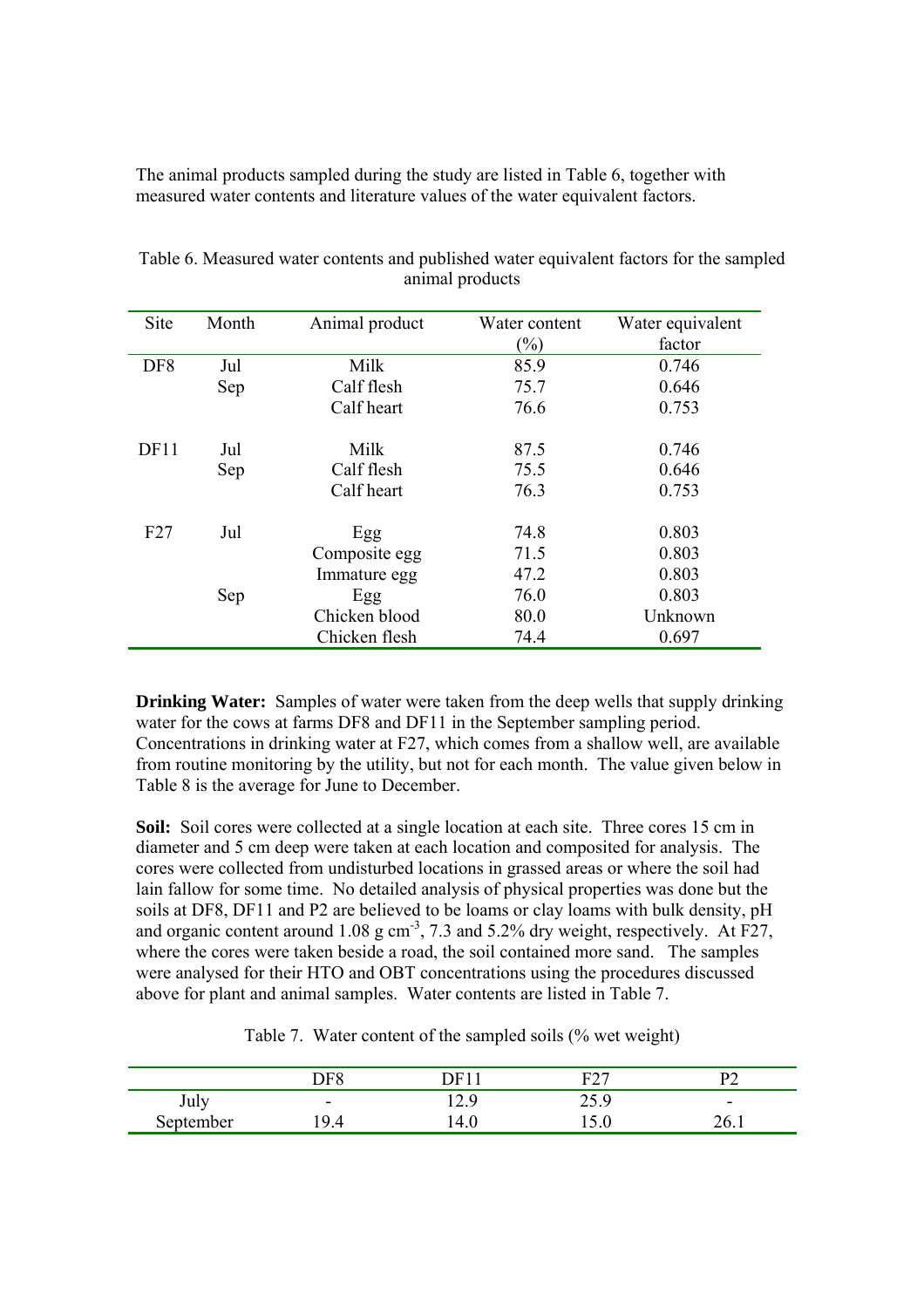**Uncertainties:** The observed concentrations in all environmental compartments were relatively low, although they were at least a factor 4-5 above background. Counting errors for both HTO and OBT samples were less than 10% in most cases. A further error of perhaps 30% must be added to the air concentrations to account for the uncertainty in the passive diffusion sampler data at DF8, DF11 and F27. An additional uncertainty of about 30% must also be added to the plant and animal concentrations to account for natural variability.

## **INPUT DATA**

Best estimates of the HTO concentrations in air and drinking water at the study sites are shown in Table 8. HTO concentrations in monthly precipitation are given in Table 9.

| Compartment                                                                               | DF <sub>8</sub> | DF11 | F27  | P <sub>2</sub>         |
|-------------------------------------------------------------------------------------------|-----------------|------|------|------------------------|
| Air concentration (Bq m <sup>-3</sup> )                                                   |                 |      |      |                        |
| 2002 May                                                                                  | 1.01            | 1.01 | 1.56 | 24                     |
| June                                                                                      | 1.39            | 1.39 | 2.14 | 33                     |
| July                                                                                      | 0.93            | 0.93 | 1.43 | 22                     |
| August                                                                                    | 0.88            | 0.88 | 1.36 | 21                     |
| September                                                                                 | 0.67            | 0.67 | 1.04 | 16                     |
| Air concentration (Bq m <sup>-3</sup> )                                                   |                 |      |      |                        |
| 2001 May                                                                                  | 0.49            | 0.49 | 0.77 | 12                     |
| June                                                                                      | 2.83            | 2.83 | 4.40 | 69                     |
| July                                                                                      | 0.86            | 0.86 | 1.34 | 21                     |
| August                                                                                    | 1.23            | 1.23 | 1.92 | 30                     |
| September                                                                                 | 0.66            | 0.66 | 1.02 | 16                     |
| Drinking water concentration (Bq $L^{-1}$ )<br>2002 September<br>$\overline{\phantom{a}}$ | 18.6            | 21.1 | 24.3 | <b>Not</b><br>relevant |

Table 8. Measured HTO concentrations in air and drinking water. The air concentrations include a background contribution of 0.19 Bq  $m<sup>-3</sup>$ .

average value for June-December 2002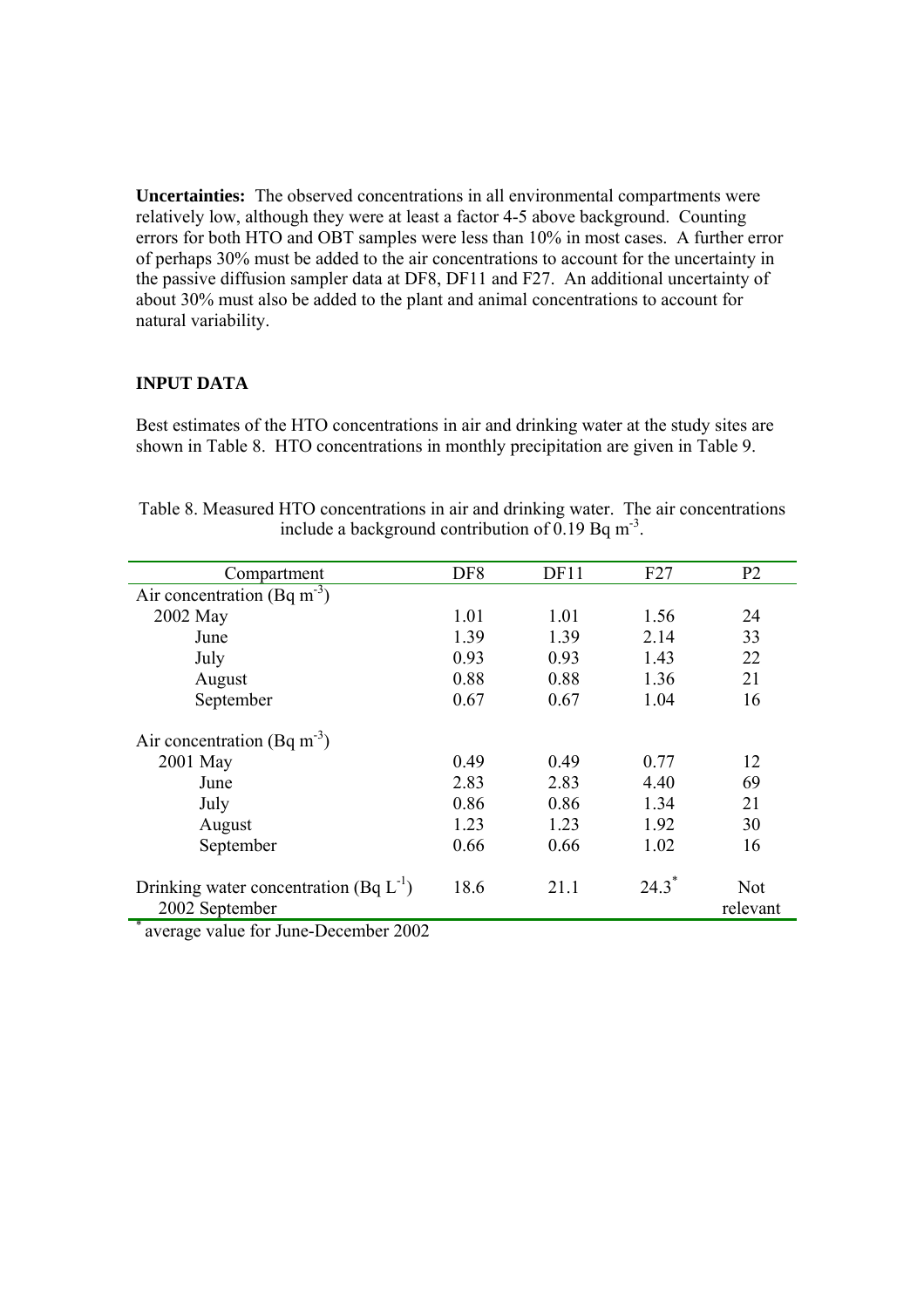| Month     | HTO Concentration in Precipitation (Bq $L^{-1}$ ) |               |      |  |  |
|-----------|---------------------------------------------------|---------------|------|--|--|
|           | DF <sub>8</sub>                                   | F27           | P2   |  |  |
| January   | not available                                     | not available | 3670 |  |  |
| February  | not available                                     | 18            | 1350 |  |  |
| March     | not available                                     | 24            | 347  |  |  |
| April     | 24                                                | 29            | 474  |  |  |
| May       | 69                                                | 14            | 525  |  |  |
| June      | 85                                                | 61            | 579  |  |  |
| July      | 9                                                 | 14            | 205  |  |  |
| August    | 49                                                | 19            | 442  |  |  |
| September | 13                                                | 22            | 452  |  |  |

Table 9. Measured monthly HTO concentrations in precipitation

## **SCENARIO CALCULATIONS**

From the information provided above, calculate

(i) HTO and non-exchangeable OBT concentrations in the plants and animal products listed in Tables 5 and 6. For HTO give the results in Bq  $L^{-1}$ ; for OBT give the concentration in the combustion water (i.e., Bq  $L^{-1}$  water equivalent).

(ii) HTO (Bq  $L^{-1}$ ) concentrations in the top 5-cm soil layer for each site for each sampling period.

(iii) 95% confidence intervals on all predictions.

The predicted HTO concentrations in plants should reflect average conditions over the growing season and not the measured concentrations at the sampling times. HTO is very mobile in plants and concentrations are strongly dependent on the air concentration in effect in the few hours before sampling. Since these concentrations (or the meteorological and source term data required to calculate them) are not available, no attempt will be made to compare predicted and observed HTO concentrations in plants. Rather, the predictions will be used to help explain differences among model results for OBT concentrations.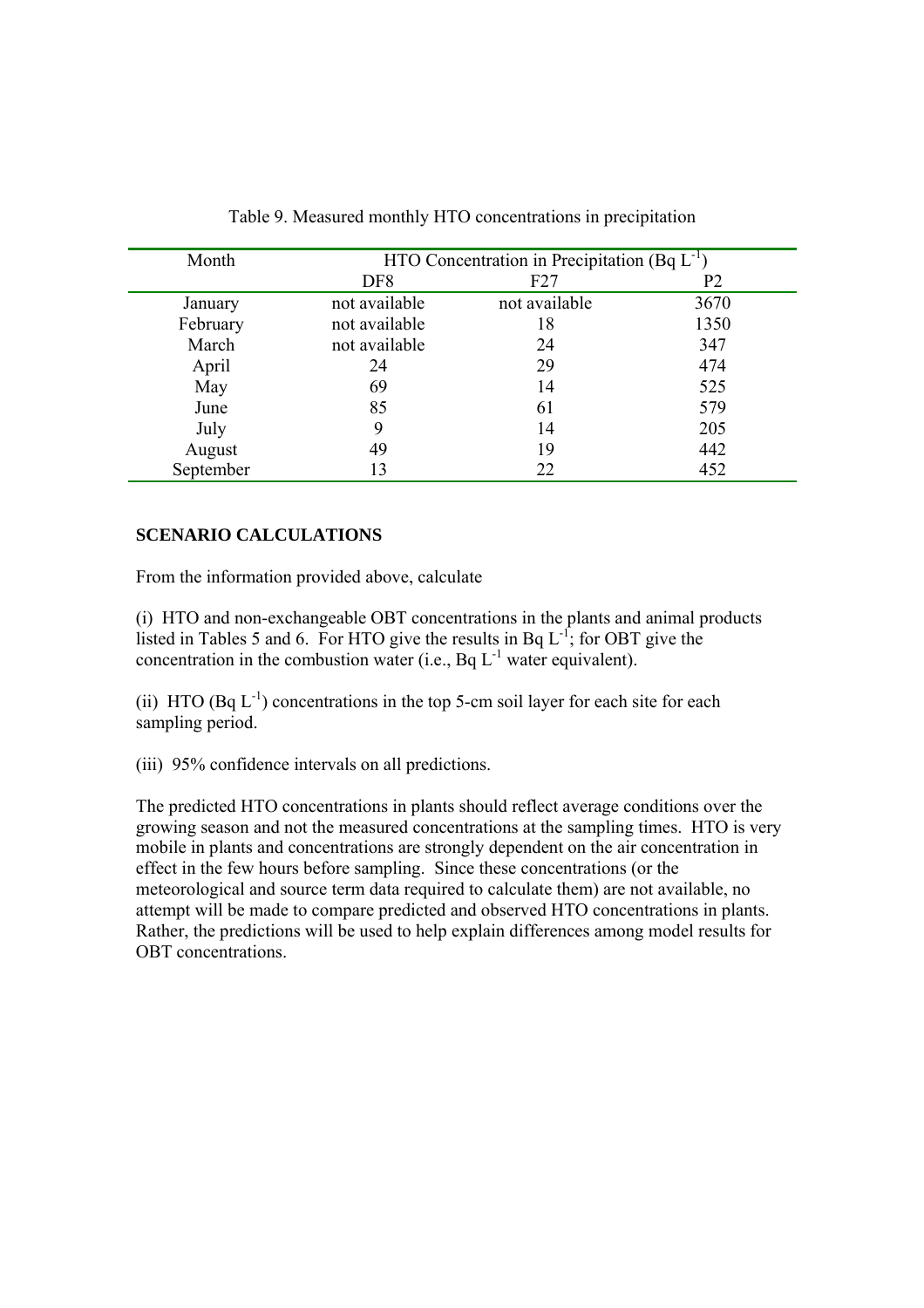# **APPENDIX C**

# **MODEL DESCRIPTIONS**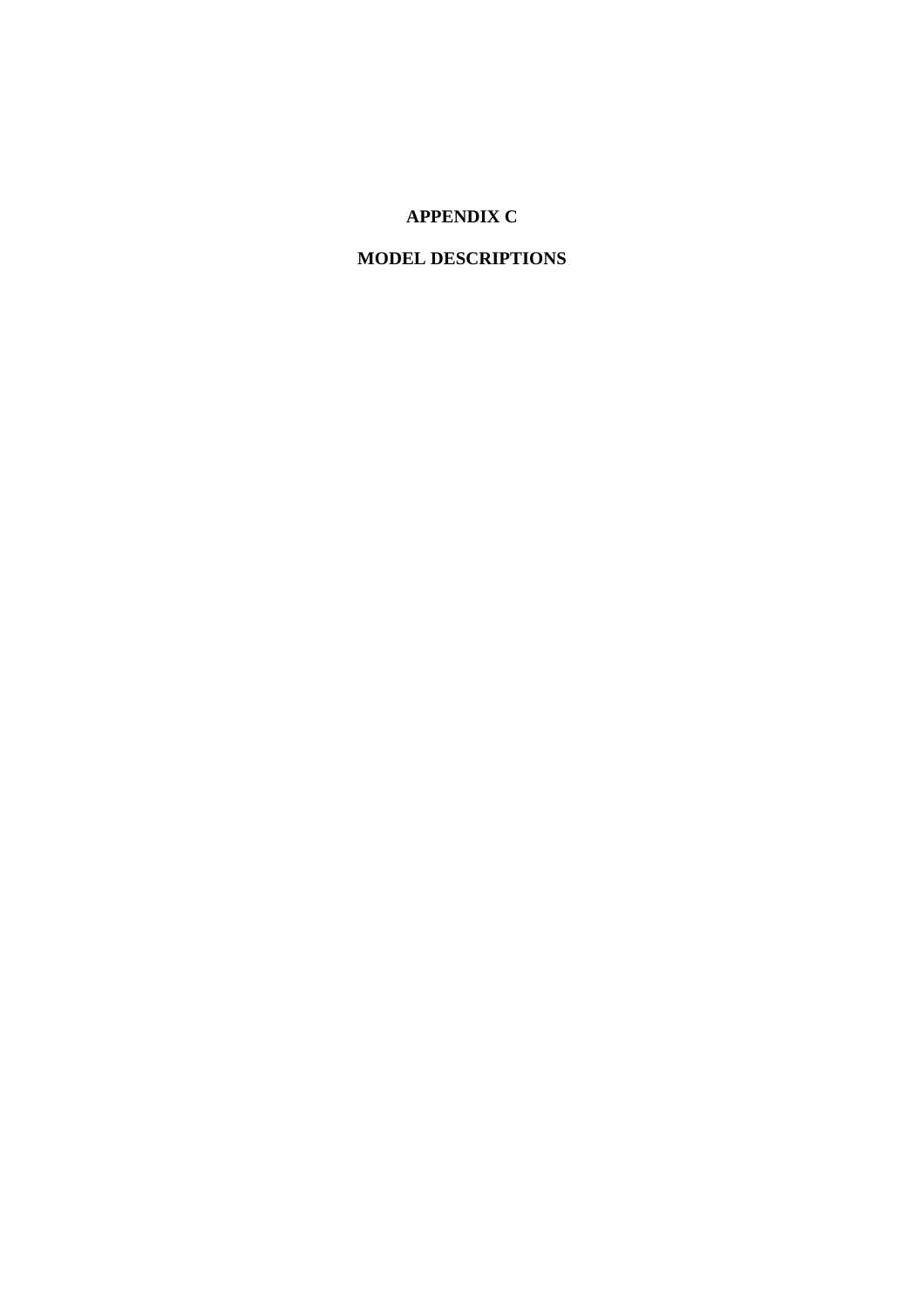## **LLNL Model**

## **Introduction**

The stochastic model DCART (Doses from Chronic Atmospheric Releases of Tritium) was used to generate predictions for the Pickering scenario. DCART was developed as a realistic assessment model to be used in a dose reconstruction for tritium releases from the Lawrence Livermore National Laboratory. It is a steady-state, analytical compartment model that calculates uncertainties using parameter distributions and Latin Hypercube Sampling. Compartments include air and air moisture, soil, plant water, plant organic matter, animal water, and animal organic matter.

In the plant, processes include uptake of tritiated water (HTO) from soil water and air moisture and conversion to organically bound tritium (OBT); in the animal, processes include inhalation and skin absorption of air moisture, ingestion of water and food, and the partitioning into HTO and OBT within the animal. For the Pickering Scenario, starting with concentrations of HTO in air  $(Bq m<sup>-3</sup>)$ , concentrations of HTO and OBT in vegetables (leafy, fruit and root), fruit, pasture, grain, cow milk, beef, chickens and eggs were calculated; HTO concentrations in soil were also calculated.

#### **Key assumptions (unique to the Pickering Scenario)**

Four sets of calculations had to be carried out in order to predict the list of items requested in the scenario description. Calculations using air concentrations from 2001 were made to estimate concentrations in the components (e.g., barley, corn, haylage) of the total mixed ration (TMR). Calculations using air concentrations from 2002 were made to estimate the concentrations in various types of fodder, vegetables and fruit. Calculations using air concentrations from 2002 and TMR from 2001 were made to estimate concentrations in milk and calf meat. If the product calculated in 2002 was harvested in July, the mean of the air concentrations from May to July was used; if the product calculated in 2002 was harvested in September, the mean of the air concentrations from May to September was used.

#### **Modeling Approaches**

DCART would normally be used to estimate annual mean concentrations in plant and animal products from annual mean air concentrations. Shorter periods of time, such as those for the Pickering scenario, may also be modeled, as long as the averaging time is long enough for the system to approach equilibrium.

DCART is calibrated so that the ratio of soil moisture concentration to air moisture concentration is a set fraction for a release of HTO. Alternatively, soil water concentrations may be set equal to concentrations in rainfall. DCART was run with both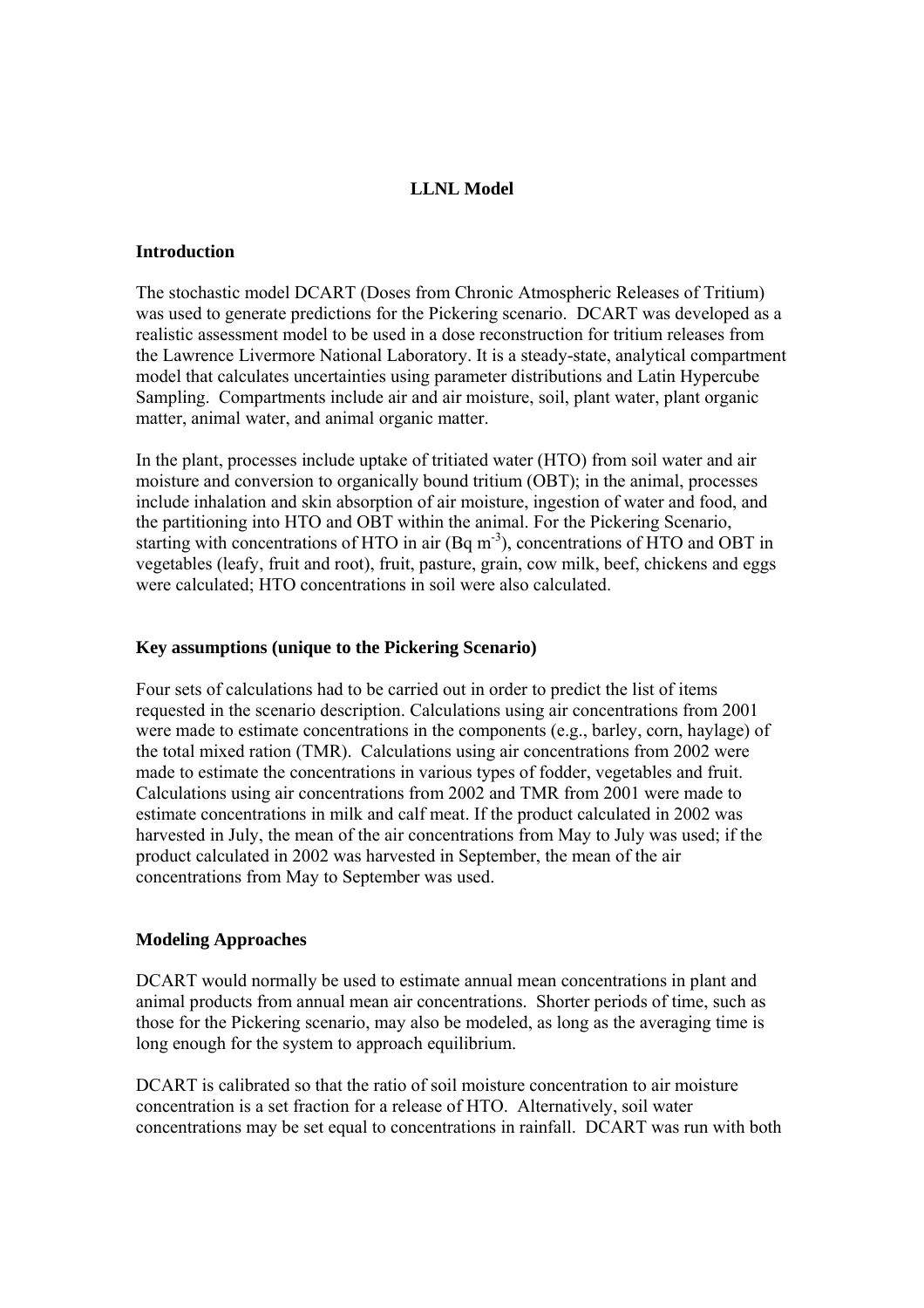assumptions for the September 2002 predictions and yielded almost identical results in plants and animals in both cases. This is not surprising given that soil water is not an important pathway in DCART and that soil water concentrations differed by less than a factor of two.

The mean concentrations of HTO in plant water of leafy vegetables and pasture are given by the equation:

$$
C_{pw} = 1/\gamma \ \left[ R_H \ C_{a\_HTO} \ / \ H_a + (1 - R_H) \ C_{sw} \right]
$$

*where:* 

 $C_{pw}$  = concentration of tritium in the plant water (Bq L<sup>-1</sup> or Bq kg<sup>-1</sup>)  $\gamma$  = ratio of vapor pressure between HTO and H<sub>2</sub>O (0.909)  $R<sub>H</sub>$  = relative humidity  $C_{\text{a HTO}}$  = concentration of HTO in air (Bq m<sup>-3</sup>)  $H_a$  = absolute humidity (kg m<sup>-3</sup>)  $C<sub>sw</sub>$  = concentration of tritium in soil moisture (Bq  $L<sup>-1</sup>$ )

The mean concentrations of HTO in fruits, fruit vegetables and grain are calculated similarly but without accounting for γ or relative humidity. Instead it is assumed that 60% of the HTO in the fruit comes from air moisture and the other 40% comes from soil water. The annual concentration of HTO in a root crop is assumed to equal 95% of the concentration in soil water.

Mixed vegetables were assumed to be equal proportions of beets, cabbage, hot pepper, dill, spinach, onion, and potato.

Concentration of OBT in all plants in Bq  $L^{-1}$  water equivalent was assumed to equal the concentration in plant water (as calculated for leafy vegetables and pasture) reduced by a discrimination factor that arises from isotopic effects in OBT formation. Because of this assumption, in DCART all concentrations of OBT in all types of vegetables are the same in Bq  $L^{-1}$ , given the same air concentration.

In DCART it has been assumed that the HTO concentration in the animal (in Bq  $L^{-1}$ ) equals the weighted concentration of tritium obtained from food, water and air (all also in  $Bq L^{-1}$ ) taken in by the animal. In other words, DCART calculates the Bq  $L^{-1}$  HTO in the animal from the concentrations in and fractions of water contributed by plant water, plant organic matter, drinking water, and inhalation and skin-absorption. OBT concentrations in the animal are assumed equal to HTO concentrations.

DCART calculates tritium concentrations in plants and animals in both Bq kg<sup>-1</sup> fresh weight and  $Bq L^{-1}$  water or water equivalent. To convert between the two requires parameters for dry matter content and water equivalent.

Air concentration in Bq  $m<sup>-3</sup>$ , obtained either from measurements at the location of interest or from dispersion modeling, is the primary input to DCART. A value for absolute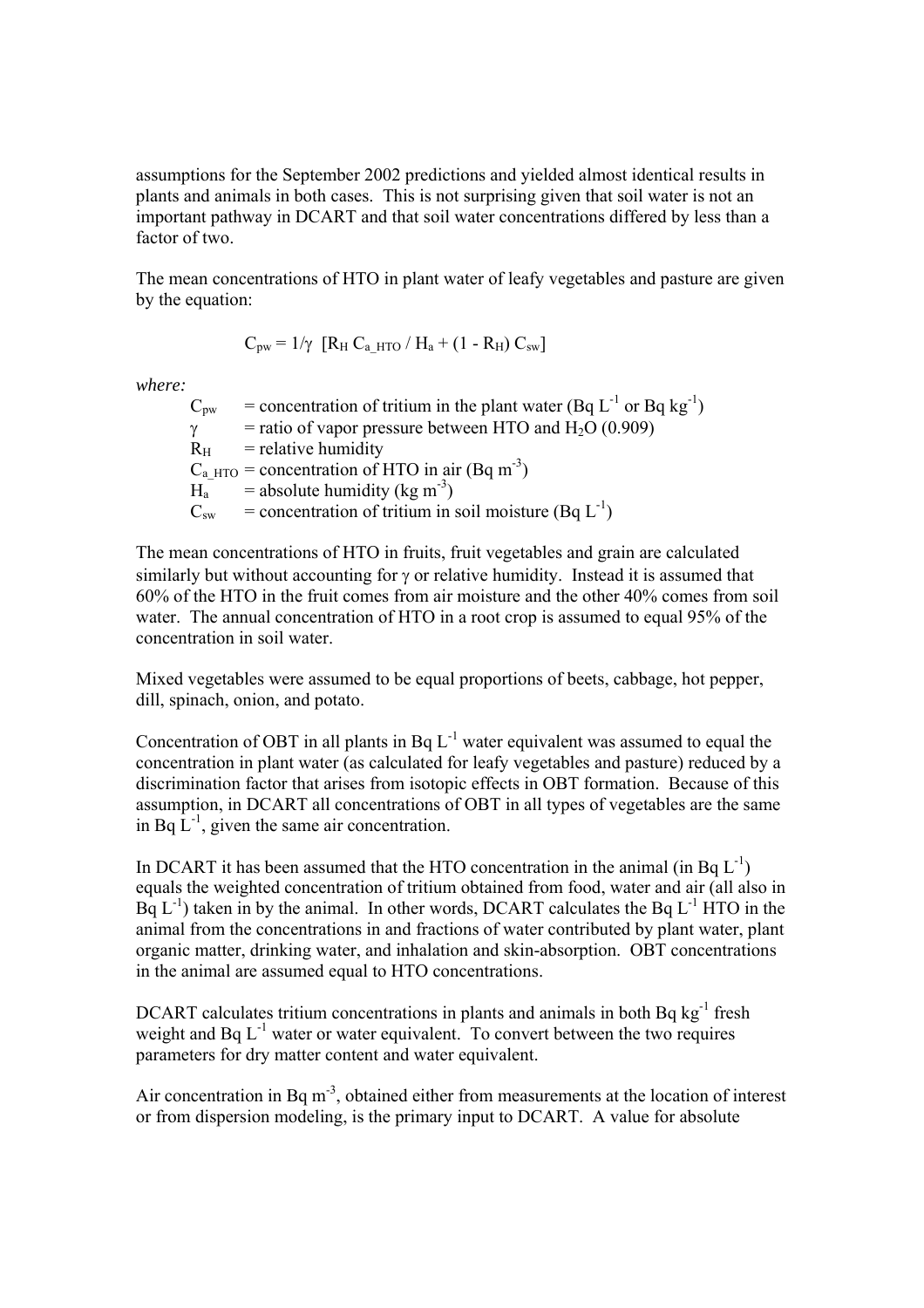humidity is needed to convert tritium in air volume to tritium in air moisture, which is the parameter that drives all calculations. All plants and animals are assumed exposed to the same air concentration, regardless of whether this is physically possible.

## **Parameter values used in the Pickering Scenario**

Air: The mean air concentrations and standard deviations in Bq m<sup>-3</sup> that were used for different time periods are shown below. Distributions are lognormal.

|                | Air concentrations in Bq $m^{-3}$ |                   |                  |                 |  |  |
|----------------|-----------------------------------|-------------------|------------------|-----------------|--|--|
|                | DF8                               | DF <sub>11</sub>  | F27              | P2              |  |  |
| 2001           | $1.21 \pm 0.944$                  | $1.21 \pm 0.944$  |                  |                 |  |  |
| 2002 May-July  | $1.15 \pm 0.344$                  | $1.15 \pm 0.344$  | $1.77 \pm 0.53$  |                 |  |  |
| 2002 May-Sept. | $0.976 \pm 0.263$                 | $0.976 \pm 0.263$ | $1.51 \pm 0.403$ | $23.2 \pm 6.22$ |  |  |

The absolute humidity used for Pickering was  $0.012$  kg m<sup>-3</sup> with an uncertainty on a normal distribution of  $\pm$  10%. The relative humidity used for Pickering was 73% with a normal distribution  $\pm 10\%$  uncertainty.

#### **Soil:**

- A triangular distribution has been applied to the calibrated fraction that relates soil water concentration to concentration in air moisture; the minimum is 0.1, the best estimate 0.3, and the maximum 0.5.
- For 2001 calculations, soil was only assumed to have one-third the concentration of air moisture. For 2002, predicted soil concentrations based on 30% air moisture are compared below to soil concentrations based on rainfall concentrations. Concentrations are given in Bq  $L^{-1}$ , and distributions are lognormal.

|              | Soil water concentrations in Bq $L^{-1}$ |                   |  |  |  |
|--------------|------------------------------------------|-------------------|--|--|--|
|              | Based on 0.3 x air moisture              | Based on rainfall |  |  |  |
| DF8 and DF11 | $24.5 \pm 9.70$                          | $41.5 \pm 31.2$   |  |  |  |
| F27          | $37.8 \pm 16.2$                          | $25.1 \pm 15.3$   |  |  |  |
| P2           | $580 \pm 238$                            | $432 \pm 123$     |  |  |  |

## **Plant:**

- An isotopic discrimination factor for OBT of 0.7 has been chosen. This parameter has an extreme value distribution with a 2.5% confidence limit of 0.49 and a 97.5% confidence limit of 1.18 based on empirical data.
- The fractional relationship between concentration of HTO in fruit and grain and concentration in air moisture is described by a triangular distribution  $(0.5 - 0.6 - 0.7)$ .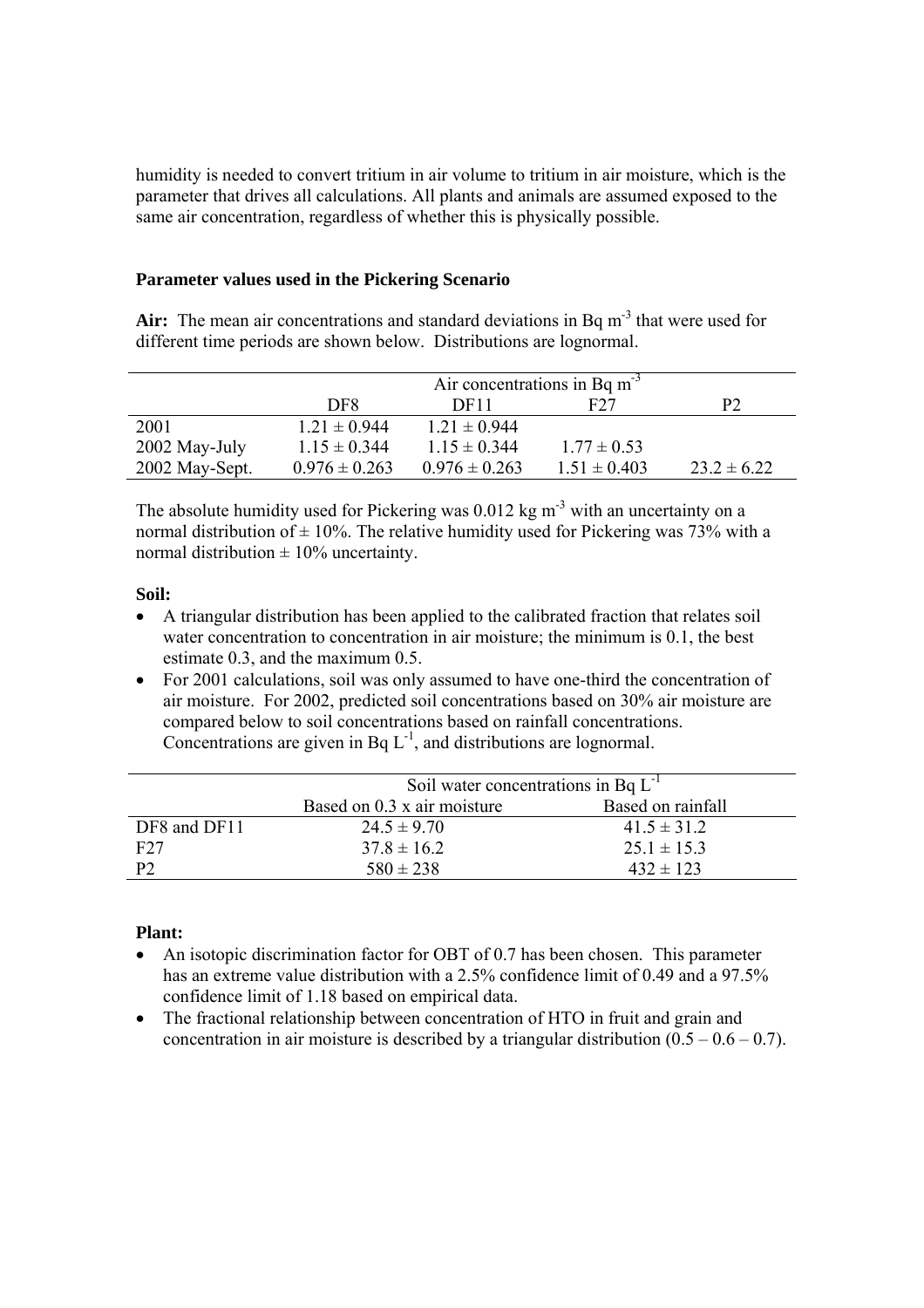## **Animals:**

- For the calculation of OBT alone, because the transfer of plant OBT to animal OBT occurs preferentially, at least dynamically, the part of the equation that accounts for this transfer has been multiplied by a parameter with value  $1 \pm 40\%$ ; the lower bound is truncated at 0.8. This parameter obviously does nothing to change the best estimate; it only increases the uncertainty about the concentrations of OBT.
- A parameter was added to DCART to help account for the natural variability between an average cow and the single individuals sampled for the scenario at farms DF8 and DF11. This parameter has a normal distribution with a value of 1 and an uncertainty of  $\pm 30\%$ .

| Diet                            | $Cows - DF8$  | $Cows - DF11$                       | $Chickens**/eggs$            |
|---------------------------------|---------------|-------------------------------------|------------------------------|
| $(\text{kg} \text{ dw d}^{-1})$ |               |                                     |                              |
| TMR*                            | $19 \pm 0.95$ | $16.4 \pm 1.64$                     |                              |
| Green beans                     |               |                                     | 0.0135                       |
| Feed corn                       |               |                                     | 0.0580                       |
| Grass etc.                      |               |                                     | 0.0386                       |
| Apples                          |               |                                     | 0.00966                      |
| Carrots and potatoes            |               |                                     | 0.01932                      |
| Water                           |               | $80 \pm 8$                          | 0.29                         |
| Inhalation $(m^3 d^{-1})$       |               | $144 \pm 67$ ; left truncated at 74 | $1 \pm 0.6$ truncated at 0.3 |
|                                 |               |                                     | and $2.0$                    |

• Ingestion and inhalation parameters are shown in the table immediately below. Uncertainties have normal distributions unless noted.

\* TMR is made up of varying amounts of baled hay, corn silage, feed corn, haylage and, for D8 only, barley.

\*\* The uncertainty on the diets for chickens is rectangular with the limits being  $\pm$  25% of the best estimate; water ingestion for chickens has a triangular distribution with minimum at 0.15 and maximum at 0.44.

- To estimate the concentration in TMR, the concentration of the food types making up TMR were calculated for 2001 air concentrations on a Bq  $kg^{-1}$  basis for both HTO and OBT. Total HTO or OBT in the daily diet of TMR was calculated by summing the products of the concentration of each foodstuff times the ingestion rate-equivalent for that foodstuff in TMR. Then the Bq kg<sup>-1</sup> TMR HTO or OBT was calculated by dividing total Bq  $d^{-1}$  HTO or OBT by kg TMR  $d^{-1}$ . Concentration of TMR in Bq kg<sup>-1</sup> was then converted to Bq  $L^{-1}$ . The TMR from 2001 was input into DCART as animal feed in 2002. The uncertainty on the concentration of TMR was lognormal  $\pm$  45%.
- The uncertainty on the drinking water concentrations was  $\pm$  20% for a normal distribution.

#### **Application of the model to the scenario**

Air concentrations (Bq  $m<sup>3</sup>$ ) used as input were obtained from the scenario description. The monthly values were averaged, and the standard deviations of the averages were used to estimate uncertainty; this means that the uncertainty about the mean is over-estimated.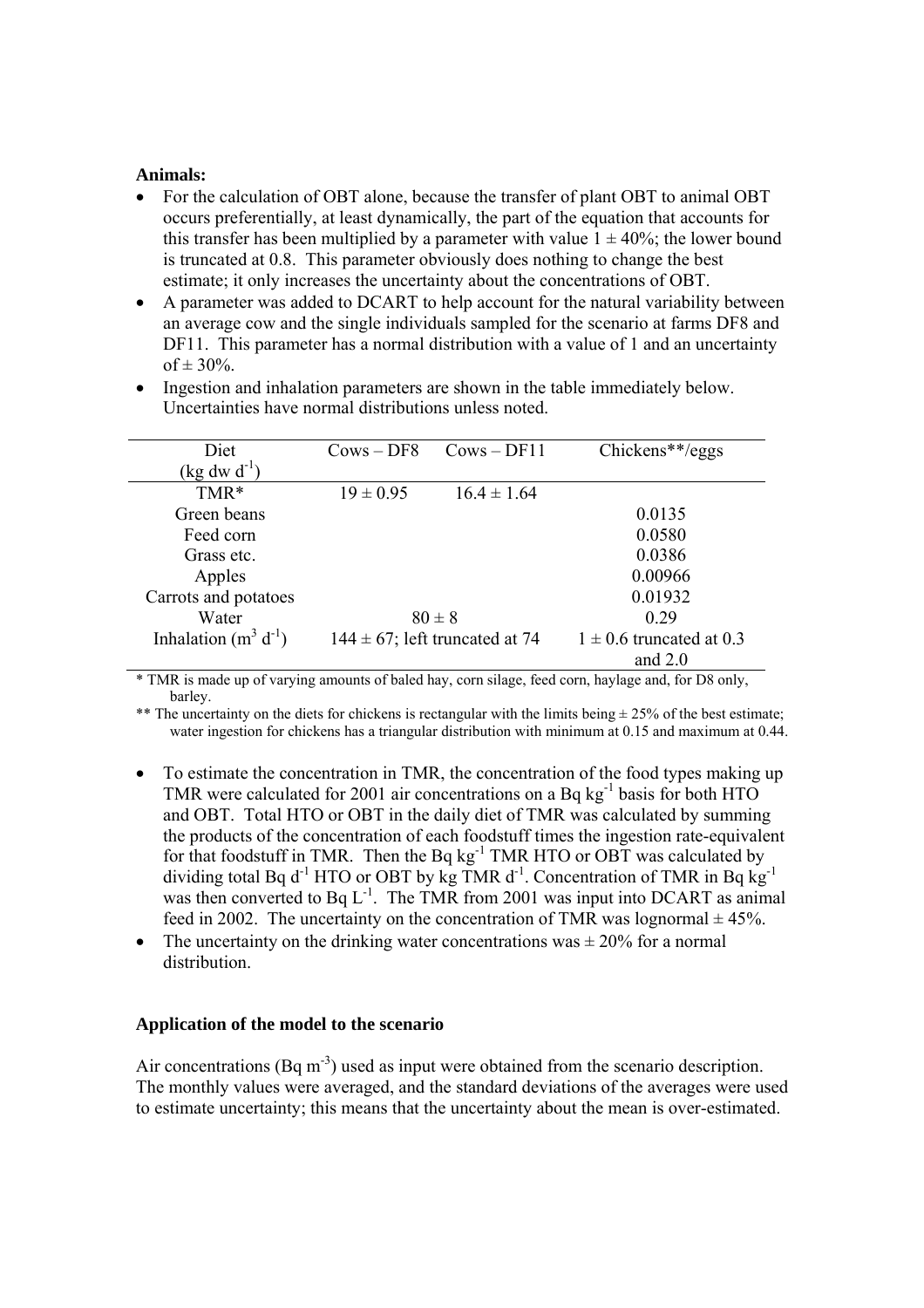Concentrations for May to July were weighted averages (four weeks in May, four weeks in June, and two weeks in July).

The average absolute humidity was taken from the scenario description. Relative humidity was calculated partly using temperatures from Table 2. Rainfall concentrations from Table 9 were averaged to estimate possible concentrations in soil water.

Animal diets were based on the information provided in the scenario description. Using the ratios of each type of feed in TMR (from Table 3), a diet of TMR was devised that added up to 19 kg dry weight for Farm DF8 and 16.4 kg dry weight for DF11 (revised upwards from the acknowledged low limit of 8.8 kg). The revised diet for DF11 is reasonable, although it is still less than the diet at DF8: metabolizable calories were estimated at 39 Mcal for DF8 and 20 Mcal for DF11. Concentrations for only the feed grown locally (baled hay, barley, corn silage, feed corn and haylage) were calculated. It was assumed that at each dairy farm the milk cow and the calf ate the same quantity and composition of food, because the concentration in the adult or juvenile would have been nearly the same had the diet for the calf been proportionally smaller; at F27, the chicken and the laying hen ate the same diet. The diet of the chickens was also estimated from Table 4 in the scenario description and the assumption that chickens ate 0.139 kg per day. Drinking water concentrations were taken from Table 8 in the scenario description.

For this scenario, the values for dry matter and water equivalent given in Tables 5 and 6 of the scenario description were averaged between themselves, when appropriate, and with other values from a database. After combining the various values reported, small uncertainties were applied.

#### **Sensitivity**

Sensitivity analyses were run for various endpoints. In DCART, all types of fodder were modeled as just two groupings based on whether they were derived from foliage or grain:

Group 1. Alfalfa hay, haylage, baled hay and corn silage

Group 2. Soya meal, barley and feed corn

The sensitivity of these two categories to various parameters is essentially identical. Parameters having rank correlation coefficients greater than 0.2 are shown below for the categories of fodder.

|         | HTO in  |                                         |         | OBT in  |
|---------|---------|-----------------------------------------|---------|---------|
| Group 1 | Group 2 | Parameter                               | Group 1 | Group 2 |
| 0.91    | 0.92    | Air concentration (Bq m <sup>-3</sup> ) | 0.73    | 0.73    |
| NA      | NA      | Isotopic discrimination                 | 0.56    | 0.56    |
| $-0.29$ | $-0.30$ | Absolute humidity                       | $-0.24$ | $-0.24$ |

When dairy and meat cows are fed a diet of TMR, the important parameters and their rank correlation coefficients greater than 0.2 from a sensitivity analysis are: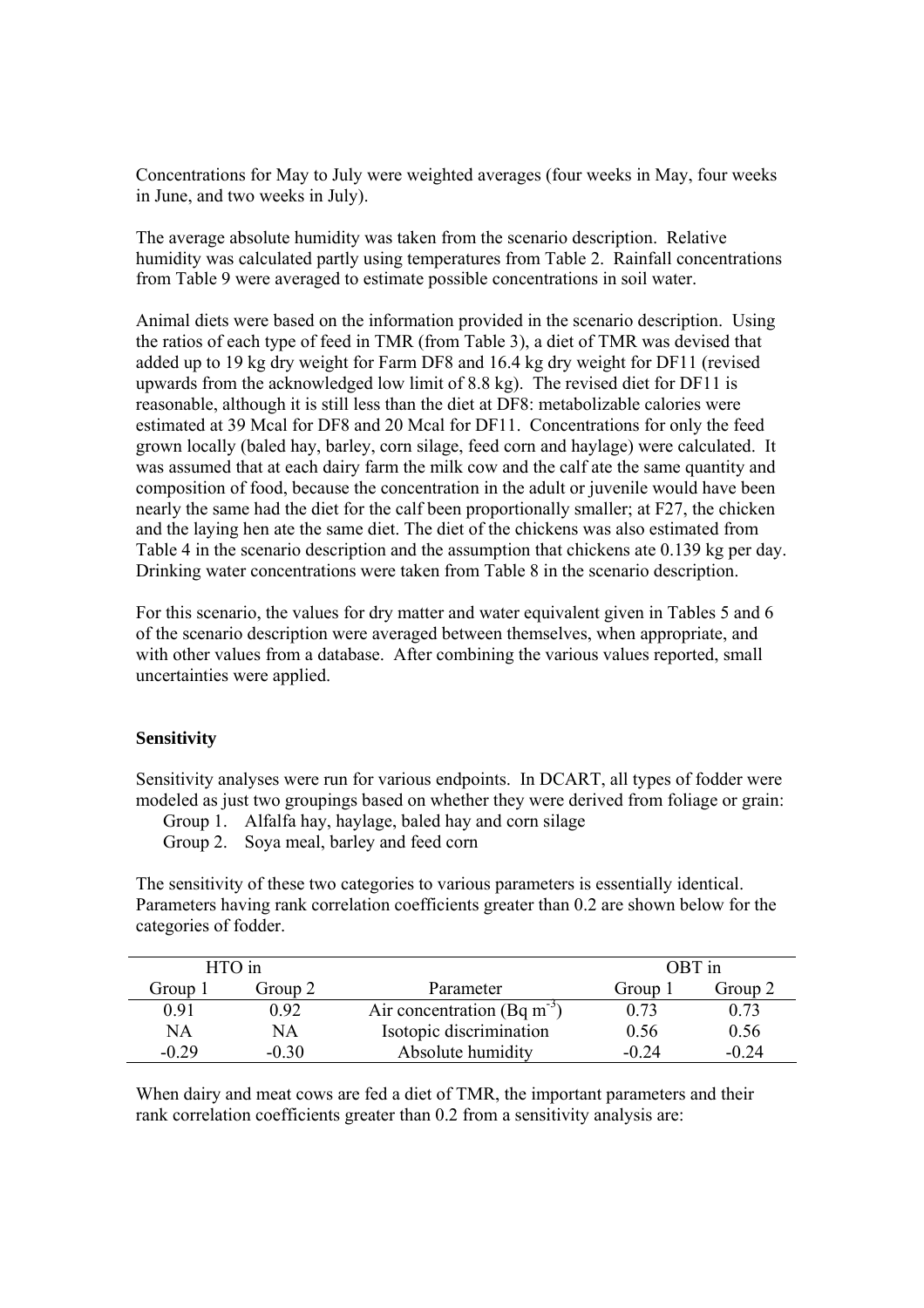| HTO in |      |                              |      | OBT in |
|--------|------|------------------------------|------|--------|
| Milk   | Meat | Parameter                    | Milk | Meat   |
| 0.86   | 0.87 | Natural variability          | 0.72 | 0.73   |
| NA     | 0.51 | Plant OBT to animal OBT      | ΝA   | 0.51   |
| 0.31   | 0.32 | Drinking water concentration | 0.26 | 0.26   |
| 0.28   | 0 26 | Concentration of HTO in TMR  | 0.23 | 0.22   |

The two parameters to which the endpoints are most sensitive (above) are those that attempt to account for uncertainty that cannot be quantified easily.

For the various vegetables eaten by the chickens, the sensitive parameters were similar to those above except that, for root crops, the soil concentration parameter had a rank correlation coefficient of 0.58, and the parameter relating concentration in potato to concentration in air moisture had one of 0.22. The parameter for relative humidity had a rank correlation coefficient of 0.22 for grass.

The uncertainty about natural variability was neglected for chickens and eggs because there is much less variability in chickens than in cows. The rank correlation coefficients for chicken and eggs are as similar as those for milk and meat, so only those for chicken are shown below.

| Chicken HTO | Parameter                                                        | Chicken OBT |
|-------------|------------------------------------------------------------------|-------------|
| 0.75        | Air concentration (Bq m <sup>-3</sup> )                          | 0.49        |
| <b>NA</b>   | Plant OBT to animal OBT                                          | 0.73        |
| 0.39        |                                                                  | 0.26        |
| $-0.29$     | Drinking water $(Bq L^{-1})$<br>Drinking water rate $(L d^{-1})$ | $-0.20$     |
| $-0.22$     | Absolute humidity                                                | $-0.15$     |

#### **Reference**

Peterson, S-R. 2004. Historical Doses from Tritiated Water and Tritiated Hydrogen Gas Released to the Atmosphere from Lawrence Livermore National Laboratory (LLNL) Part 1. Description of Tritium Dose Model (DCART) for Chronic Releases from LLNL. Lawrence Livermore National Laboratory, Livermore, CA. UCRL-TR-205083. The report is available at http://library.llnl.gov/uhtbin/cgisirsi/0/0/60/55/X.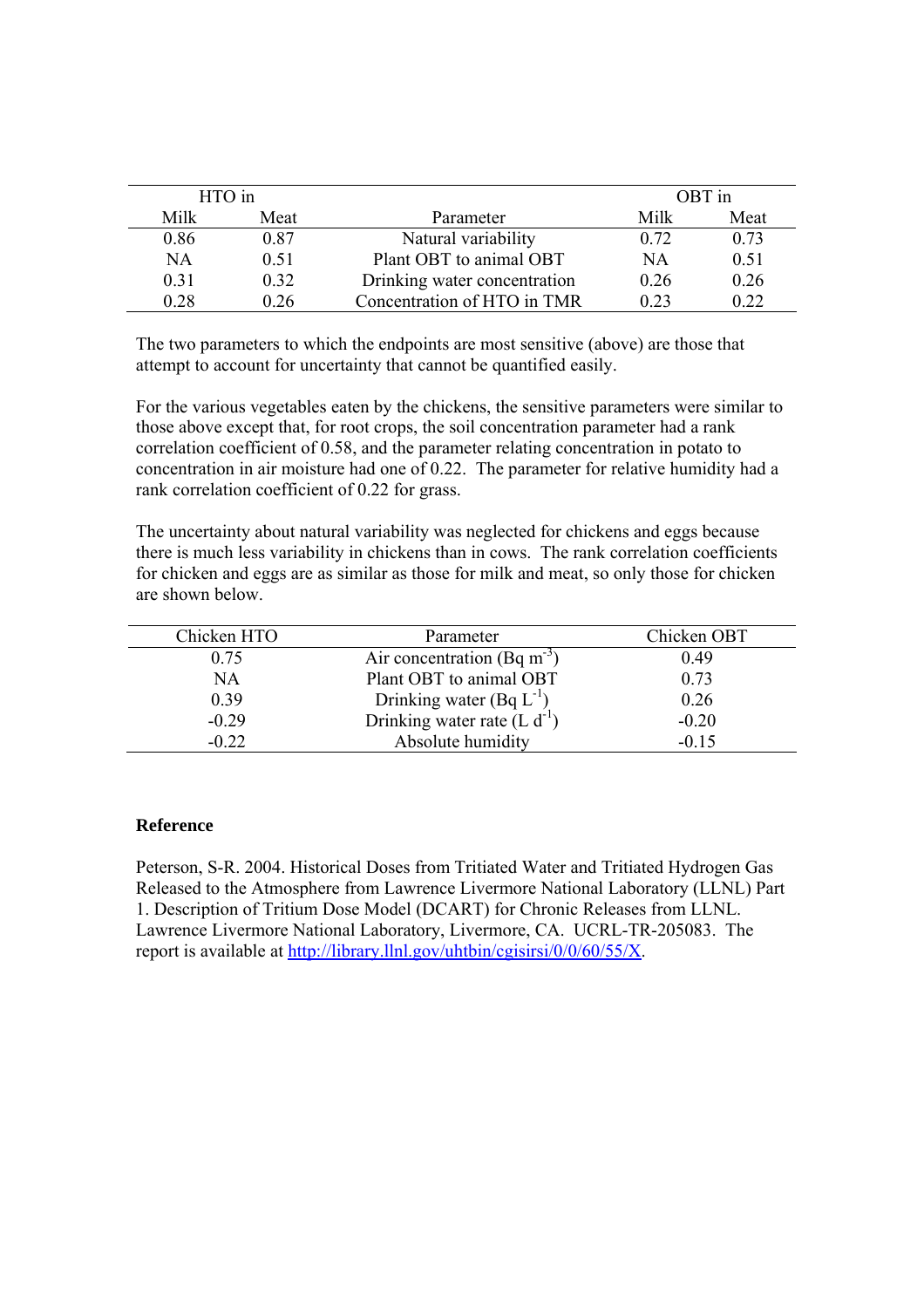## **IFIN Model**

## **1. Introduction**

Model name: IFIN\_Pick

Purpose of the model: IFIN Pick is an assessment model. It was designed to not underpredict and to overpredict by no more than a factor of 3.

Type of model: simple, steady-state, analytical.

 Biological/environmental compartments considered: air, precipitation, soil water, plants and animal products.

 Transport processes – HTO transfer from air to precipitation, soil, plants and animal products. OBT formation in plants and transfer to animals. Simplified transfer coefficients are used throughout.

 Endpoints: HTO concentrations in soil, plants and animal products; OBT concentrations in plants and animal products, as required by the scenario.

## **2. Model Formulation and Key Assumptions**

The HTO concentration in soil water is equal to the concentration in rain (60% from the current month and 40% from the previous month) plus 10% of the concentration in air moisture.

The HTO concentration in plant water  $(C_{pw})$  is given by the classic formula (Murphy 1984)

$$
C_{\text{pw}} = 1.1 \text{ [RH } C_a + (1-RH) C_s \text{]}
$$

where RH is the relative humidity,  $C_a$  is the water vapour HTO concentration and  $C_s$  is the soil water HTO concentration.

For forage crops, leafy vegetables and TMR, the OBT concentration in the plant combustion water equals the HTO concentration in the plant water averaged over the previous 3 months. The OBT/HTO ratio for fruit and root crops is 0.75 and 0.40 respectively.

86% of TMR is made up of contaminated feed, with 70% coming from the July harvest and 30% from the September harvest.

Animals take in HTO with their drinking water and their food. OBT intake occurs only with food. The cow at DF11 was assumed to have the same diet as the cow at DF8.

HTO concentrations in milk, eggs and meat  $(C<sub>an</sub>)$  were calculated from

 $C_m^{HTO}$  = FHH\*HTO\_intake + FOH\*OBT\_intake,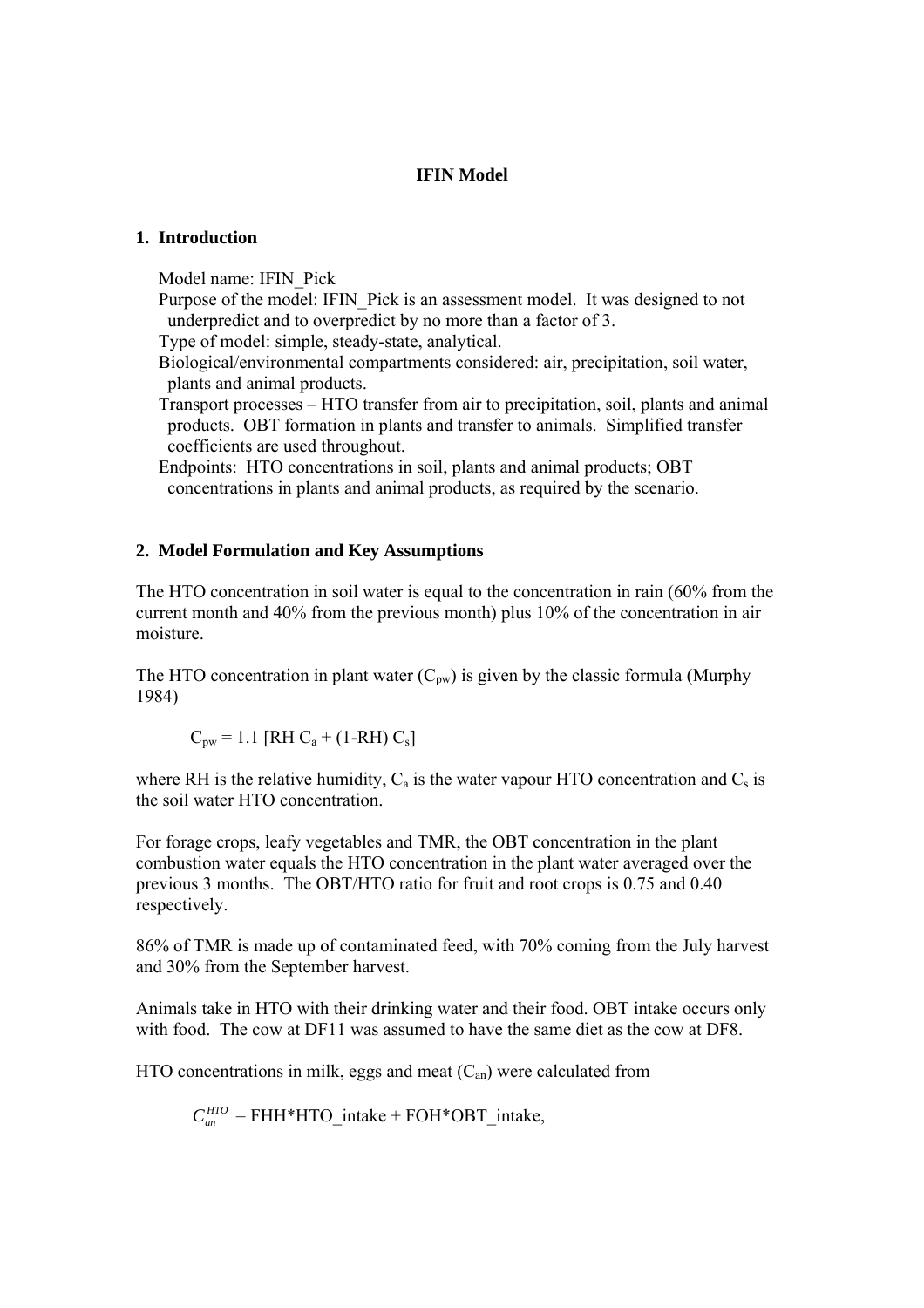where HTO intake and OBT intake are the intake rates of HTO and OBT respectively, and FHH and FOH are animal-specific transfer factors derived from a metabolic model (see table below). Similarly, OBT concentrations in animal products are calculated from

|              | FHH  | FOH      | <b>FHO</b> | FOC  |
|--------------|------|----------|------------|------|
| Cow milk     | 0.01 | 0.007    | 0.0003     | .007 |
| Veal meat    | .028 | $0.02\,$ | 0.002      |      |
| Broiler meat | 2.O  |          | ∪.∠        |      |
| Egg          |      |          |            |      |

 $C_{\text{cm}}^{OBT}$  = FHO\*HTO\_intake + FOO\*OBT\_intake .

To convert OBT concentrations in fresh weight to concentrations in combustion water, it was assumed that the dry fraction was 0.13 for milk, 0.28 for veal meat and 0.26 for hens and eggs. The water equivalent was 0.7 for milk, 0.66 for veal meat and 0.8 for egg and hens.

#### **3. Uncertainties**

Uncertainties in the model predictions were estimated by expert judgement and are believed to be optimistic.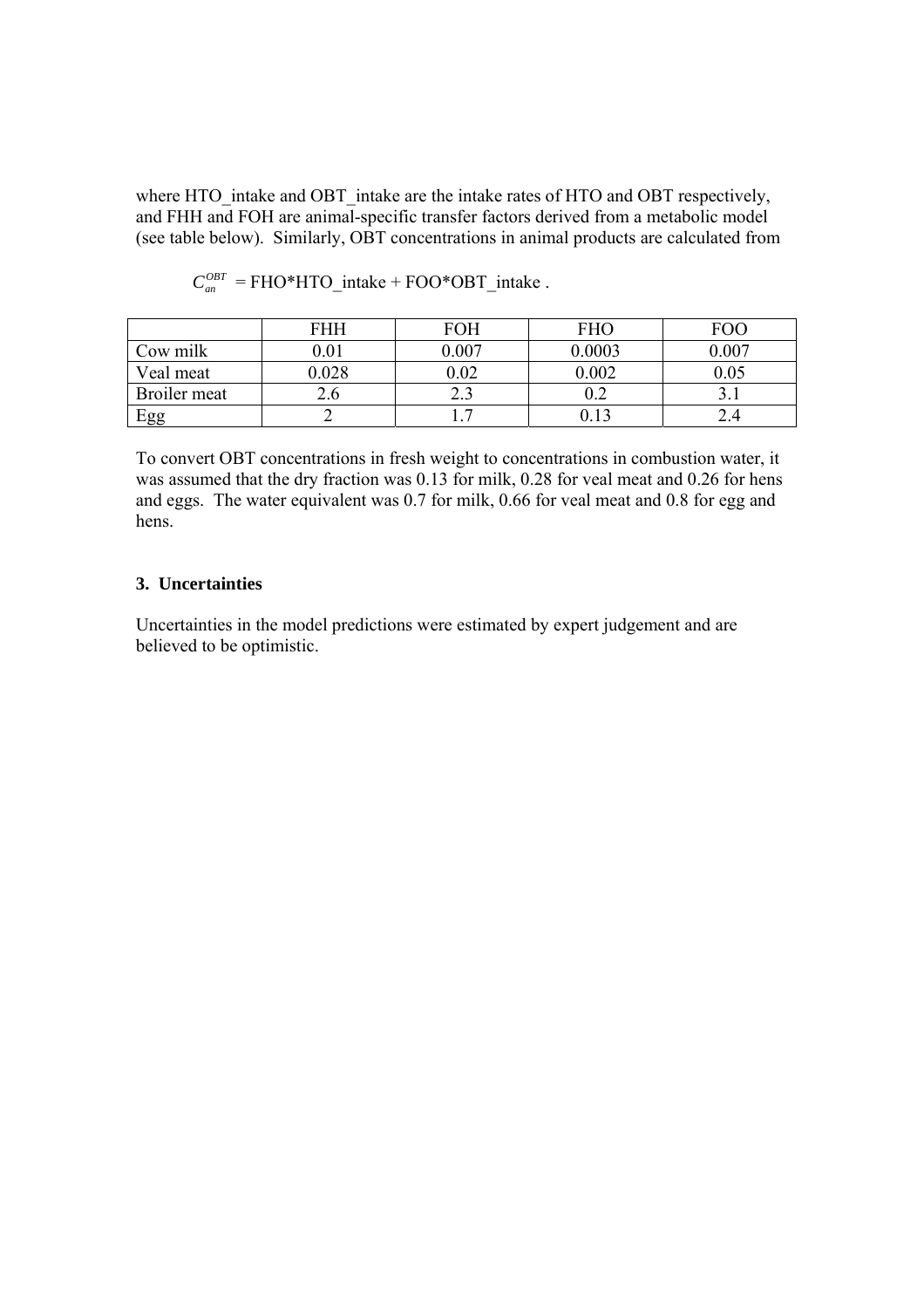#### **LIETDOS Model**

#### **Tritium Concentrations in Air and Soil**

LIETDOS is a compartment model for a terrestrial system that has achieved steady state in terms of activity exchange by balancing gains and losses. Taking into account that HTO is present mainly in the aqueous phase of a compartment, the total compartment inventory and the water-phase inventory of tritium are assumed to be the same in soil and in air.

The simultaneous balancing of gains and losses for both soil and air compartments allows the activity inventories of the two compartments to be calculated as follows:

$$
S + \lambda_{sa} Q_{soil} - \lambda_{air} Q_{air} = 0; \qquad (1)
$$

$$
A_{as} Q_{air} - \lambda_{soil} Q_{soil} = 0, \qquad (2)
$$

where *S* represents the rate of HTO input (i.e., the HTO emission rate) into the air compartment (Bq/d); *Qsoil* and *Qair* represent the compartment HTO inventory in soil and air respectively (Bq);  $\lambda_{sa}$  is the soil to air activity transfer rate constant (d<sup>-1</sup>);  $\Lambda_{as}$  is the air to soil activity transfer rate constant  $(d^{-1})$ ; and  $\lambda_{air}$  and  $\lambda_{soil}$  are the effective activity decrease rate constants in air and soil respectively  $(d^{-1})$ .

Using equation (2), the long-term average pollutant concentration in air  $(C_{air}$ , Bq m<sup>-3</sup>) can be presented in the following manner:

$$
A_{as} h_{air} C_{air} - \lambda_{soil} h_{soil} C_{soil} = 0,
$$
\n(3)

where  $h_{air}$  is the atmospheric mixing height (m);  $h_{soil}$  is the soil compartment depth (m); and  $C_{soil}$  is the volumetric tritium activity in the soil (Bq/m<sup>3</sup> soil).  $\lambda_{soil}$  is the effective activity decrease rate constant in the soil compartment due to evapotranspiration  $(\lambda_{evapor}$ , recharging  $(\lambda_{sink})$ , runoff  $(\lambda_{runoff})$  and radioactive decay  $(\lambda_r)$  (d<sup>-1</sup>):

$$
\lambda_{soil} = \lambda_{evapotrans} + \lambda_{sink} + \lambda_{runoff} + \lambda_r \tag{4}
$$

Instead of using the air concentration  $C_{air}$ , the activity in precipitation ( $C_{pr}$ , Bq/m<sup>3</sup> water) has been used as input to the model. Based on this proposal, the activity balance equation for the soil compartment can be written as:

$$
I_{pr} \cdot \phi_{soil} \cdot C_{pr} - \lambda_{soil} \cdot h_{soil} \cdot C_{soil} = 0; \qquad (5)
$$

where  $I_{pr}$  is the average precipitation rate during the time period of interest (m d<sup>-1</sup>) and  $\phi_{\text{soil}}$  is the volumetric soil moisture content (m<sup>3</sup> water per m<sup>3</sup> soil). According to equations (3) and (5)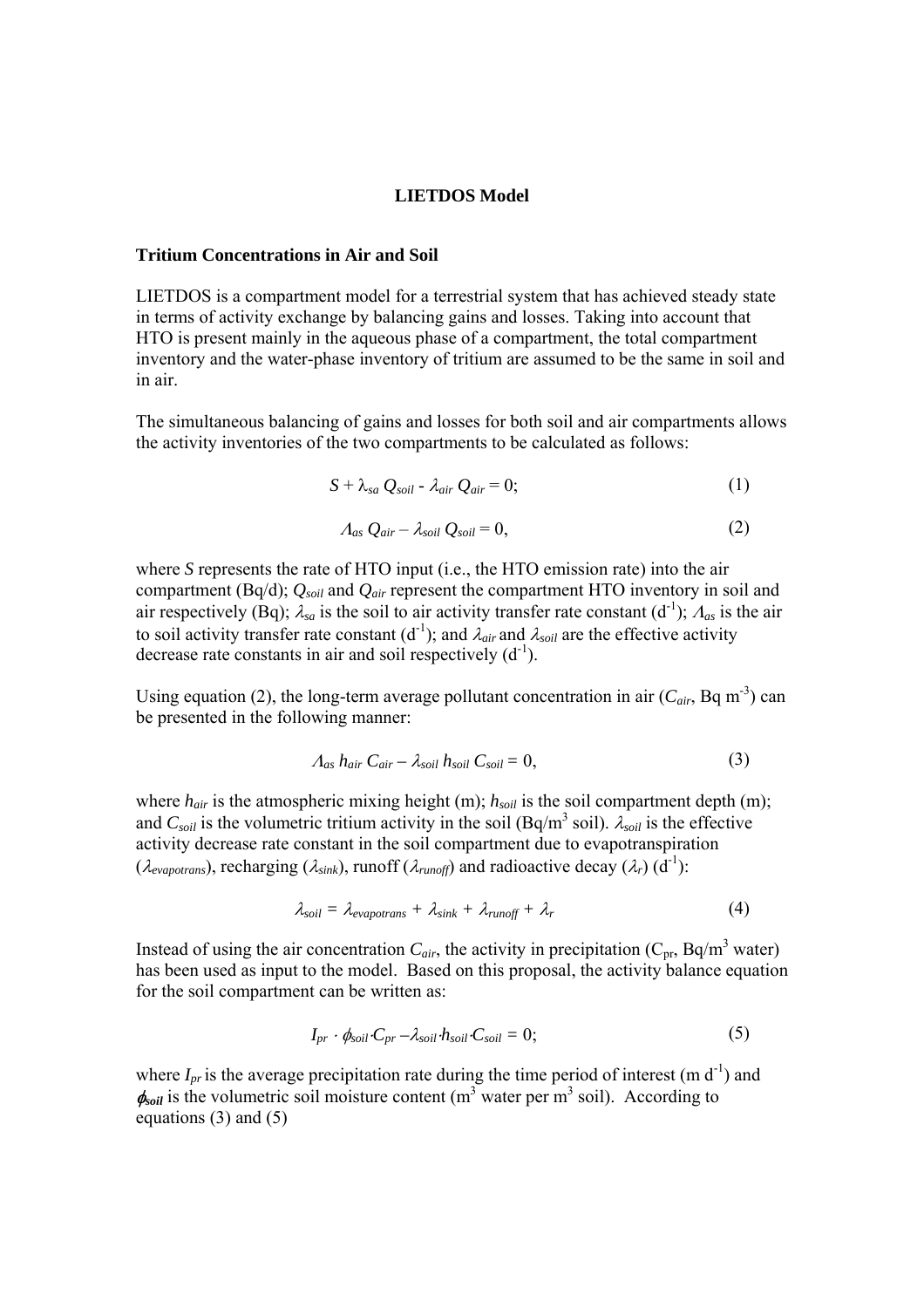$$
A_{as} = I_{pr} \cdot \phi_{water} / (h_{air} \cdot \phi_{air})
$$
 (6)

where  $\phi_{water}$  is the activity scavenging factor for raindrops passing through air  $(m^3/m^3)$ and  $\phi_{air}$  is the volumetric fraction of water in air  $(m^3/m^3)$ .  $\phi_{air}$  is given by

$$
\phi_{air} = f_{RH} \cdot e_{sat} \cdot (M_{\text{H2O}}/\rho_{\text{H2O}}) / (R \cdot T_{air}) \tag{7}
$$

*where* 
$$
e_{sat} = 100 \exp(11.28-2319.25/T_{air})
$$
 (8)

$$
f_{RH} = 100 e_{AH} / (M_{H2O} e_{sat} / (R \cdot T_{air})) \tag{9}
$$

Here  $f_{RH}$  is the observed relative humidity (%);  $e_{sat}$  is the saturation vapor pressure (Pa); *R* is the universal gas constant =  $8.31434$  (Pa m<sup>3</sup>)/(mol K);  $T_{air}$  is the ambient absolute air temperature (K);  $M_{\text{H2O}}$  is the molecular weight of water (18.016 g mol<sup>-1</sup>);  $\rho_{\text{H2O}}$  is the density of water ( $10^6$  g/m<sup>3</sup>); and  $e_{AH}$  is the absolute humidity of the air (g m<sup>-3</sup>).

The soil to air activity transfer rate constant  $(\lambda_{sa})$ , recharging coefficient  $(\lambda_{sink})$  and runoff coefficient  $(\lambda_{\text{runoff}})$  can be estimated according to known annual average evapotranspiration, infiltration to ground water and runoff values  $I_{evapotrans}$ ,  $I_{recharge}$ ,  $I_{runoff}$  (m d<sup>-1</sup>) respectively.

$$
\lambda_{sa} = \frac{I_{evapotrans} \cdot \phi_{water}}{\phi_{soil} \cdot h_{soil}};
$$
\n(10)

$$
\lambda_{recharge} = \frac{I_{recharge} \cdot \phi_{water}}{\phi_{soil} \cdot h_{soil}};
$$
\n(11)

$$
\lambda_{runoff} = \frac{I_{runoff} \cdot \phi_{water}}{\phi_{soil} \cdot h_{soil}}.
$$
\n(12)

The parameter values used in the calculations are presented in Table 1.

Table 1. Meteorological and soil properties for the PNGS environment.

| <b>Parameter</b>                                          | <b>Symbol</b>         | <b>Mean value</b> |
|-----------------------------------------------------------|-----------------------|-------------------|
| Air absolute humidity, $g m3$                             | $e_{AH}$              |                   |
| Mean atmospheric mixing height, m                         | $h_{\alpha i}$        | 600               |
| Soil compartment depth, m                                 | $h_{\textit{soil}}$   | 2.5               |
| Volumetric moisture content of the soil, L(water)/L(soil) | $\phi_{soil}$         | 0.3               |
| Annual average evapotranspiration, m d <sup>-1</sup>      | l evapotrans          | 0.45              |
| Annual average runoff, m d <sup>-1</sup>                  | $\mathbf{I}_{runoff}$ | 0.13              |

Using scenario data, the activity scavenging factor for raindrops passing through air (φ*water*) was determined. The mean value during the time period 2001-2002 was 0.38.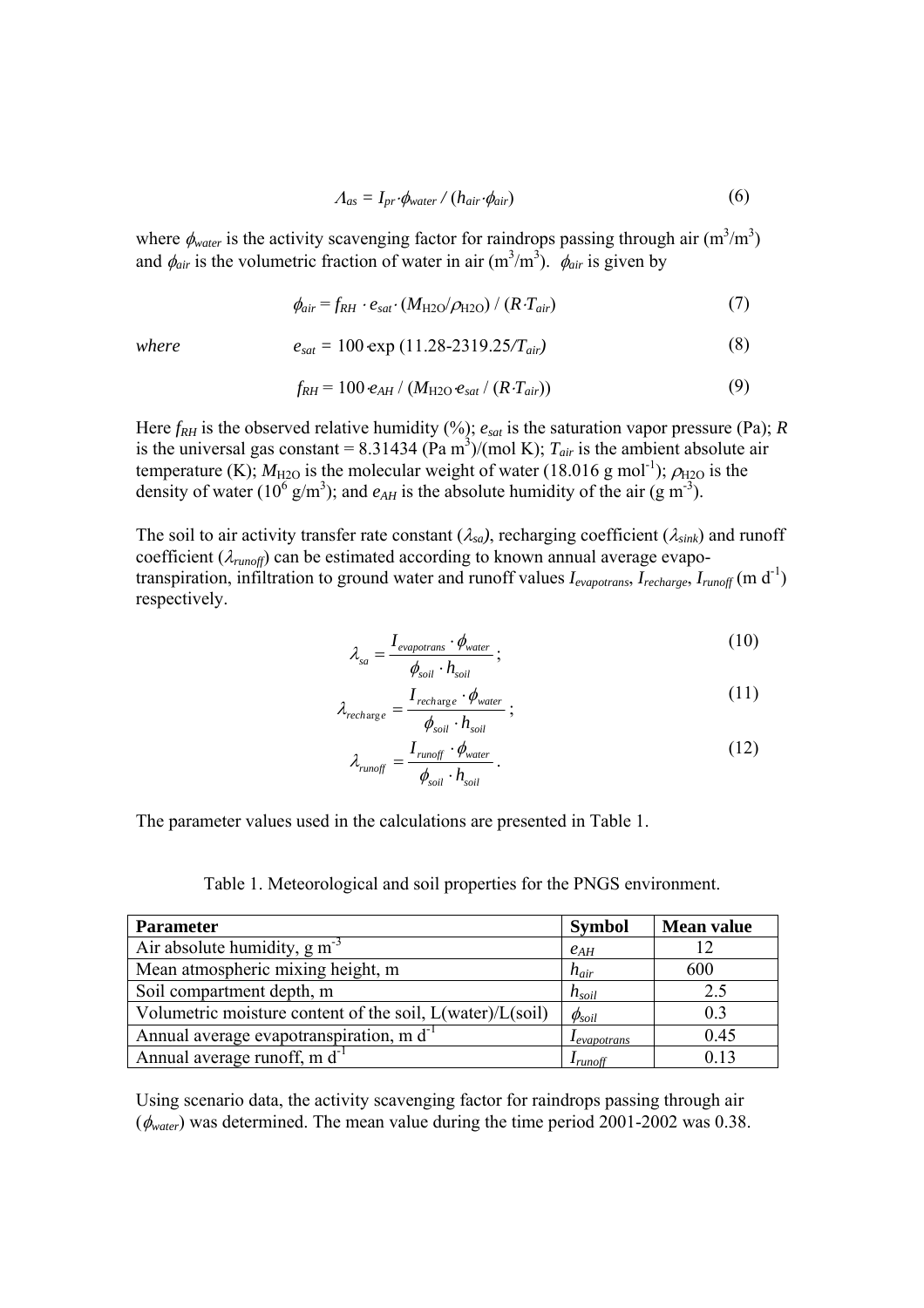HTO concentrations in the top soil layer for each site and each sampling period were calculated from Equations 1-12 and the parameter values in Table 1.

#### **Tritium concentration in plant products**

Equations are applied for leafy vegetable, pasture and hay according to IDRANAP (2002). The concentration of tritiated water in the leafy parts of plants  $(C_{l\nu,w})$  is dependent on the tritium concentration in air moisture  $C_{air,w}$  and soil water  $C_{soil,w}$  according to

$$
C_{h,v}(HTO) = 1.1 \cdot f_{RH} \cdot C_{air,w}(HTO) + 1.17 \cdot (1 - f_{RH}) \cdot C_{soil,w}(HTO).
$$

Other food items such as fruit vegetables, fruits, tubers and grain have a higher contribution by soil water and in those cases the HTO concentration was approximated by:

$$
C_{other,w}(HTO) = 1.1 \cdot f_{RH} \cdot 0.33 \cdot C_{air,w}(HTO) + 1.17 \cdot (1 - f_{RH} \cdot 0.33) \cdot C_{soil,w}(HTO).
$$

In our calculations, the concentration of OBT in combustion water, under equilibrium conditions, is related to the concentration of HTO in plant water by a factor 0.8:

$$
C_{p,w}(OBT)=0.8\cdot C_{p,w}(HTO).
$$

#### **Tritium concentration in animal products**

The concentration in animal products  $(C_{animal}$ , Bq kg<sup>-1</sup>) depends on the transfer factor *F* (day kg<sup>-1</sup>) and intake activity  $I(Bq/day)$ :

$$
C_{animal} = F \cdot I = F \cdot \Sigma u_i \cdot C_i
$$

where  $u_i$  is the intake rate of diet item i (kg day<sup>-1</sup>) and  $C_i$  is the concentration in that item  $(Bq \text{ kg}^{-1})$ . In the case of tritium we considered two main chemical forms, HTO and OBT, including metabolic transformations between them. The concentration of HTO or OBT in animal products is

$$
C_{HTO} = F_{HH} I_{HTO} + F_{OH} I_{OBT}
$$

$$
C_{OBT} = F_{HO} I_{HTO} + F_{OO} I_{OBT}
$$

where  $F_{HH}$  is the transfer factor from HTO in food to HTO in animal product,  $F_{HO}$  is the transfer factor from HTO in food to OBT in animal product,  $F_{OH}$  is the transfer factor from OBT in food to HTO in animal product, and  $F_{OO}$  is the transfer factor from OBT in food to OBT in animal product.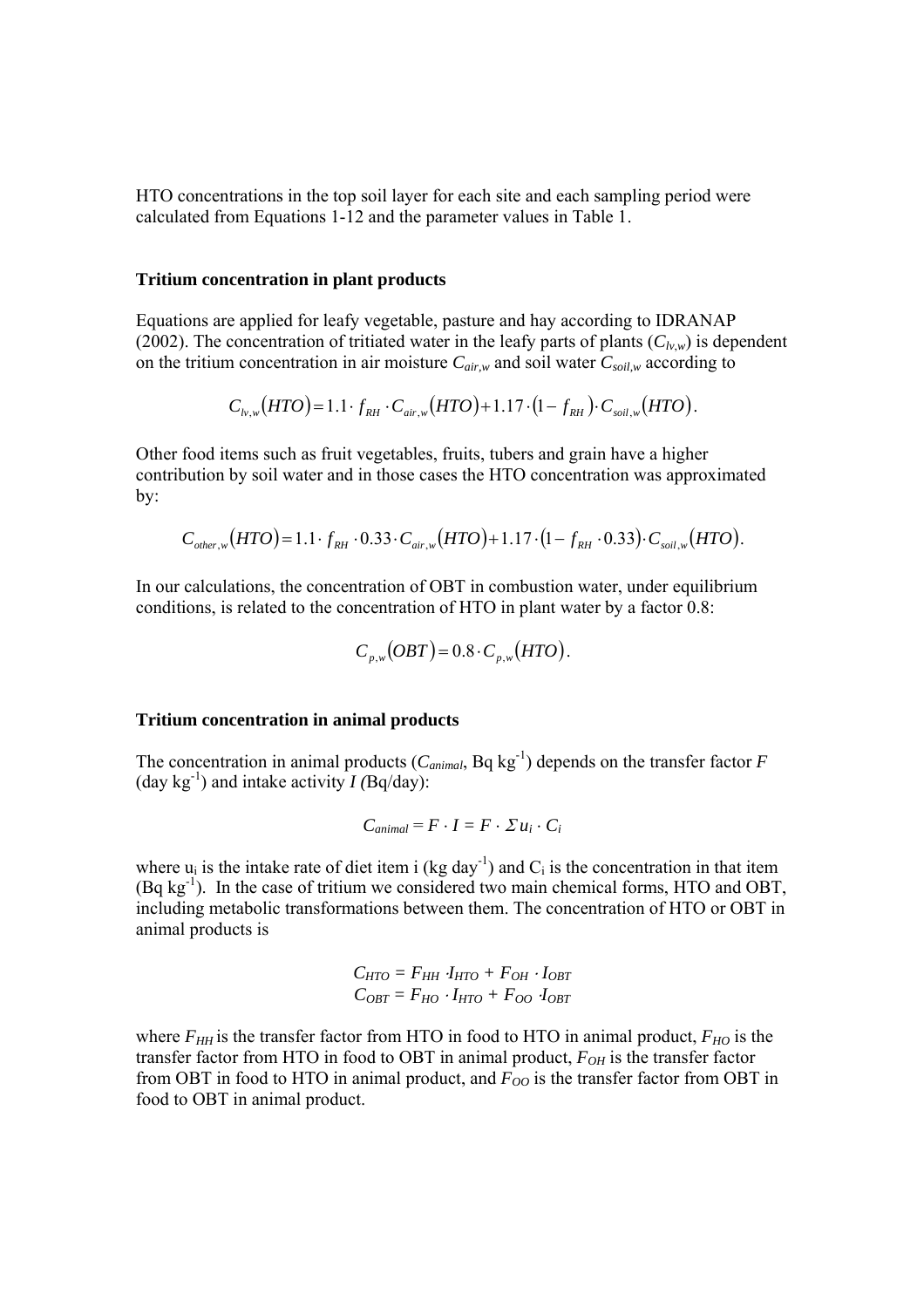## **Reference**

IDRANAP. 2002. A standard guide for dose assessment of routine releases of tritium for any tritium facility. Center of Excellence Report WP3 IDRANAP 31-02/2002.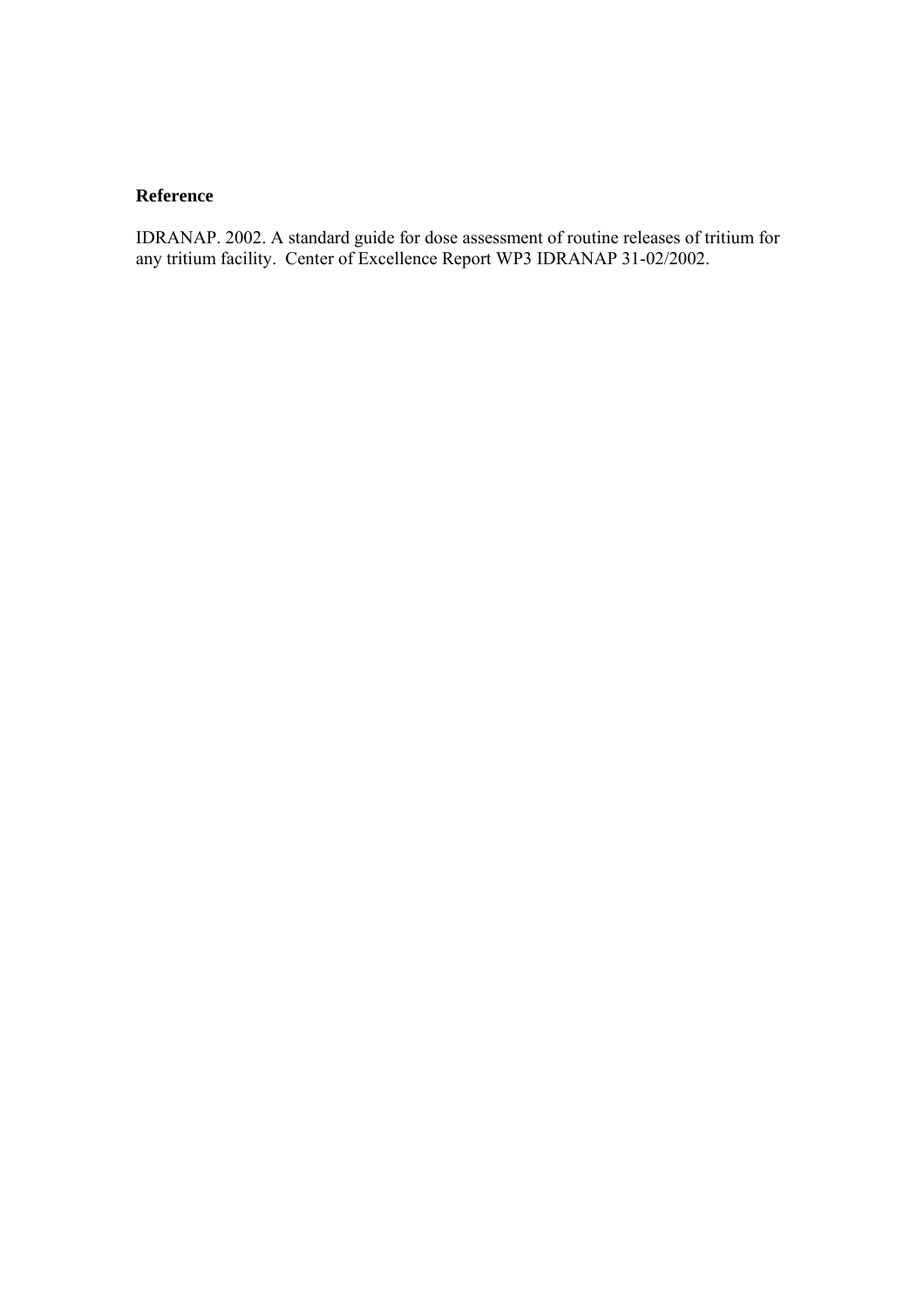## **IRSN Model**

#### **Introduction**

The IRSN Tocatta model simulates the transfer of tritium (and/or carbon-14) within terrestrial ecosystems in response to chronic or accidental releases of HTO (and/or carbon 14) to the atmosphere. It has been developed from bibliographical knowledge and in common with existing models of tritium transfer, in order to come within the conceptual and mathematical frameworks of the SYMBIOSE project<sup>1</sup>.

## **Key Assumptions**

- The model simulates the impacts of HTO releases to the atmosphere. HT and CH3T releases are not considered;
- The main transfer paths of tritium within the terrestrial ecosystem are the following:
	- Net transfer of atmospheric HTO into the aqueous and organic parts of foliar systems (via diffusion/absorption and net photosynthesis, respectively);
	- Transfer onto soil via dry deposition and precipitation; HTO losses through evapotranspiration and vertical migration into the underlying soil layers (not considered here);
	- Transfer to animals by ingestion of vegetal products, inhalation and skin absorption, translocation and depuration (elimination).

## **Modeling Approaches**

The conceptual modeling deals with splitting the continental biosphere into elementary components and identifying interactions (or transfer processes) between each component. This approach is based on the global interaction matrix shown in Figure 1.

<sup>&</sup>lt;sup>1</sup> SYMBIOSE is a modelling and simulation platform for environmental pollutant risk assessment (IRSN, Cadarache, sponsored by Electricité de France).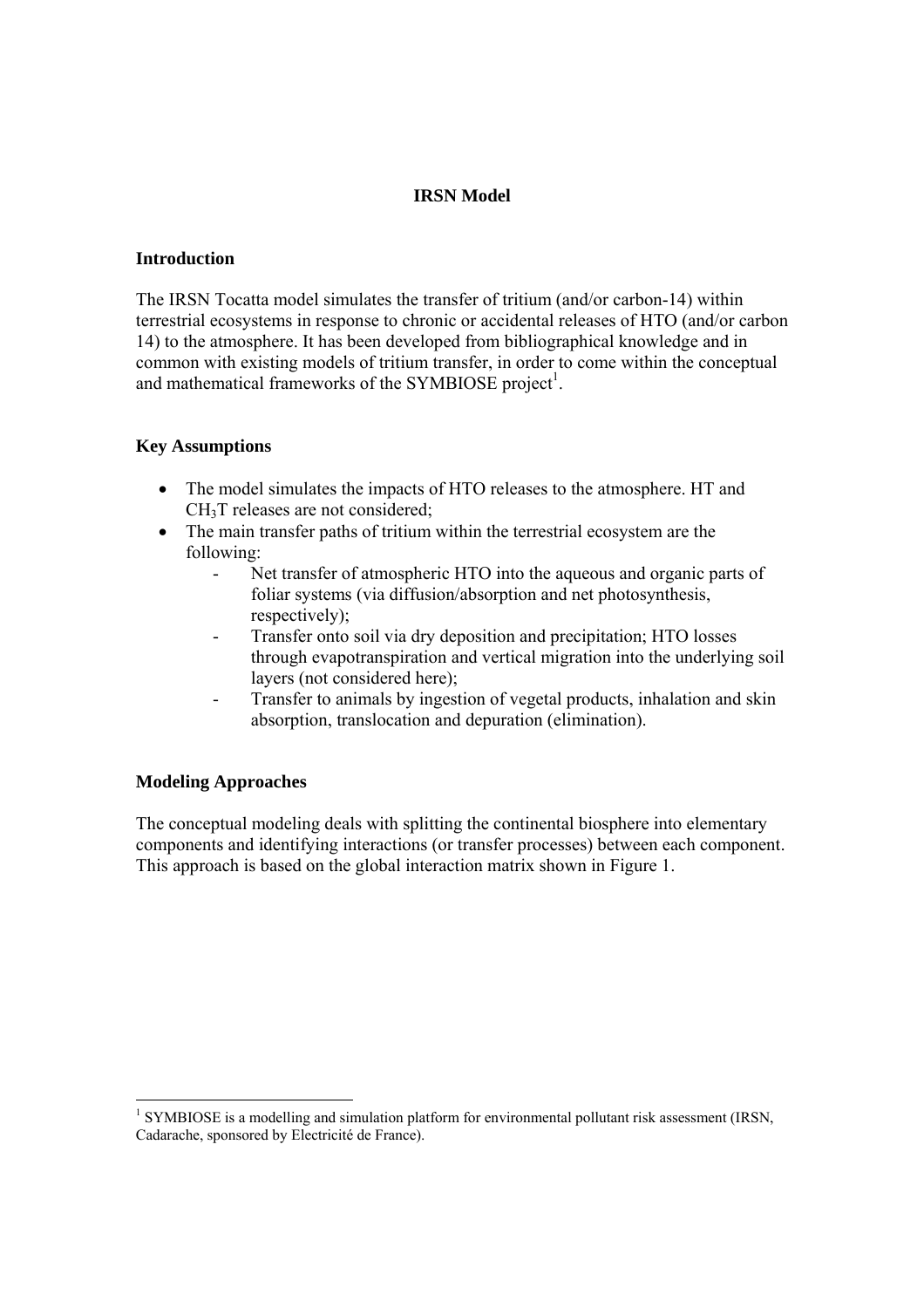|               | <b>ATMOSPHERE</b>      |                                 | AGRICULTURAL ECOSYSTEM |                                 |                     |                                    |                                           |
|---------------|------------------------|---------------------------------|------------------------|---------------------------------|---------------------|------------------------------------|-------------------------------------------|
|               |                        | <b>SOIL</b>                     |                        | <b>VEGETAL</b>                  |                     | <b>ANIMAL</b><br>Animal products   |                                           |
| <b>SOURCE</b> | Atmospheric<br>release | Precipitation<br>Dry deposition |                        |                                 |                     |                                    |                                           |
|               | <b>AIR</b><br>[HTO]    |                                 | Absorption             | Photosynthesis<br>Translocation |                     | Inhalation &<br>Skin<br>absorption |                                           |
|               |                        | <b>WAT</b><br>[HTO]             |                        |                                 |                     |                                    | Evaporation<br>Transpiration<br>Migration |
|               |                        |                                 | <b>WAT</b><br>[HTO]    |                                 |                     |                                    |                                           |
|               |                        |                                 |                        | 0.M.<br>[C14 & OBT]             |                     |                                    |                                           |
|               |                        |                                 |                        | <b>VEGETAL</b>                  | Ingestion           | Ingestion<br>Translocation         |                                           |
|               |                        |                                 |                        |                                 | <b>WAT</b><br>[HTO] |                                    |                                           |
|               |                        |                                 |                        |                                 |                     | 0.M.<br>[C14 & OBT]                |                                           |
|               |                        |                                 |                        |                                 |                     | <b>ANIMAL</b>                      | Elimination                               |
|               |                        |                                 |                        |                                 |                     |                                    | $\infty$                                  |

Matrix of components (cross) and tranfer processes (vertical). WAT=water; O.M.=organic matter; ∞=all other systems, not considered here (e.g. underlying soil layers)

Figure 1: Conceptual model of the transfer of atmospheric HTO (and C-14) into the agricultural ecosystem.

In the case of accidental atmospheric releases, the mathematical modeling used for calculating daily inventories and fluxes is based on a system of first order differential equations expressing the conservation of tritium activity for each component:

$$
\frac{d\left\{\chi_i[T]_i^{HTO}\right\}}{dt} = \underbrace{\sum_{j\neq i,p}^{inputs} TM_{j,i}^p}_{Transfer\ processes} - \underbrace{\sum_{j\neq i,p}^{outputs} TM_{i,j}^p}_{Pcoresess}
$$
 (1)

where  $[T]$ <sup>*HTO*</sup>  $(x,t)$  is the HTO concentration of component i;

 $\chi_i(x,t)$  is the density of component i (e.g. plant surface biomass);

 $\chi_i[T]_i^{HTO}$  (t) is the HTO inventory of component i;

 $TM_{i,j}^p$  (t) is the activity transfer process from component i to component j under process p.

A similar equation is used to estimate the temporal dynamics of non-exchangeable OBT concentration (i.e.  $[T]$ <sup> $(BT)$ </sup>) of each component i considered.

In the case of chronic releases, the analytical solutions are calculated by solving the previous system of differential equations when the temporal derivatives are set to zero.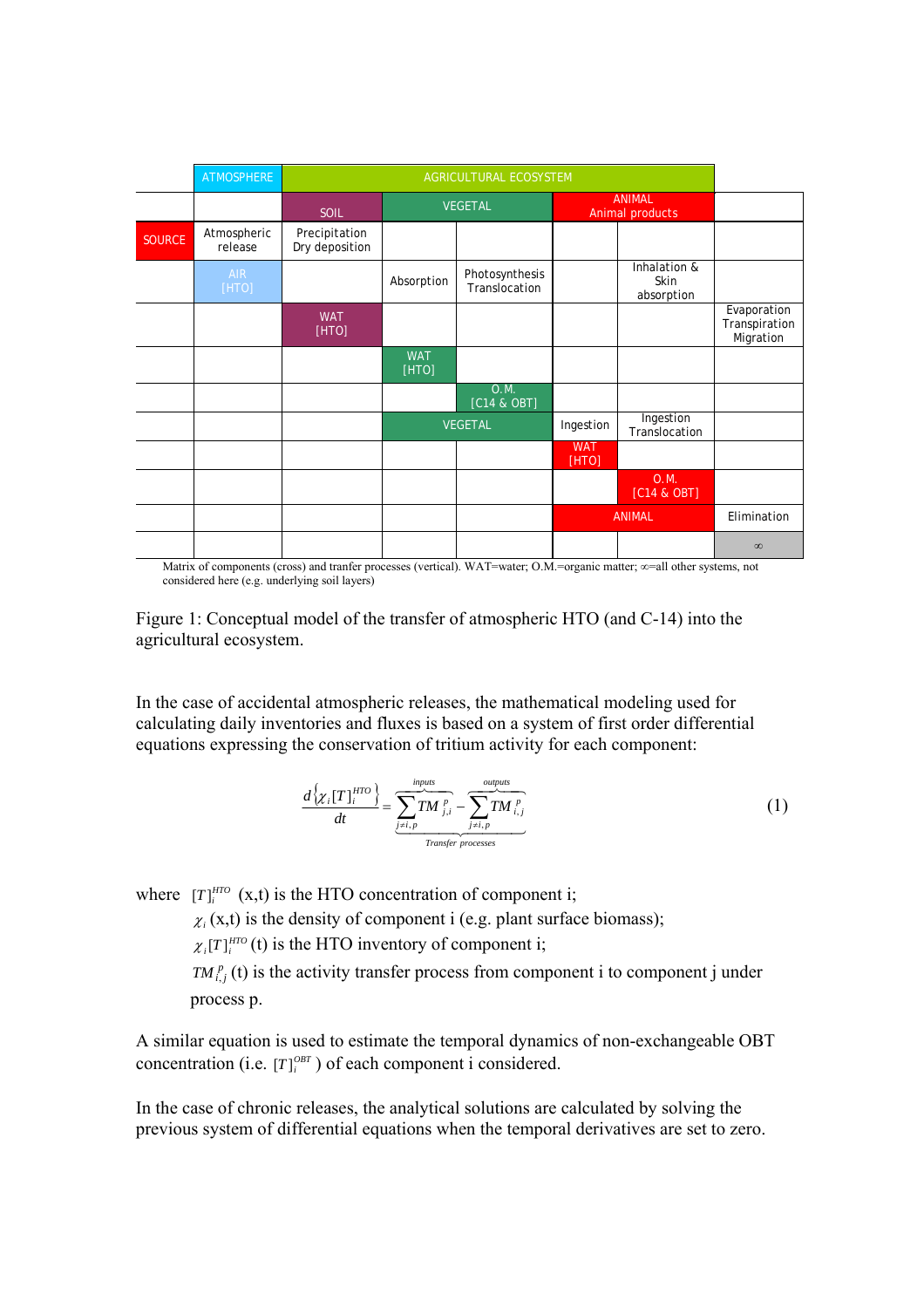# **Input data**

| Type of Input | Input data                                                    |
|---------------|---------------------------------------------------------------|
| Radiological  | Isotopic discrimination factors                               |
|               | HTO dilution factors into plants through soil water           |
|               | HTO drinking water concentration                              |
|               | Half-life related to plant growth dilution*                   |
| Ecological    | Plant growth curves and associated parameters*                |
|               | Sowing, germination and harvest dates*                        |
| Physiological | Dry matter fractions                                          |
|               | Water equivalent factor                                       |
|               | Water fraction contributed to the diet by inhalation and skin |
|               | absorption, and by food H metabolism                          |
| Trophic chain | Food and water ingestion rates                                |

# **Type of Input Data**

\*Data required in the case of accidental releases only

# **Parameters**

| Symbol                             | Unit                    | Description                                                  |
|------------------------------------|-------------------------|--------------------------------------------------------------|
| <b>AIR</b>                         |                         |                                                              |
| $H_a$                              | $kg \, \text{m}^{-3}$   | Absolute humidity                                            |
| $\boldsymbol{P}$                   | mm/month                | Monthly precipitation                                        |
| $[T]_{air}^{HTO}$                  | $Bq \, \text{m}^{-3}$   | HTO concentration in air                                     |
| $[T]_{\text{precip}}^{\text{HTO}}$ | $BqL^{-1}$              | HTO concentration in precipitation                           |
| <b>PLANT</b>                       |                         |                                                              |
| $DI_{\nu eg}$                      |                         | Isotopic discrimination factor                               |
| $FD_{f}$                           |                         | HTO dilution factor in leaves by water coming from soil      |
| $FD_{\nu eg}$                      |                         | HTO dilution factor in whole plant by water coming from soil |
| $FE_{veg}$                         | $L$ kg <sup>-1</sup> dw | Water equivalent factor                                      |
| $f_{\text{veg}}^{\text{H2O}}$      | $L$ kg <sup>-1</sup> fw | Average water fraction of plants                             |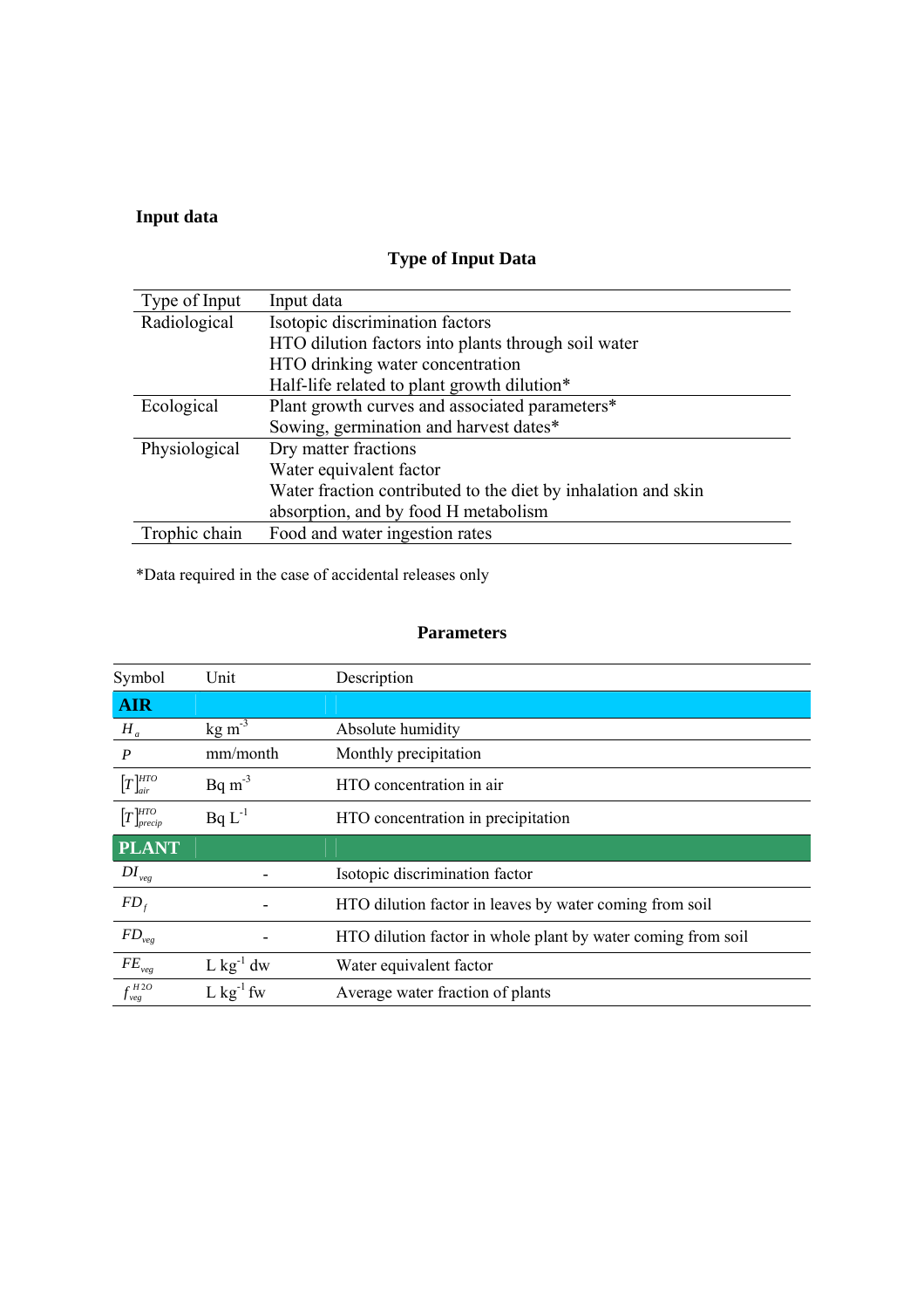| <b>ANIMAL</b>                      |                                       |                                                                          |
|------------------------------------|---------------------------------------|--------------------------------------------------------------------------|
| $f_{ap}^{H20}$                     | L $kg^{-1}$ fw                        | Average water fraction of animal products                                |
| $f_{ap}^{inhabs}$                  | $kg$ kg <sup>-1</sup> d <sup>-1</sup> | Water fraction contributed to the diet by inhalation and skin absorption |
| $f_{ap}^{met}$                     | $kg kg^{-1}$                          | Water fraction contributed to the diet by metabolism of hydrogen in food |
| $FE_{ap}$                          | $L$ kg <sup>-1</sup> dw               | Water equivalent factor                                                  |
| $R^{ing}_{water, ap}$              | L animal $^{-1}$ d $^{-1}$            | Daily water ingestion rate                                               |
| $R_{i,poa}^{ing}$                  | kg fw animal $^{-1}$ d $^{-1}$        | Daily food ingestion rate                                                |
| $[T]_{drink}^{HTO}$                | $BqL^{-1}$                            | HTO concentration in drinking water                                      |
| <b>SOIL</b>                        |                                       |                                                                          |
| D                                  | $m^{-2} s^{-1}$                       | Diffusion coefficient of tritium into soil                               |
| $F_{evap}^{HTO}$                   | $d^{-1}$                              | Average evaporation rate                                                 |
| $F_{\text{transp}}^{\text{HTO}}$   | $kg \, m^{-2} \, d^{-1}$              | Average plant transpiration rate                                         |
| $f_{\textit{soil}}^{\textit{H20}}$ | $L$ kg <sup>-1</sup> fw               | Water fraction of the sampled soils                                      |
| $H_{sol}$                          | m                                     | Soil layer depth                                                         |
| $\rho_{b}$                         | $kg \, \text{m}^{-3}$                 | Bulk density                                                             |
| $\rho_{v}$                         | $kg \, \text{m}^{-3}$                 | Saturation vapour mass at soil surface temperature                       |
| $v_d$                              | $m s-1$                               | Dry deposition velocity                                                  |

# **Parameter values and distributions**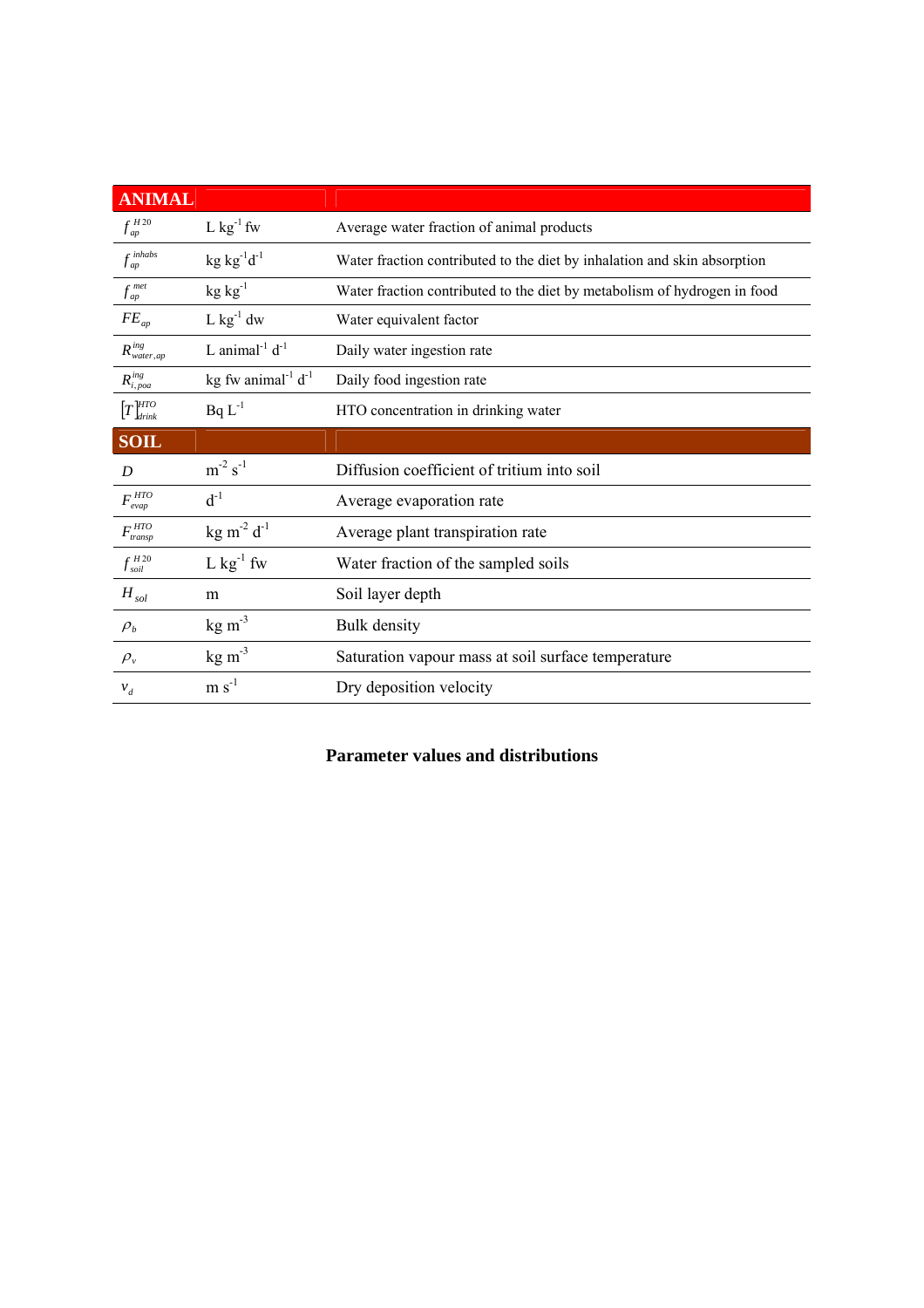| Parameter                                                   | Deterministic value                                                                                                                                | Distribution | Minimum | Maximum | Most likely value |
|-------------------------------------------------------------|----------------------------------------------------------------------------------------------------------------------------------------------------|--------------|---------|---------|-------------------|
| <b>AIR</b>                                                  |                                                                                                                                                    |              |         |         |                   |
| $H_a$ , $P$ , $\left[T\right]_{\text{precip}}^{\text{HTO}}$ | cf. scenario description                                                                                                                           |              |         |         |                   |
| $[T]^{HTO}_{air}$                                           | cf. scenario description                                                                                                                           | Uniform      | $-30%$  | $+30%$  |                   |
| <b>PLANT</b>                                                |                                                                                                                                                    |              |         |         |                   |
| $DI_{\nu eg}$                                               | 0.9                                                                                                                                                | Triangular   | 0.7     | 1.1     | 0.9               |
| $FD_f$                                                      | 0.85                                                                                                                                               | Uniform      | 0.8     | 0.9     |                   |
| ${\cal FD}_{\scriptscriptstyle{veg}}$                       | 0.9                                                                                                                                                | Uniform      | 0.85    | 0.95    |                   |
| $FE_{\rm \scriptscriptstyle veg}$                           | cf. scenario description                                                                                                                           | Uniform      | $-10%$  | $+10%$  |                   |
| $f_{\rm \it \nu eg}^{\rm \it H2O}$                          | cf. scenario description                                                                                                                           |              |         |         |                   |
| <b>ANIMAL</b>                                               |                                                                                                                                                    |              |         |         |                   |
| $f_{\mathit{ap}}^{\mathit{H20}}$                            | cf. scenario description                                                                                                                           |              |         |         |                   |
| $f_{\mathit{ap}}^{\mathit{inhabs}}$<br>milk<br>egg<br>beef  | 0.021<br>0.036<br>0.028                                                                                                                            | Uniform      | $-10%$  | $+10%$  |                   |
| $f_{ap}^{\textit{met}}$                                     | 0.3                                                                                                                                                | Uniform      | 0.2     | 0.4     |                   |
| $FE_{ap}$                                                   | cf. scenario description                                                                                                                           | Uniform      | $-10%$  | $+10%$  |                   |
| $R^{ing}_{i,poa}$                                           | Total ingestion rates :<br>Cows DF8 : 19 kg dw/d<br>Cows DF11:10 kg dw/d<br>Chicken F27: 0.2 kg dw/d<br>Ratios of feed components:<br>cf. scenario | Uniform      | $-15%$  | $+15%$  |                   |
| $R^{ing}_{water,ap}$                                        | Cows DF8: 75 L/d<br>Cows DF11: 75 L/d<br>Chicken F27: 0.3 L/d                                                                                      | Uniform      | $-15%$  | $+15%$  |                   |
| $\left[T\right]^{HTO}_{drink}$                              | DF8:18.6 Bq/L<br>DF11:21.1 Bq/L<br>F27:24.3 Bq/L                                                                                                   | Uniform      | $-10\%$ | $+10\%$ |                   |
| <b>SOIL</b>                                                 |                                                                                                                                                    |              |         |         |                   |
| D                                                           | $1x10^{-9}$ m <sup>2</sup> /s                                                                                                                      |              |         |         |                   |
| $F_{evap}^{HTO}$                                            | $0.24 d^{-1}$                                                                                                                                      | Uniform      | 0.215   | 0.265   |                   |
| $F_{\mathit{transp}}^{\mathit{HTO}}$                        | $0.8~\mathrm{L/m^2/d}$                                                                                                                             | Uniform      | 0.7     | 0.9     |                   |
| $f_{\mathit{soil}}^{\mathit{H20}}$                          | cf. scenario description                                                                                                                           |              |         |         |                   |
| $\boldsymbol{H}_{sol}$                                      | $0.05$ m                                                                                                                                           |              |         |         |                   |
| $\rho_{\scriptscriptstyle b}$                               | $1.08$ g/cm <sup>3</sup>                                                                                                                           |              |         |         |                   |
| $\rho_{v}$                                                  | $0.015$ kg/m <sup>3</sup>                                                                                                                          |              |         |         |                   |
| $v_d$                                                       | $0.001$ m/s                                                                                                                                        | Uniform      | 0.0005  | 0.0015  |                   |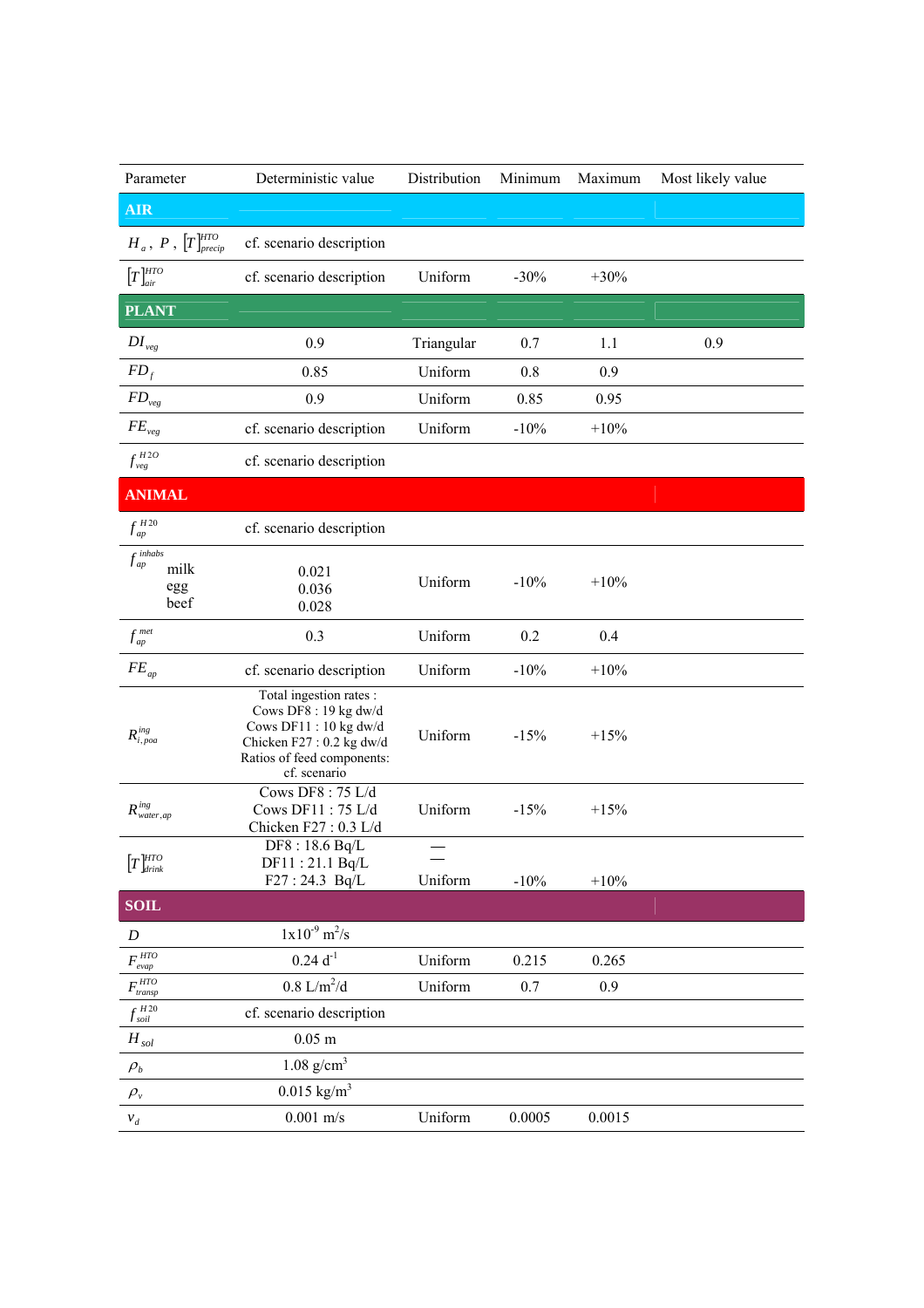## **Uncertainties**

Uncertainties in the model predictions were determined using Latin Hypercube sampling of the distributions shown above in 1000 simulations.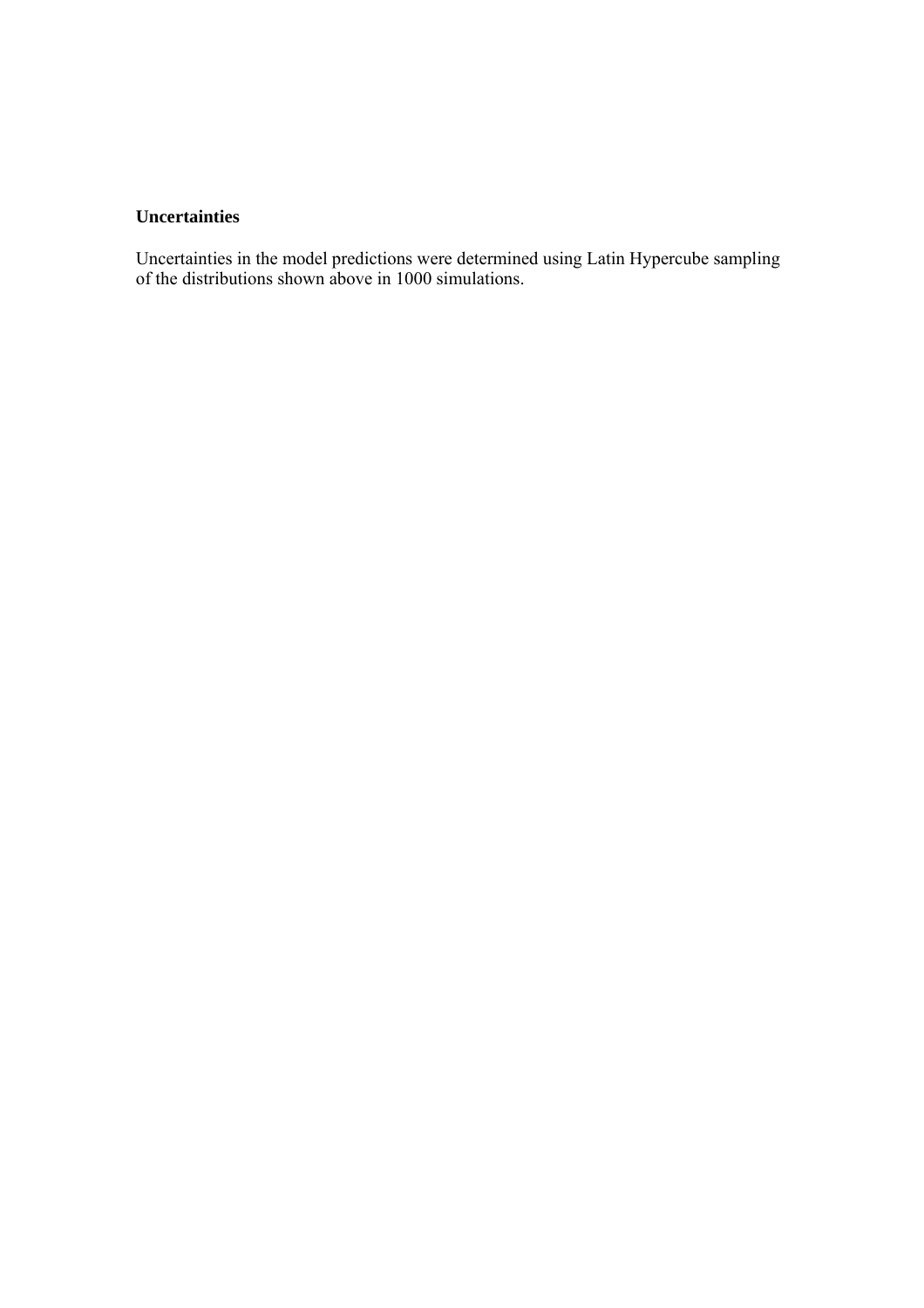## **TUM Model**

Analytical procedures such as freeze drying and azeotropic distillation yield "buried" tritium as well as carbon bound tritium. The former amounts to the larger part according to the work of Baumgärtner (2005). Buried tritium is not relevant to long-term doses because it converts immediately by isotope exchange to HTO during digestion. Here, the Biochem Model calculates the amount of exchangeable tritium, including buried tritium. Carbon bound tritium, which is the tritium fraction that determines long-term dose, is obtained as the difference between OBT obtained experimentally and exchangeable tritium.

## **HTO Calculation**

The model was driven by tritium concentrations in plants and animals rather than in air. Water inside plants or animals starts from the roots or the intestines and moves towards the leaves or the skin and kidneys. Therefore, it is assumed that the HTO concentration in plants and animals is equal to the mean of the HTO concentration in drinking water (Table 1) and in rainfall (Table 2) averaged over the 2-3 months prior to sampling; where the drinking water concentration was not available in July, the plant and animal concentrations were set equal to the average concentration in rain. Accordingly, the plant and animal HTO concentrations in July were determined to be 47, 30 and 446 Bq  $L^{-1}$  at the dairy farms, F27 and P2, respectively; for September, the corresponding values were 24.8, 22.7 and 447 Bq  $L^{-1}$ .

| Compartment                                 | DF8  | DF <sub>11</sub> | E27  |                 |
|---------------------------------------------|------|------------------|------|-----------------|
| Drinking water concentration (Bq $L^{-1}$ ) | 18.6 |                  | 24.3 | Not<br>relevant |

Table 1. Measured HTO concentrations drinking water in 2002 September

| Month                                         | HTO Concentration in Precipitation (Bq $L^{-1}$ ) |               |                |  |  |
|-----------------------------------------------|---------------------------------------------------|---------------|----------------|--|--|
|                                               | DF <sub>8</sub>                                   | F27           | P <sub>2</sub> |  |  |
| January                                       | not available                                     | not available | 3670           |  |  |
| February                                      | not available                                     | 18            | 1350           |  |  |
| March                                         | not available                                     | 24            | 347            |  |  |
| April                                         | 24                                                | 29            | 474            |  |  |
| May                                           | 69                                                | 14            | 525            |  |  |
| June                                          | 85                                                | 61            | 579            |  |  |
| July                                          | 9                                                 | 14            | 205            |  |  |
| <b>Mean April-July</b>                        | 47                                                | 30            | 446            |  |  |
| August                                        | 49                                                | 19            | 442            |  |  |
| September                                     | 13                                                | 22            | 452            |  |  |
| Mean Aug-Sep                                  | 31                                                | 21            | 447            |  |  |
| Mean of drinking water and<br>precipitatation | 24.8                                              | 22.7          |                |  |  |

Table 2. Measured monthly HTO concentrations in precipitation.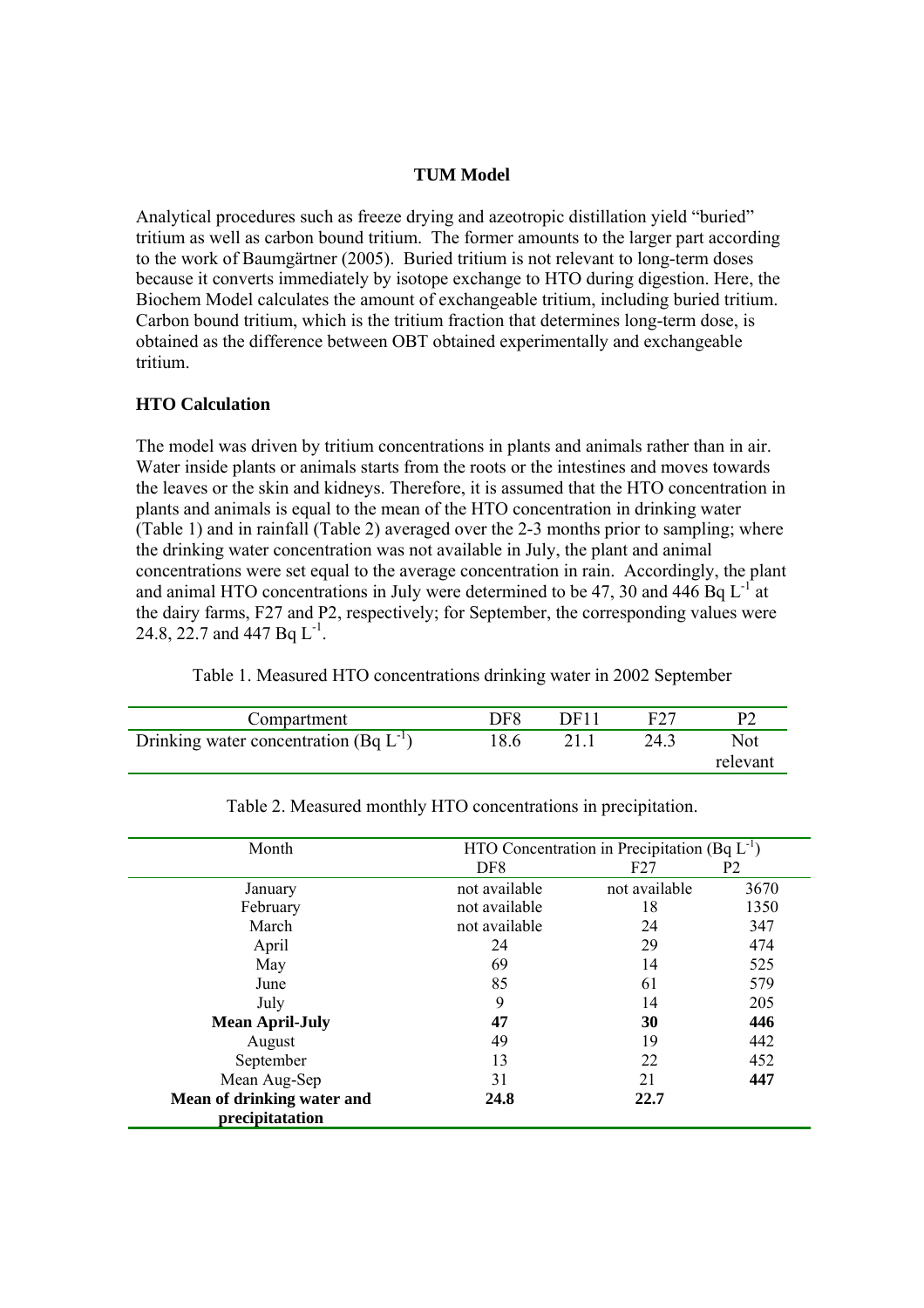## **Buried Tritium**

Buried tritium arises by triton-proton exchange during formation of biomolecules. We apply the fractionation factor  $\alpha \approx 2$  as found in DNA. In the definition

$$
\alpha = (Bq/H_{ex})_{org}/(Bq/H_{ex})_{aq}, \qquad (1)
$$

the tritium activity is denoted by Bq and the number of exchangeable hydrogen positions in the molecular unit by  $H_{ex}$ . Applying well-known definitions leads to

$$
(Bq/H_{ex}) = (Bq/L) WE (M/H_{ex}), \qquad (2)
$$

where WE is the water equivalent factor (L/kg) and M is the gram amount of the molecular unit. With  $\alpha = 2$  we obtain

$$
(Bq/L)_{org} = 2 (Bq/L)_{aq} (18/2) (H_{ex}/M)_{org} / WE_{org}.
$$
 (3)

Assuming biomatter with buried hydrogen exists only in carbohydrates  $(CH<sub>2</sub>O;$  cellulose, glycogen) and proteins, Eq. (3) becomes

$$
(Bq/L)_{org} = 2(18/2)(Bq/L)_{aq}(18/2) \left[ (H_{ex}/M)_{CH2O} + (H_{ex}/M)_{protein} \right] 1000 / WE_{org}. \tag{4}
$$

From the stoichiometry of carbohydrates  $(C_6H_{10}O_5)$ <sub>n</sub>, M=162 and  $(H_{ex}/M)$ <sub>CH2O</sub> = 3/162 = 0.0185. Taking account of the stoichiometric mean of 207 unrelated proteins (Klapper 1977),  $(H_{ex}/M)_{\text{protein}} = 0.01676$ . Plants are assumed to consist of carbohydrates only. The carbohydrate and protein contents of food are taken from the Nutrient Data Laboratory (www.nal.usda.gov-fnic-foodcomp-search).

#### **References**

Baumgärtner, F. 2005. Accumulative tritium transfer from water into biosystems. Proceedings of the 7<sup>th</sup> International Conference on Tritium Science and Technology. Baden-Baden, Germany, September 2004.

Klapper, M.H. 1977. The independent distribution of amino acids near neighbour pairs into polypeptides. Biochem. & Biophys. Research Comm. 78, 1018-1024.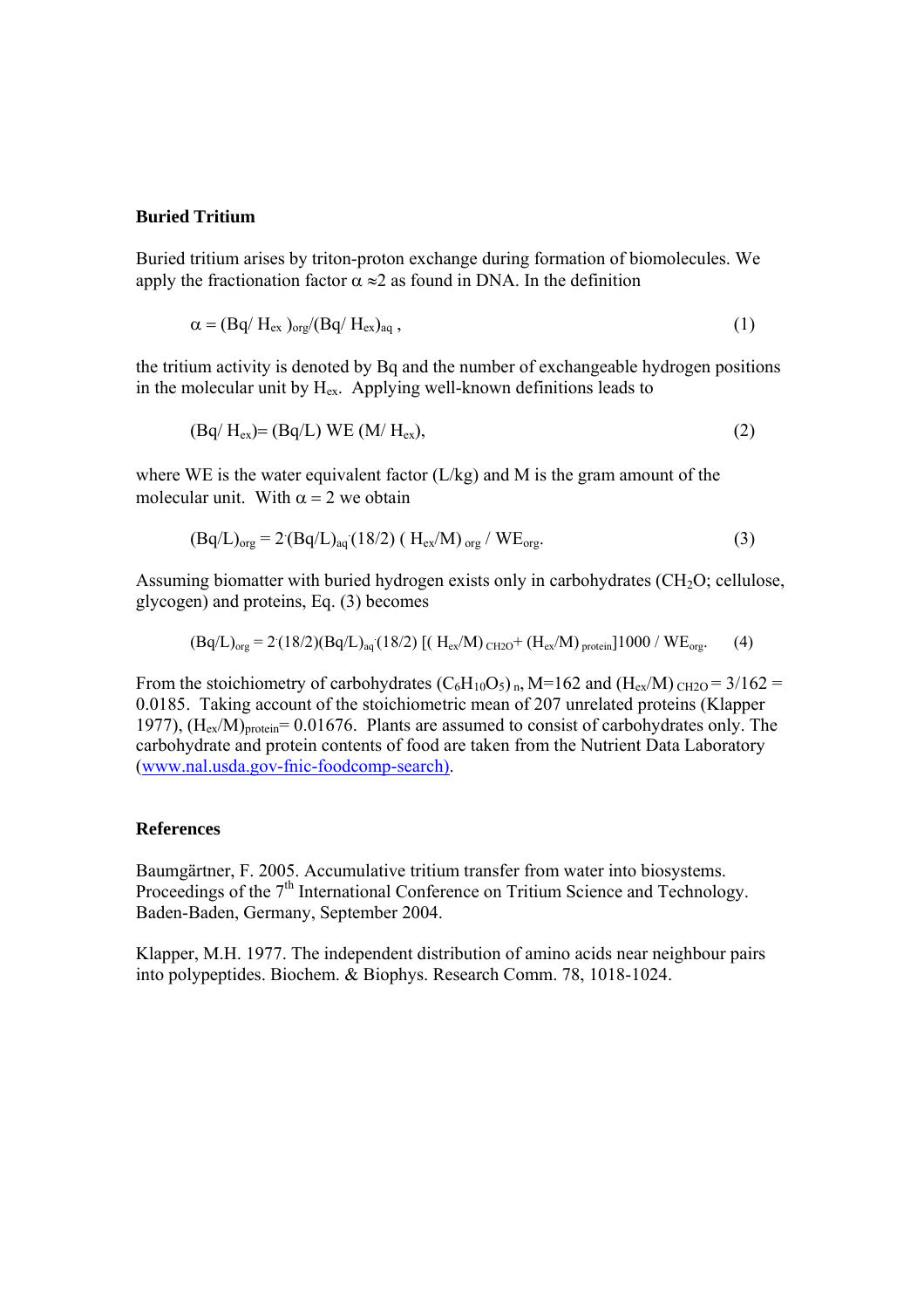## **FSA Model**

The UK Food Standards Agency obtained predictions for the Pickering scenario using the Short-Term Atmospheric Release for H-3 (STAR H-3) model (Smith et al. 1995), which was developed by Intera Information Technologies (now part of Enviros Consulting). The model is implemented in the Amber software package (http://www.enviros.com/index.cfm?fuseaction=100&divisionId=6). STAR H-3 is a dynamic compartment model formulated in terms of a series of coupled first-order differential equations. Rate constants for the transfers between compartments were derived from consideration of the hydrogen inventories of the compartments and the hydrogen fluxes between them. Predictions for the Pickering scenario, which is an equilibrium situation, were obtained from the steady-state solution to the equations.

The model starts with a tritium concentration in air and consists of 6 compartments. These are:

**Atmosphere:** The air over an area of agricultural land in which the tritium concentration can be specified as a uniform or time varying concentration.

**Soil in Root Zone:** This contains hydrogen in soil water. All tritium in this zone is assumed to be in the form of tritiated water.

**Plant Fast Turnover:** This compartment represents the tritiated water and labile organically bound tritium in plant tissues

**Plant Slow Turnover:** This compartment represents the non-labile organically bound tritium within the plant tissues.

**Animal Fast Turnover:** The portion of an animal containing tritiated water and labile organically bound tritium

**Animal Slow Turnover:** The non-labile organically bound tritium within the animal.

The model can represent a range of crop and animal types.

The following transfers are represented within the model:

**Transfer from Atmosphere to Soil in Root Zone:** This transfer incorporates three components: HTO movement into the soil, water exchange between soil and atmosphere and wet deposition

**Loss from Soil in Root Zone:** Representing losses from the soil via evaporation and by transfer to deeper soil layers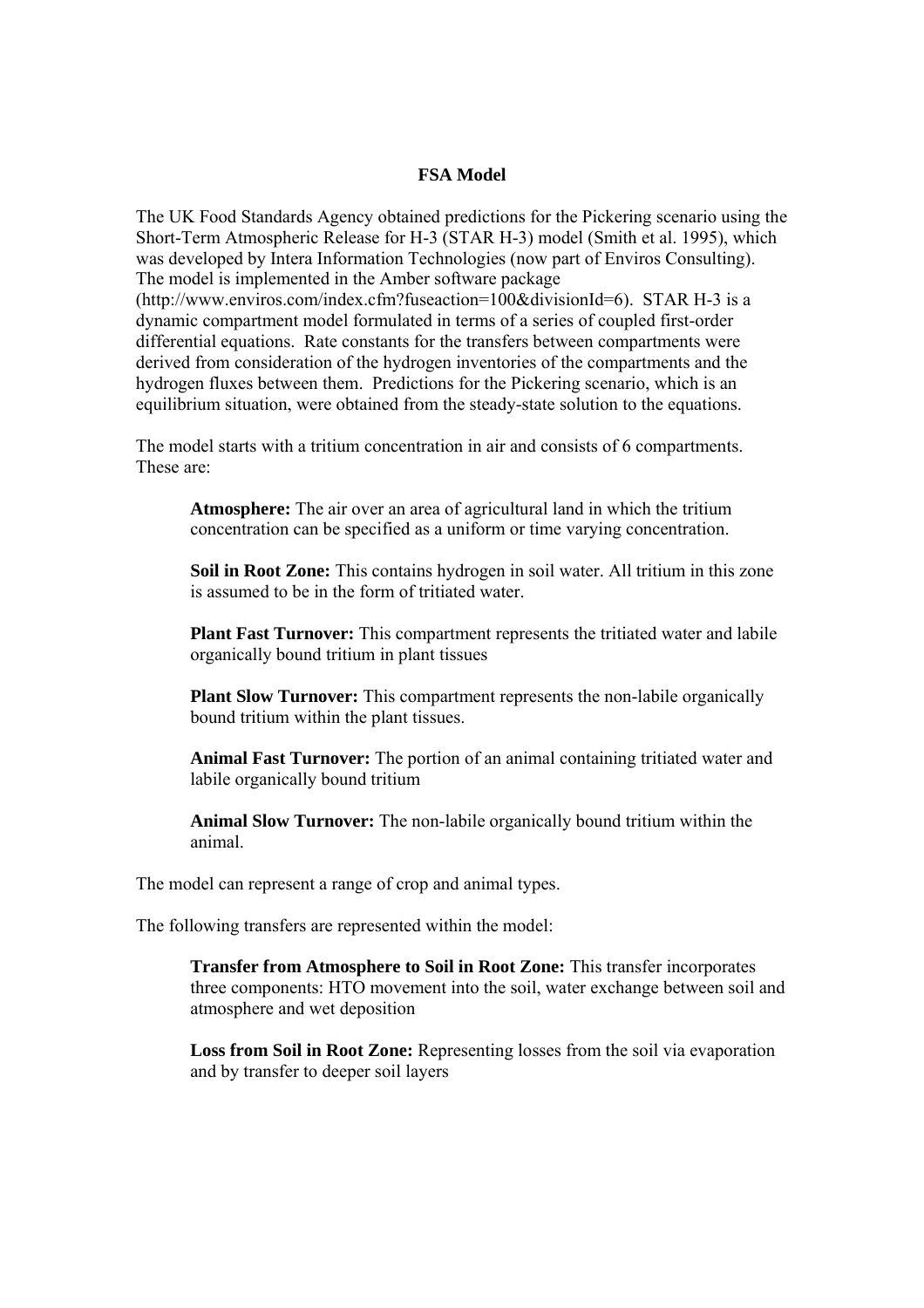**Transfer from Soil in Root Zone to Plant Fast:** Representing the uptake of water by plants. This process is driven by the net evapotranspiration of the plant.

**Loss from Plant Fast:** This process accounts for loss from the plant via evapotranspiration and exchange of tritiated water between plant and atmosphere.

**Transfer from Atmosphere to Plant Fast:** Representing the uptake of tritiated water by exchange with the atmosphere.

**Transfer from Plant Fast to Plant Slow:** Representing the incorporation of tritiated water and labile organically bound tritium into non-labile forms.

**Transfer from Plant Slow to Plant Fast:** The loss of non-labile tritium from plant tissues.

**Transfer from Plant Fast and Slow to Animal Fast:** Representing the consumption of crops by animals.

**Transfer from Atmosphere to Animal Fast:** This represents the intake by animals of tritium via inhalation.

**Loss from Animal Fast:** Representing the losses by excretion.

**Transfer from Animal Fast to Animal Slow:** The incorporation of tritiated water or labile organically bound tritium into animal tissues.

**Transfer from Animal Slow to Animal Fast:** Representing the loss of non-labile organically bound tritium from animal tissues.

The FSA calculations for the Pickering scenario were reviewed following the meeting of the EMRAS Tritium/C14 Working Group in Cardiff. This revealed that the default value for water content of air appropriate to UK conditions had been used instead of the value specified in the scenario. Use of the scenario specific value for this parameter would have decreased the FSA predicted concentrations by approximately 1/3.

## **Reference**

Smith G.M., P.C. Robinson and M.J. Stenhouse. 1995. H-3 Foodchain Modelling Following Short Term Release to the Atmosphere. Intera Information Techologies.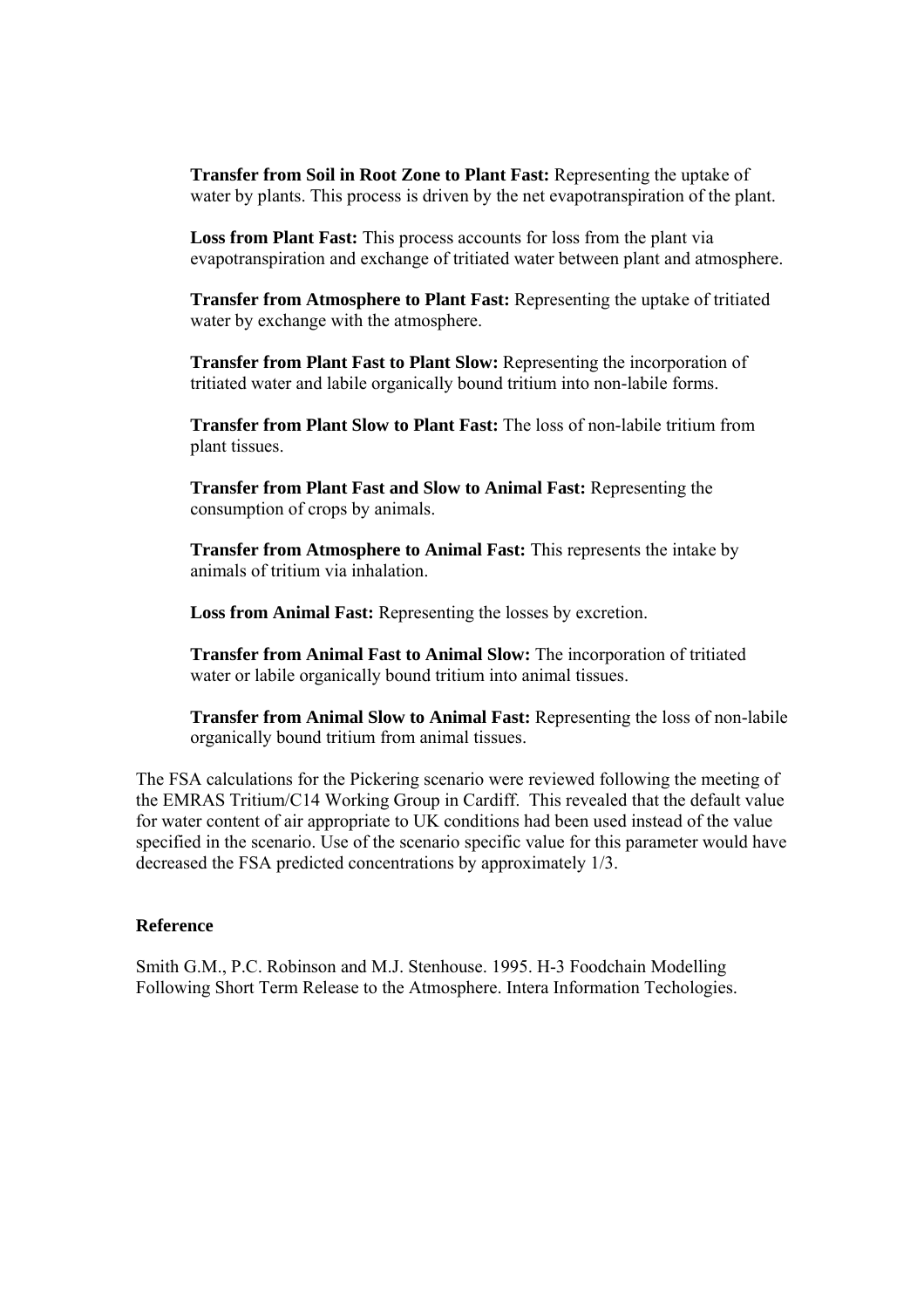#### **SRA Model**

The model calculations were based on the hypothesis that all the compartments are in equilibrium with each other. Soil tritium concentrations were estimated using the formula of Belot and others (BIOMASS 2003) that accounts for the contributions of both wet and dry deposition to the soil water concentration:

$$
C_{sw} = \frac{v_d C_a + F_w}{v_e \rho_s + I_r},
$$

where  $v_d$  is the transfer velocity of HTO from air to soil (m s<sup>-1</sup>),

 $C_a$  is the tritium concentration in air (Bq m<sup>-3</sup>),

 $F_w$  is the average flux density of tritium wet deposition (Bq m<sup>-2</sup> s<sup>-1</sup>),

 $v_e$  is the exchange velocity from soil to air (m s<sup>-1</sup>),

 $\rho_s$  is the water concentration in air saturated at the soil surface temperature (L  $kg^{-1}$ ), and

 $I_r$  is the infiltration rate of water through the root zone (m s<sup>-1</sup>).

For the estimation of the free water tritium (FWT) concentration in plants, the following formula was introduced:

$$
C_p = \alpha \left( \frac{C_a + I_w C_{sw} r}{\rho_s + \alpha I_w r} \right)
$$

where  $C_p$  is the FWT concentration in the plant (Bq  $L^{-1}$ ),

 $\overrightarrow{C}_{sw}$  is the FWT concentration in soil water (Bq  $\overrightarrow{L}^{-1}$ ),

 $\alpha$  is the isotope effect factor of HTO,

I<sub>W</sub> is the average rainfall intensity (kg m<sup>-2</sup> s<sup>-1</sup>).

 $\rho_S$  is the saturated vapour density of the air in the atmosphere (kg m<sup>-3</sup>), and r is the exchange resistance for HTO and H2O between the plant leaf and the atmosphere. Throughout the present calculations the value of r was assumed to be  $67 \text{ s m}^{-1}$ .

For all plant samples, including hay and haylage, rapid equilibration of plant FWT with atmospheric tritium vapour was assumed.

Since the water balance data for cows was not given, the daily free water intake was assumed to be 90 L  $d^{-1}$ . This value may be higher than the actual one. For tritium metabolism in lactating cows, the experimental results of Kirchmann et al. (1977, 1985) were referred to. By using a slightly modified version of their data, the ratio of the tritium specific activity in drinking water and the diet to that in milk was derived as follows: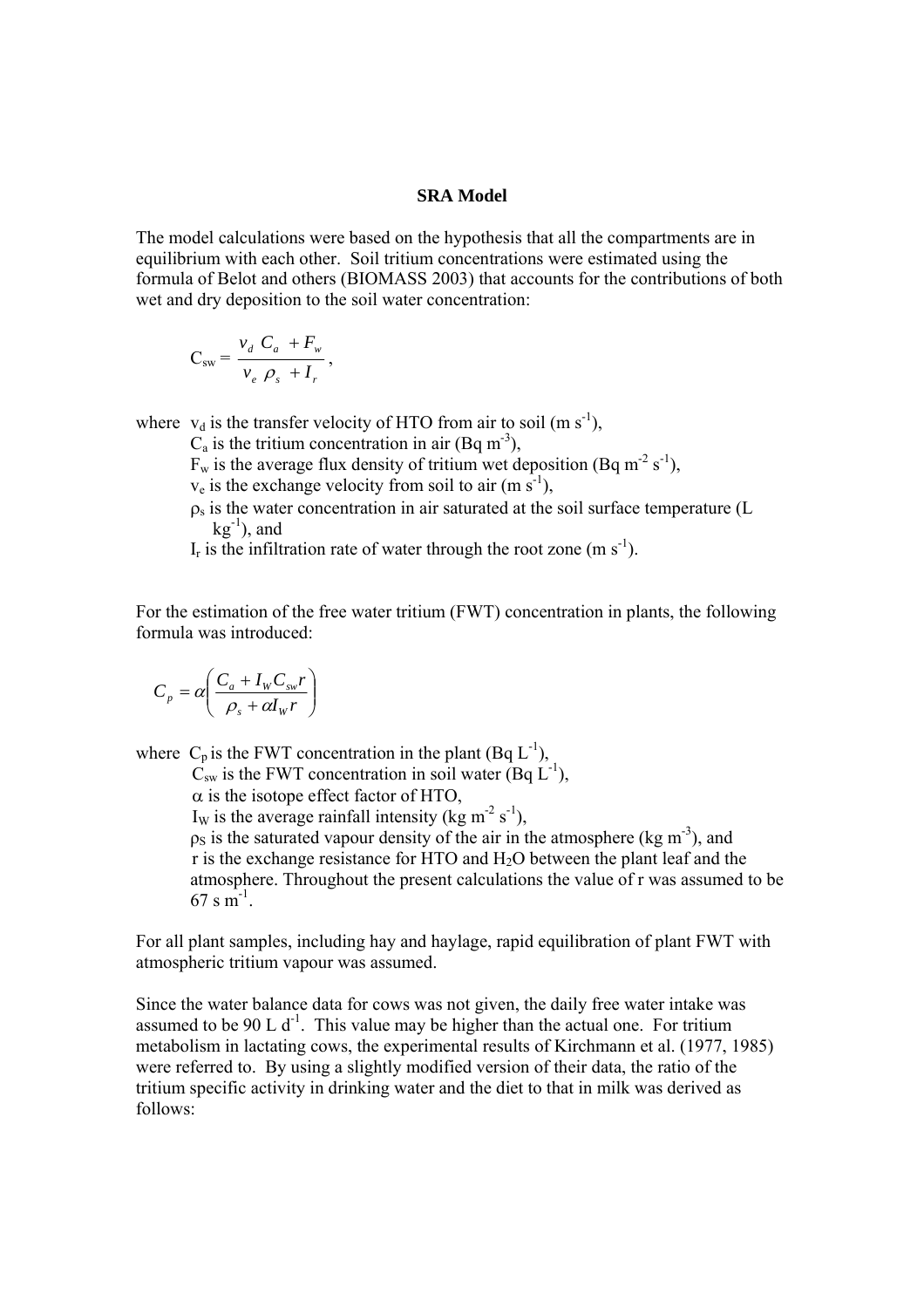| Tritium source        | Samples         | Specific activity ratio |
|-----------------------|-----------------|-------------------------|
| <b>HTO</b>            | Milk dry matter | 0.48                    |
|                       | Milk water      | 0.91                    |
| <b>Tritiated feed</b> | Milk dry matter | 0.52                    |
|                       | Milk water      | 0.09                    |

Determination of the confidence interval on the predictions was accomplished with some difficulty. The confidence range of the observed tritium concentrations in the field samples is unknown. The values of the various parameters used in the mathematical formulation depend on a number of other parameters and on the assumed environmental conditions under which the calculation was made. Under such conditions, it was necessary to make a basic assumption about the uncertainty of the driving parameters. Therefore, the standard deviations of the driving parameters were assumed to be 20% of the observed or assumed values.

## **References**

BIOMASS. 2003. Modelling the environmental transport of tritium in the vicinity of long-term atmospheric and sub-surface sources. IAEA, Vienna.

Kirchmann, R., P. Charles, R. van Bruwaene and J. Remy. 1977. Distribution of tritium in the different organs of calves and pigs after ingestion of various tritiated feeds. Current Topics in Radiation Research, Q 12, 291.

Kirchmann, R., J. Remy, P. Charles and G. Koch. 1985. Distribution and incorporation of tritium in different organs of ruminants. IAEA-SM-172/81. International Atomic Energy Agency, Vienna.